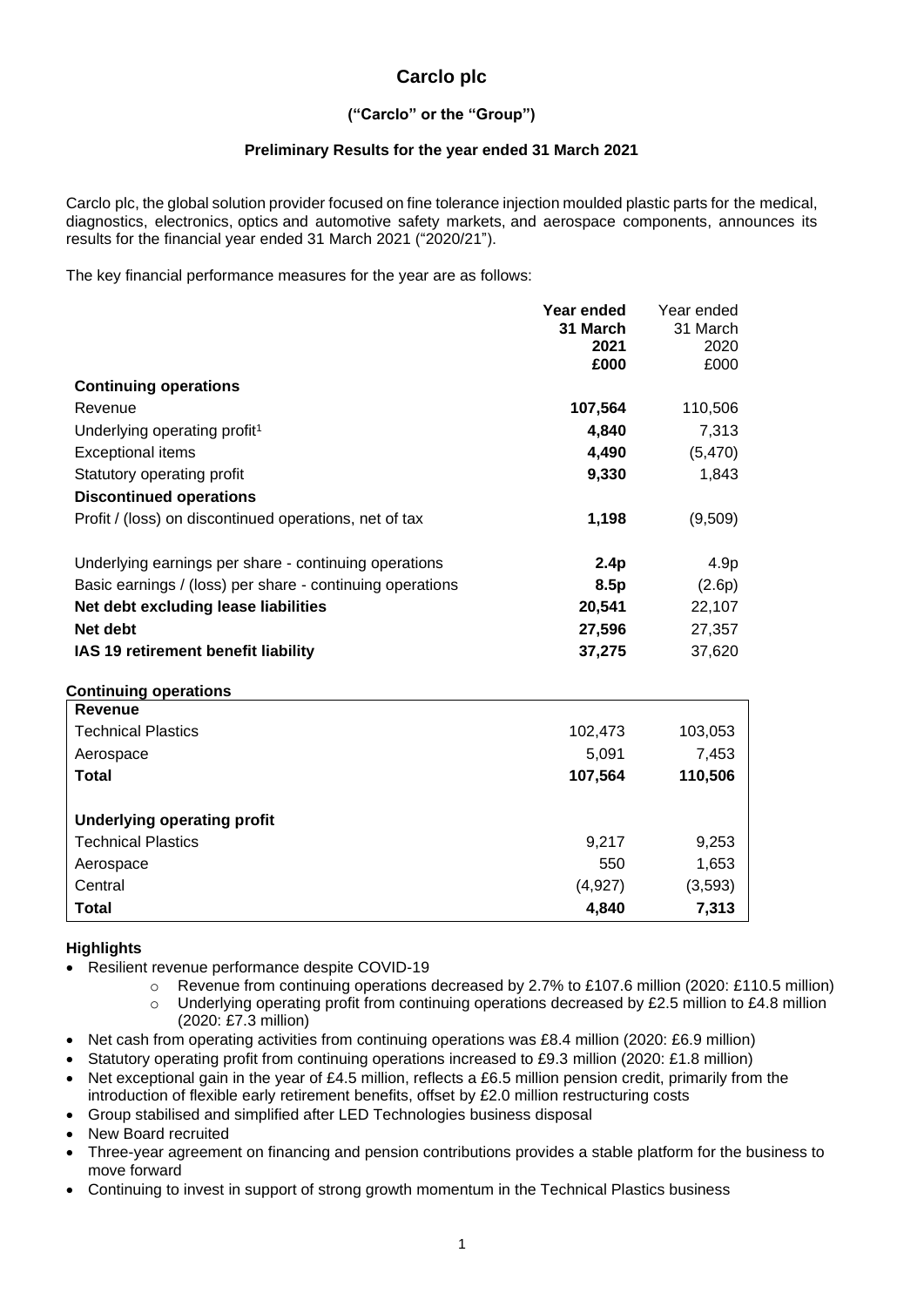<sup>1.</sup> Underlying operating profit is defined as operating profit adjusted to exclude all exceptional items. A reconciliation to statutory figures in given on pages 35 and 36.

### *Commenting on the results, Nick Sanders, Executive Chairman said:*

*"Despite a challenging period for the Group, the continuing businesses performed strongly in 2020/21 and ended the year on an improving trend.*

*Following the exit of the loss-making LED business and the completion of a three-year agreement with the Group's lending bank and pension trustees, Carclo now has a more stable platform from which to develop the business. The management structure has been simplified and the senior management and Board significantly strengthened.*

*Whilst COVID-19 continues to create some uncertainty over our near-term performance, the Board believes that the operating businesses within the Group have attractive long-term growth opportunities, particularly within the medical diagnostics market where the CTP business is well positioned.*

*Alongside investing to deliver its organic growth strategy, the Board is working closely with Carclo's pension trustees on the Group's defined benefit pension deficit. Delivering a reduction in the pension deficit over time will be a key element in translating the performance of the underlying business into value creation for shareholders.*

*We are encouraged by our trading performance during the first quarter and the Board expects to see good progress in the current year."*

### **Further Information**

| Please contact:                                 |                     |
|-------------------------------------------------|---------------------|
| Nick Sanders, Executive Chairman, Carclo plc    | +44 (0)1924 268040  |
| Phil White, Chief Financial Officer, Carclo plc | +44 (0)1924 268040  |
| Nick Hasell / Susanne Yule, FTI Consulting      | +44 (0)0203 7271340 |

### **Forward-looking statements**

Certain statements made in this annual report and accounts are forward-looking statements. Such statements are based on current expectations and are subject to a number of risks and uncertainties that could cause actual events to differ materially from any expected future events or results referred to in these forward-looking statements.

### **Alternative performance measures**

Alternative performance measures are defined in the glossary on page 36. A reconciliation to statutory numbers is included on pages 35 and 36. The Directors believe that alternative performance measures provide a more useful comparison of business trends and performance. The term "underlying" is not defined under IFRS and may not be comparable with similarly titled measures used by other companies.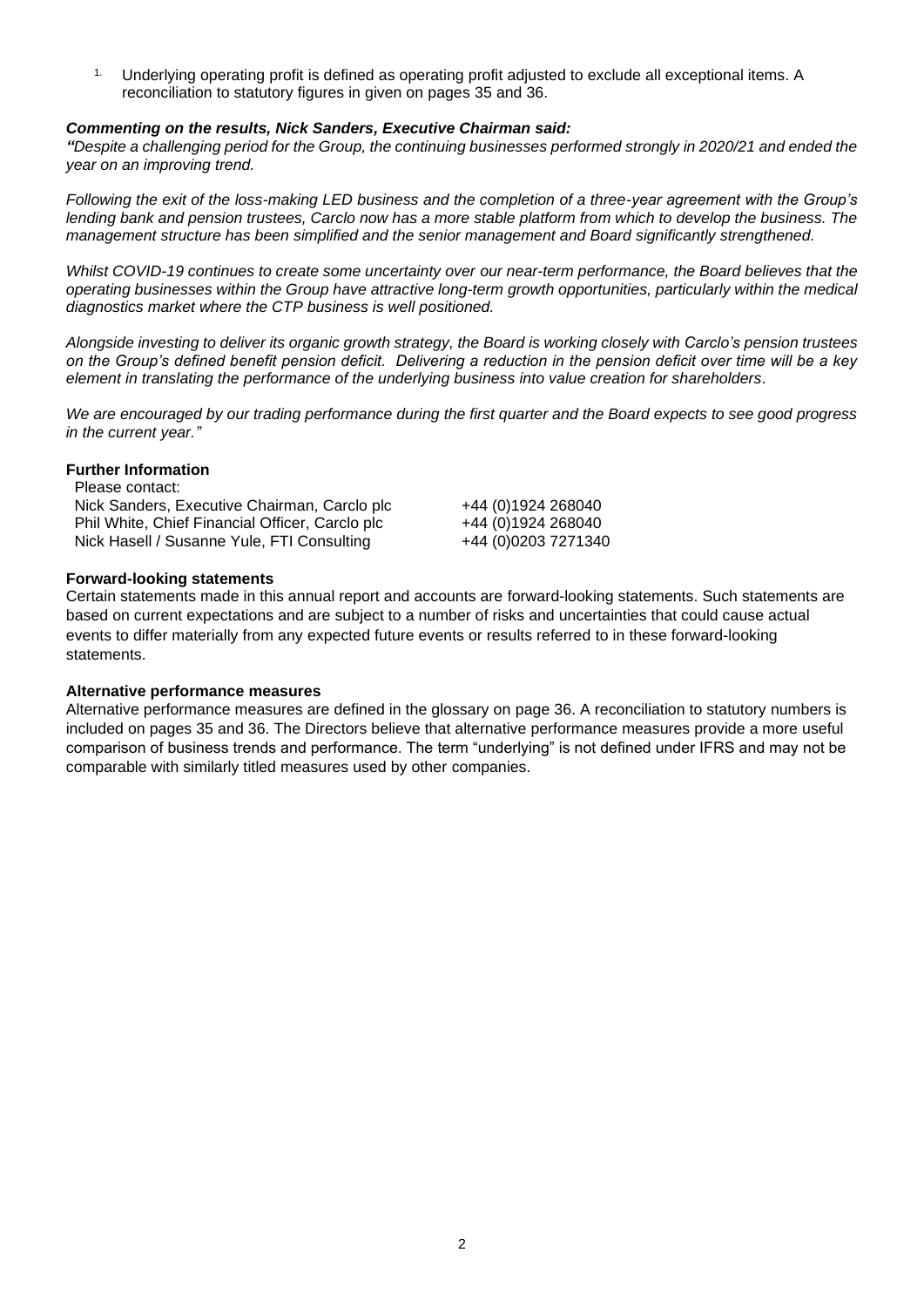# **Executive Chairman's Statement**

As for many companies, the last year has been one of disruption and uncertainty for Carclo.

The COVID-19 pandemic significantly impacted our businesses around the world, and the aftermath of the exit from our LED operations in the prior year continued to affect the Group.

Our priorities have been to ensure the safety and wellbeing of our people and the communities that we operate in and to safeguard the long-term sustainability of the business.

Despite these challenges, I am pleased to report that the Group has restructured, refinanced and created a streamlined and simplified business model. It has stabilised its operations and our performance is steadily improving.

Our largest division, Carclo Technical Plastics ("CTP") recovered well despite temporary plant closures in the first quarter due to the pandemic with our customers and also suppliers experiencing significant operational disruption throughout the year. Notwithstanding these factors, I am pleased to report that CTP total sales were broadly the same as the prior year – a tremendous achievement by the team in a very challenging economic environment.

Our Aerospace division was severely impacted by the downturn in the sector as a whole resulting in a significant reduction in order intake throughout the year. In response we rapidly adjusted our cost base to mitigate the impact of reduced post-COVID volumes and applied the government support schemes available to the business. These actions resulted in a positive cash generation for the division despite the worst economic conditions in the sector for decades, and the business remained profitable albeit at a lower level than in prior years.

The residual impact of the divestment of the Wipac division and related restructuring, refinancing and rationalisation of activities continued to be felt in the first half of the year, consuming significant Board and management time as well as incurring a high level of advisor costs. This is now behind us, with the second half of the year benefiting from the Group's new streamlined and simplified structure and a clear focus on operational and strategic improvement.

During the second half of the year, following the implementation of the new tripartite agreement, the Group has embarked on a series of proactive restructuring and rationalisation activities. These are expected to benefit the Group through the restructuring of inter-company arrangements, divisionalising and decentralising its structures and activities for greater cost-effectiveness. The establishment of the new tripartite agreement has fostered a renewed and close working relationship with the pension trustees on strategic initiatives to reduce the pension scheme deficit while preserving members' benefits. Progress has already been made in the year in establishing flexible early retirement options for members and further benefits from these positive strategic initiatives are expected to accrue in 2021/22.

In the second half of the year we introduced rigorous and regular business review processes, encompassing a broader range of new financial and non-financial KPIs. Focus is maintained and progress tracked on a weekly as well as monthly basis through financial and operational management meetings.

As previously reported, the Group concluded a tripartite agreement with its lending bank and pension trustees on 14 August 2020. This agreement provides lending facilities through to 31 July 2023 and an agreement not to alter the contributions to the Group's pension funds for the same period. There is now a focus on strong communications between bank, pension trustees and Company management, with quarterly tripartite meetings to review progress and performance, which is greatly strengthening the understanding and relationship between the three parties. This has provided a solid foundation for the business to move forward and to develop strategies for each of its divisions.

These strategies are focused on delivering profitable organic growth and operational improvement, supported by targeted investment. CTP is already starting to make solid progress against these objectives having secured a number of new contracts in the medical sector, while our focus on cash generation along with working capital improvement are starting to deliver results and facilitate growth. Recovery in the Aerospace business will take longer as we expect activity levels in this sector will remain below 2019 levels for the next three to four years. However, the overall impact on the Group business is low due to the much smaller scale of the Aerospace division.

### **Financial performance**

Group revenue from continuing operations decreased by 2.7% to £107.6 million (2020: £110.5 million), underpinned by a strong divisional performance from CTP in the context of the COVID-19 pandemic. Revenue including discontinued operations decreased by 26.5% to £107.6 million (2020: £146.3 million).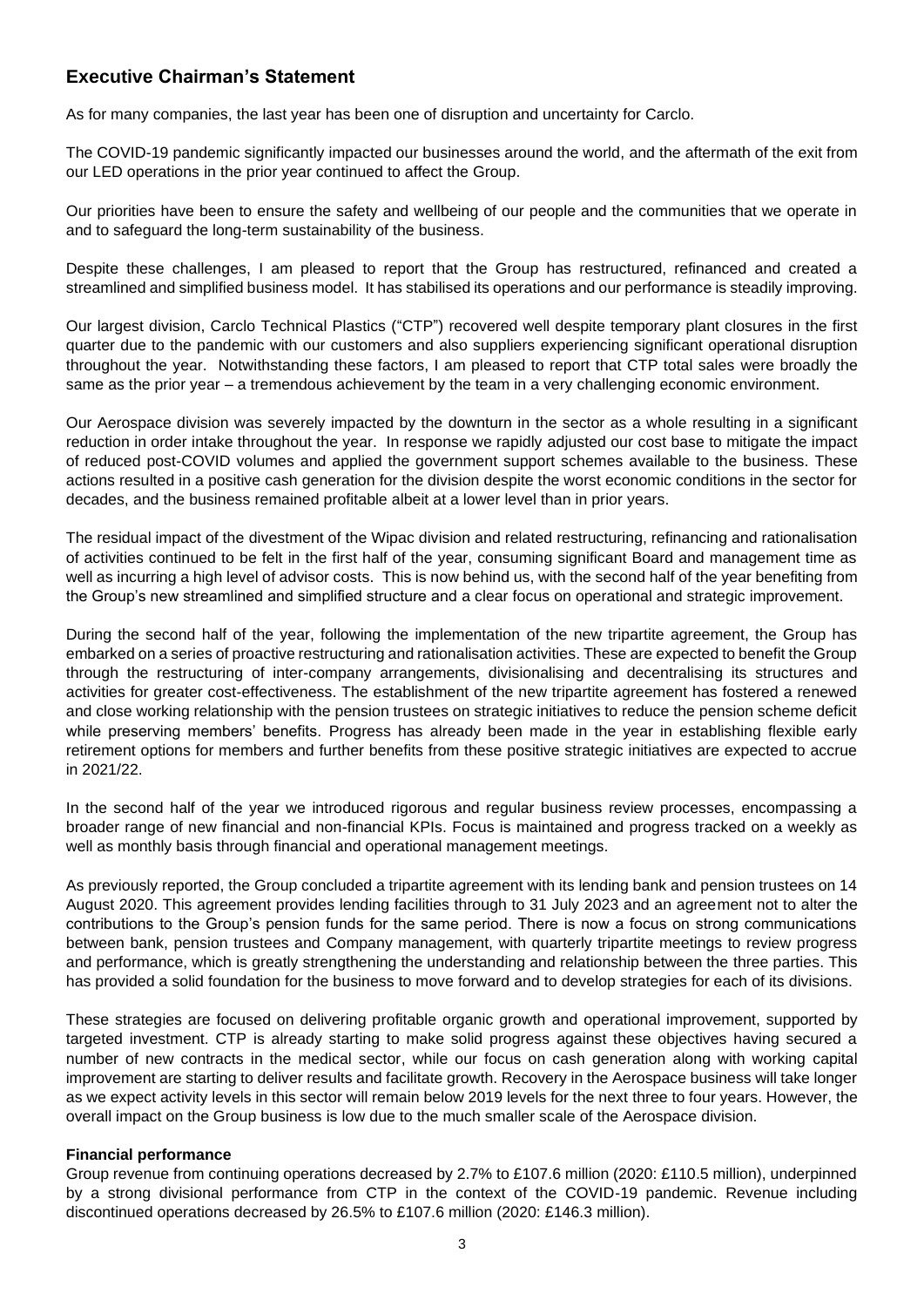Group underlying operating profit from continuing operations was 33.8% lower at £4.8 million (2020: £7.3 million) with basic underlying earnings per share from continuing operations 51.0% lower at 2.4 pence (2020: 4.9 pence). Statutory basic earnings per share was 10.1 pence (2020: 15.5 pence loss). The Group's net debt including IFRS 16 lease liabilities increased £0.2 million to £27.6 million (2020: £27.4 million) with positive operational cash generation from continuing operations and further proceeds from the disposal of the discontinued LED Technologies operation offsetting capital expenditure which was funded by a mixture of cash and lease liabilities.

The underlying operating profit margin from continuing operations decreased to 4.5% (2020: 6.6%), reflecting reduced activity levels in the Aerospace business and increased central costs due to PPF levy cost increases and foreign exchange movements. Underlying earnings before interest, taxation, depreciation and amortisation from continuing operations decreased to £10.8 million (2020: £13.4 million).

Return on capital employed increased from 10.1% to 13.5%.

Statutory operating profit including discontinued operations was £9.3 million (2020: £4.4 million loss) with statutory profit before tax and profit on disposal of discontinued operations of £6.6 million (2020: £7.0 million loss).

### **COVID-19**

The pandemic inevitably had a significant impact on our business throughout the year. However, our CTP division broadly maintained total sales year on year despite the downturn. The Group has absorbed the full impact of COVID-19 within its trading results without setting aside any provisions or charges as exceptional items.

Our priority has been to keep our people and communities safe whilst maintaining business operations as far as possible. Measures to protect our employees have been regularly reviewed and updated and best practice shared across our sites around the world. The wearing of personal protective equipment, temperature testing, social distancing in the workplace and working from home measures have all been introduced as we adapted and changed to the evolving situation.

The pandemic not only impacted our businesses but the sectors in which they operate, and these impacts will be detailed further in the annual report.

### **Our people**

I am proud of the way that the Carclo team worldwide has responded to the pandemic and I would like to thank them all for their efforts under the most challenging of conditions.

Our people are of course our greatest strength and in this year we have initiated work to strengthen our commitment to the ongoing development of our teams across each country in which we operate.

New apprenticeship and employee development accreditation schemes have been launched in our US operations and similar initiatives will be rolled out across the Group in 2021/22.

As well as training and career development opportunities, work has begun on providing health and wellbeing support for our employees and I look forward to reporting more on this in future periods. Some great examples of best practice have emerged and our intent is to implement these more broadly around the Group.

We are also increasing our focus on workforce diversity to ensure that we attract and retain the best people wherever we operate.

### **Board changes**

Peter Slabbert and David Toohey indicated their intention not to seek re-election as Non-Executive Directors after both serving the Group over the last six years, and they retired from the Board on 31 March 2021 and 30 April 2021 respectively. I would like to thank both Peter and David for their contribution to the business.

I am pleased that we have been able to recruit Eric Hutchinson and Frank Doorenbosch to the Board. They bring a wealth of business and specific industry experience that will be invaluable as we execute our strategies going forward. Eric was appointed on 7 January 2021 and became Chair of the Audit Committee in March 2021, taking over from Peter Slabbert. Frank was appointed on 1 February 2021, and took over as Chair of the Remuneration Committee in April 2021 following David's departure.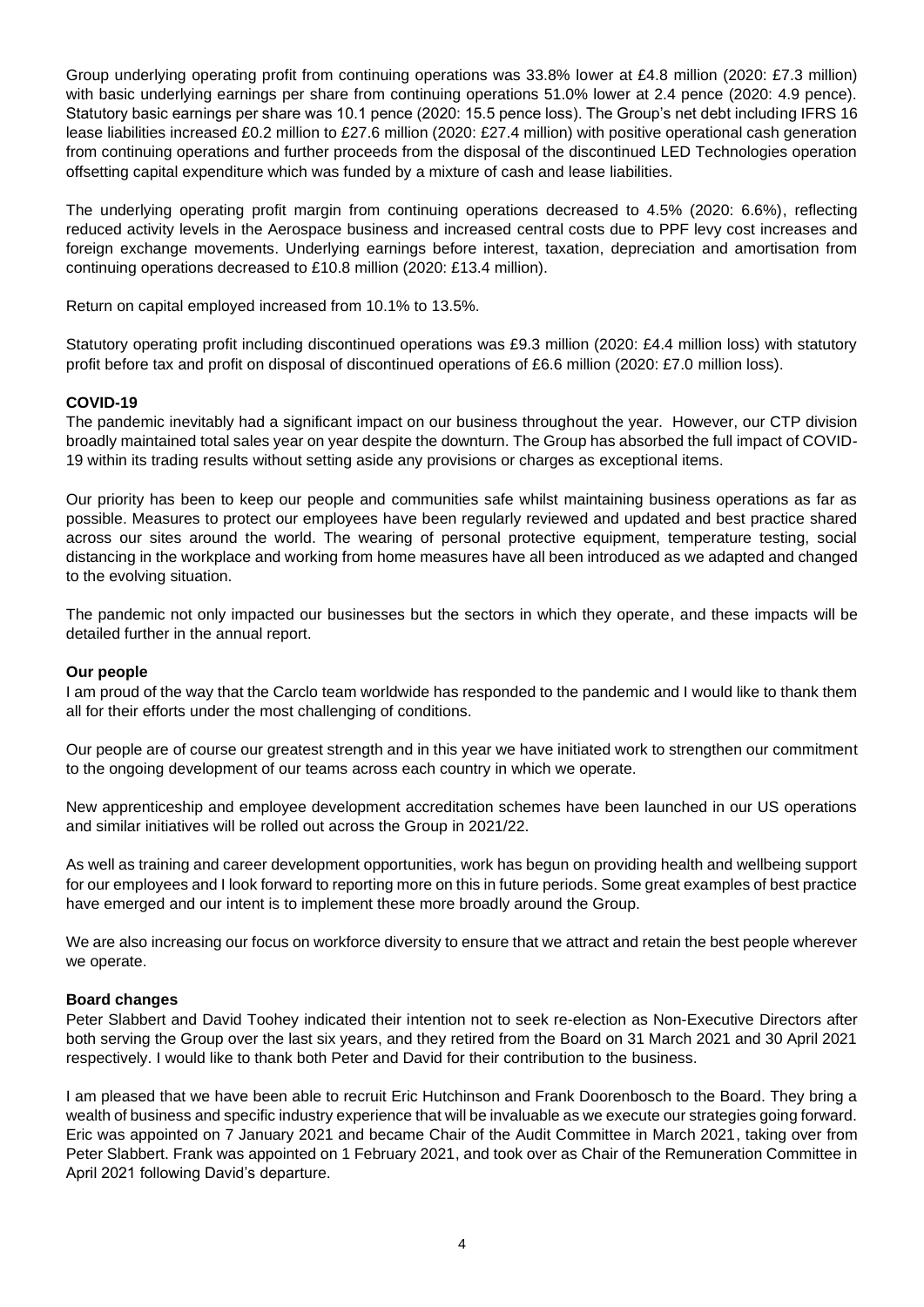I was appointed as a Non-Executive Director and Chairman-elect on 18 August 2020. Joe Oatley held the position of interim Non-Executive Chairman until 30 September 2020 when I became Non-Executive Chairman and following a restructuring, subsequently became the Executive Chairman on 5 October 2020, following Antony Collins stepping down as interim CEO. Joe reverted to his role as a Non-Executive Director and Chairman of the Nomination Committee and was also appointed as Senior Independent Director on 30 September 2020. I would like to thank Joe for taking on these additional responsibilities during some difficult times.

Following Matt Durkin-Jones' departure as interim CFO on 17 December 2020, on 1 March 2021 Phil White joined the Board as the permanent CFO after a short period as interim CFO. Phil also brings a wealth of knowledge and experience to the business and he is working alongside me on driving improvements across the Group.

I am pleased that after a period of difficulty for the Group culminating in the disposal of the Wipac division, we have recruited a strong new Board with very relevant experience to guide the business forward.

### **Health, safety and environment**

In parallel to the measures taken to manage the impact of the pandemic, the business has continued to work on continually improving the health and safety performance of our operations and I am pleased to report a 46% reduction in the number of incidents across the Group and a 20% reduction in lost time accidents. Further development of our health and safety strategies will continue in the current financial year.

Our Environmental policy has been enhanced and further improvement measures are planned as part of our overall ESG approach.

### **Dividend**

Given the financial performance and position of the Group, coupled with restrictions on the payment of dividends contained within the refinancing agreement and the lack of distributable reserves, the Board is not recommending the payment of a dividend for 2020/21 (2020: £nil).

### **Governance**

Since joining the Board in August 2020, I have observed the Board's focus on maintaining a strong corporate governance framework and culture throughout the Group. The Board is fully supportive of the principles laid down in the UK Corporate Governance Code and continues to review its systems, policies and procedures that support the Group's sustainability and governance practices.

### **Brexit**

As a result of the protracted and last-minute negotiations between UK and EU governments on the terms of the UK's exit from the EU, some operational disruption was experienced by both the CTP and Aerospace businesses. The main impacts were delays in shipping goods across borders, with shipping times increasing in some cases from three days to three weeks. This was particularly acute in January and whilst the impact diminished somewhat in the following months, shipping times remain significantly longer than was the case pre-Brexit. In addition to delays, shipping costs have also increased and this appears to be a permanent reset of the market. However, we do not consider Brexit to have had a material impact on the business to date.

### **Pensions**

The management team has worked closely with the pension trustees to establish a positive and proactive working relationship with the common aim of maintaining scheme benefits whilst reducing the scheme deficit over time. In addition to the substantial company contributions, the pension trustees during the year have worked with the Company management and initiated a range of measures on investment strategy and pension offerings to scheme members. Specifically, this included the introduction of a Bridging Pension Option whereby scheme members may opt to start taking pensions payments prior to full retirement, providing greater flexibility of pensions choice to members. The management team and pension trustees are continuing to work collaboratively to identify further opportunities for improvement.

### **Divisional review**

### *Carclo Technical Plastics ("CTP")*

Despite the challenges presented by the pandemic the CTP division performed well.

In the early part of the financial year the division experienced significant disruption through employee absence, customer shutdowns and supply chain delays. The management quickly introduced protocols to protect our employees and adapted flexible working patterns to maintain production through the most severe periods.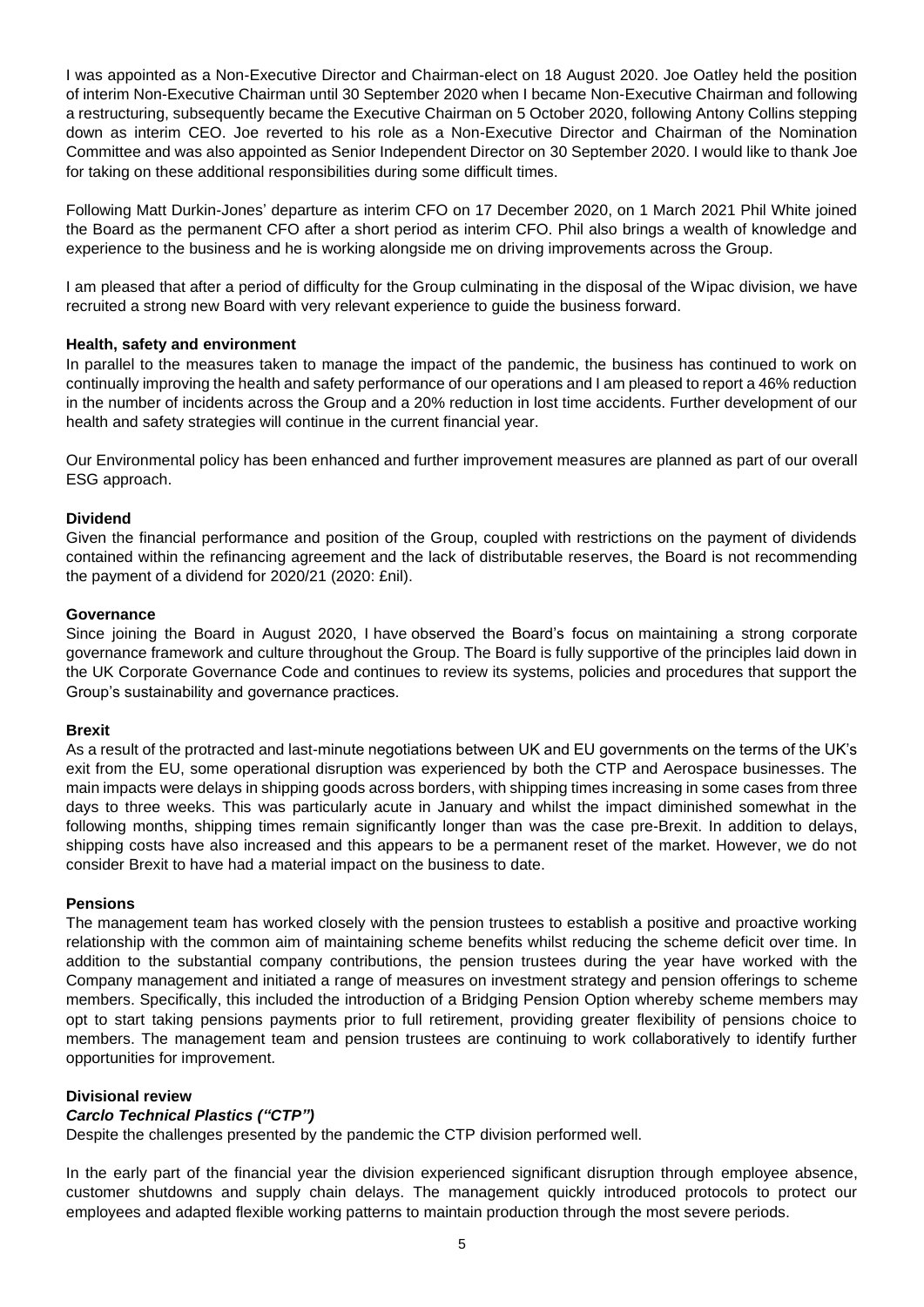As a result of CTP's reputation for delivery and quality, the division secured three new large medical customers. Two of these customers operate in the diagnostic field and the other in pharmaceuticals. Demand for new COVID products was high and is expected to remain so for some time, whilst demand for some non-COVID medical products reduced as a result of treatments being delayed.

As a result of these new business wins, demand for new tooling increased over the prior year and is an encouraging leading indicator of future growth. Investment in new technology moulding machines also continued at a high level as the division gears up for increased demand for medical and diagnostic products (both COVID and non-COVID related).

As well as securing new customers, the division also saw increased demand from existing customers in the medical sector.

Overall demand for optical products slowed in the first half due to the impact of the pandemic on large building projects but this was partially offset by increased activity in the aftermarket and home improvement sector. Sales improved in the second half as markets began to recover. The division also developed a number of new products for the optical sector which will be released in 2021/22.

### *Aerospace*

In common with much of the sector, the impact of the pandemic on our Aerospace business has been significant. As a result of the steep reduction in commercial aerospace activity in particular, the business experienced a large reduction in orders in the first quarter and this situation persisted for the remainder of the financial year. In response to the crisis the management team took immediate action to reduce costs and to take the benefit of government support schemes in both the UK and France. As a result of this action the business has remained profitable and cash generative throughout the year in the face of an unprecedented aerospace sector downturn post-COVID.

A range of actions have been implemented to find new growth opportunities both within the aerospace sector and in other industrial sectors and these show some potential for the future.

While it is anticipated that the recovery of sales to pre-pandemic levels will take some years to achieve, the overall impact on the Group as a whole is less significant due to the lower contribution to Group sales and therefore net income from the Aerospace division.

### **Strategy**

The Group's strategy is to focus on being the supplier of choice in our core markets, which will deliver sustainable growth in earnings.

Further planning work has been completed in both operating divisions to underpin the achievement of this strategic goal and action plans have been defined and launched.

Each division will become "standalone" and will have the resources to operate independently of central functions as far as possible.

The central team will focus on Group strategy, capital allocation, finance, IT and governance and will work with the pension trustees to reduce the current deficit in the Group defined benefit pension funds.

CTP will continue to focus on its core markets of medical, diagnostics, electronics, optics and automotive safety, with the objective of diversifying its customer base in these sectors in each of the regions in which we operate.

This will be underpinned by further investment in capital equipment with an emphasis on new technology and increased automation and by a rigorous operational improvement plan.

This includes projects initiated in the Aerospace division to win business with new customers in the aerospace and other safety-critical industries.

### **Nick Sanders Executive Chairman**

**30 June 2021**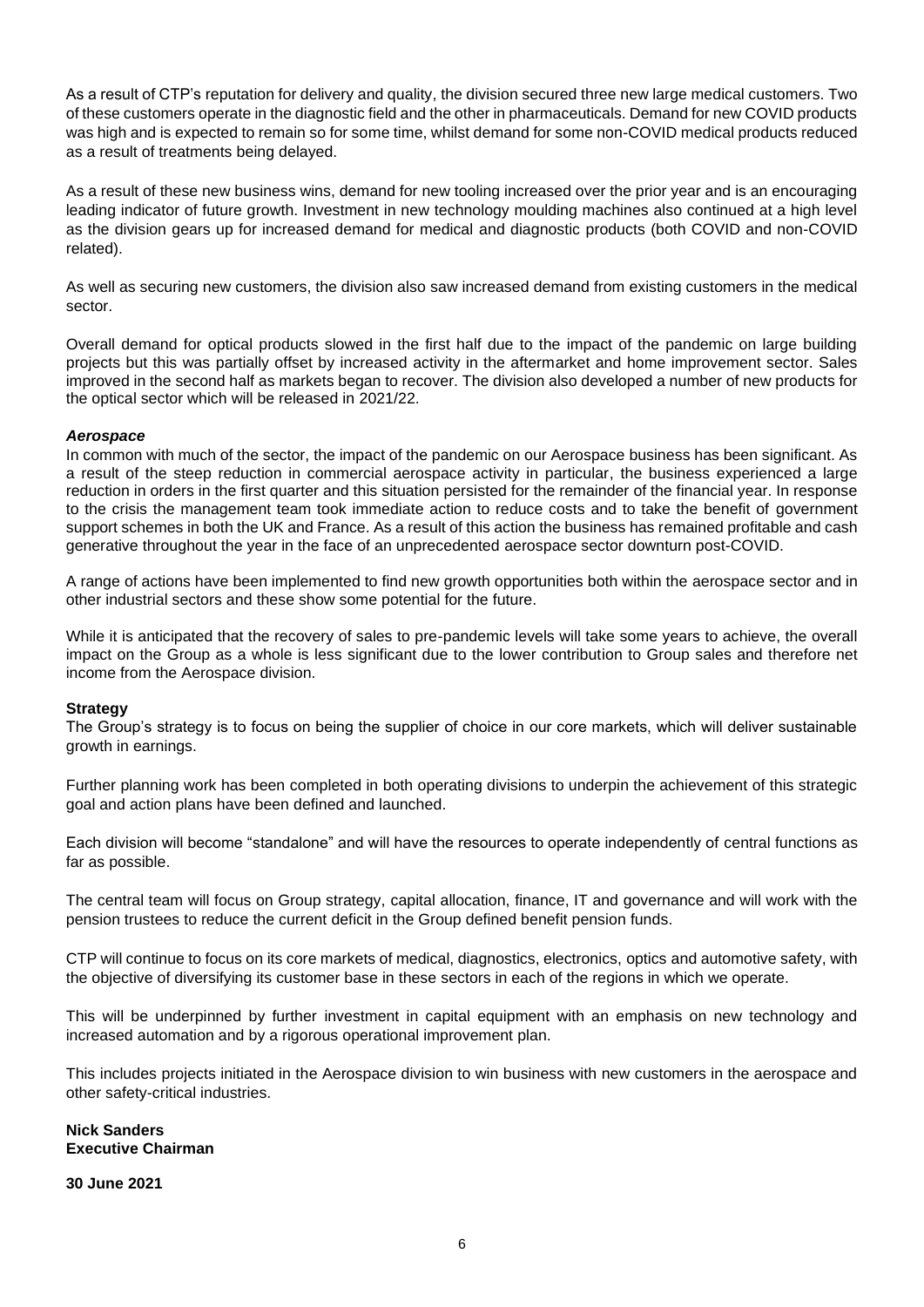# **Finance Review**

## **Trading performance**

Revenue from continuing operations decreased by 2.7% to £107.6 million (2020: £110.5 million) with CTP revenue of £102.5 million, down 0.6% (2020: £103.1 million) and Aerospace revenue of £5.1 million, down 31.7% (2020: £7.5 million). Revenue from discontinued operations was £nil (2020: £35.8 million). Overall Group revenue decreased by 26.5% to £107.6 million (2020: £146.3 million) following the disposal of the loss-making Wipac LED Technologies division in the prior year.

Underlying operating profit<sup>1</sup> from continuing operations decreased by £2.5 million to £4.8 million (2020: £7.3 million). £1.1 million of the profit reduction arose from Aerospace underlying operating profit of £0.6 million (2020: £1.7 million), due to the heavy impact on the market sector from COVID-19 restrictions. CTP underlying operating profit of £9.2 million was broadly unchanged (2020: £9.3 million) and central costs of £4.9 million (2020: £3.6 million) increased by £1.3 million due to PPF levy cost increases and foreign exchange movements.

After exceptional items, operating profits for continuing operations increased to £9.3 million (2020: £1.8 million). The £4.5 million of net exceptional gains in the year reflects a pension past service credit of £6.5 million primarily from introducing a new flexible retirement option to the defined benefit pension scheme members, offset by £2.0 million of restructuring and refinancing costs. These exceptional costs were largely incurred to support the establishment of a three-year tripartite financing and funding agreement and platform for financial stability between the principal bank and pension scheme trustees in August 2020.

The £5.5 million prior year exceptional costs for the continuing business mainly related to restructuring and rationalisation costs and impairment provisions against the Aerospace business.

Underlying earnings before interest, taxation, depreciation and amortisation ("underlying EBITDA") from continuing operations decreased to £10.8 million (2020: £13.4 million). The 2020 comparative including discontinued operations was £11.3 million. The return on sales from continuing operations (defined as underlying EBITA divided by revenue) was 4.7% (2020: 6.8%).

Discontinued underlying operating losses were £0.1 million (2020: £2.9 million), having completed the exit from the Wipac LED Technologies business in the prior year.

Group underlying profit before tax from continuing operations was £2.2 million (2020: £4.9 million) after net interest of £2.7 million (2020: £2.4 million). Total Group interest including discontinued operations was £2.7 million (2020: £2.6 million), comprising net bank interest of £1.6 million (2020: £1.2 million), pension finance charges of £0.8 million (2020: £1.1 million) and leasing and other interest charges of £0.3 million (2020: £0.3 million).

The Group underlying tax charge from continuing operations totalled £0.5 million (2020: £1.4 million), an underlying effective tax rate from continuing operations of 21.0% (2020: 27.8%). The effective tax rate is higher than the current UK corporation tax rate due to the weighting of taxable profits generated in higher tax jurisdictions. The overall effective rate has reduced in the year after taking account of provisions for tax uncertainties no longer required and timing differences.

Basic underlying earnings per share from continuing operations were 2.4 pence (2020: 4.9 pence).

As set out in note 6, exceptional items incurred for continuing operations totalled £4.5 million credit, of which a £2.0 million charge relates to the costs of external advisors of the Company, its lending bank and the Group pension scheme related to the refinancing process completed in the year, and a £6.5 million credit primarily relates to past service gains from the defined benefit pension scheme after the introduction of flexible early retirement benefits.

The exceptional credit associated with the discontinued operations totalled £1.2 million, reflecting further disposal receipts from the administrator of the discontinued Wipac LED Technologies business.

Statutory operating profit was £9.3 million (2020: £4.4 million loss). Statutory profit before tax was £6.6 million (2020: £7.0 million loss) and statutory profit after tax was £7.4 million (2020: £11.4 million loss), giving a statutory basic earnings per share of 10.1 pence (2020: 15.5 pence loss). The statutory tax charge was £0.5 million, compared with a tax charge in 2020 of £1.4 million on higher profits chargeable to tax and adverse prior year movements on timing differences and provisions. A reconciliation of statutory to underlying non-GAAP financial measures is provided on pages 35 and 36.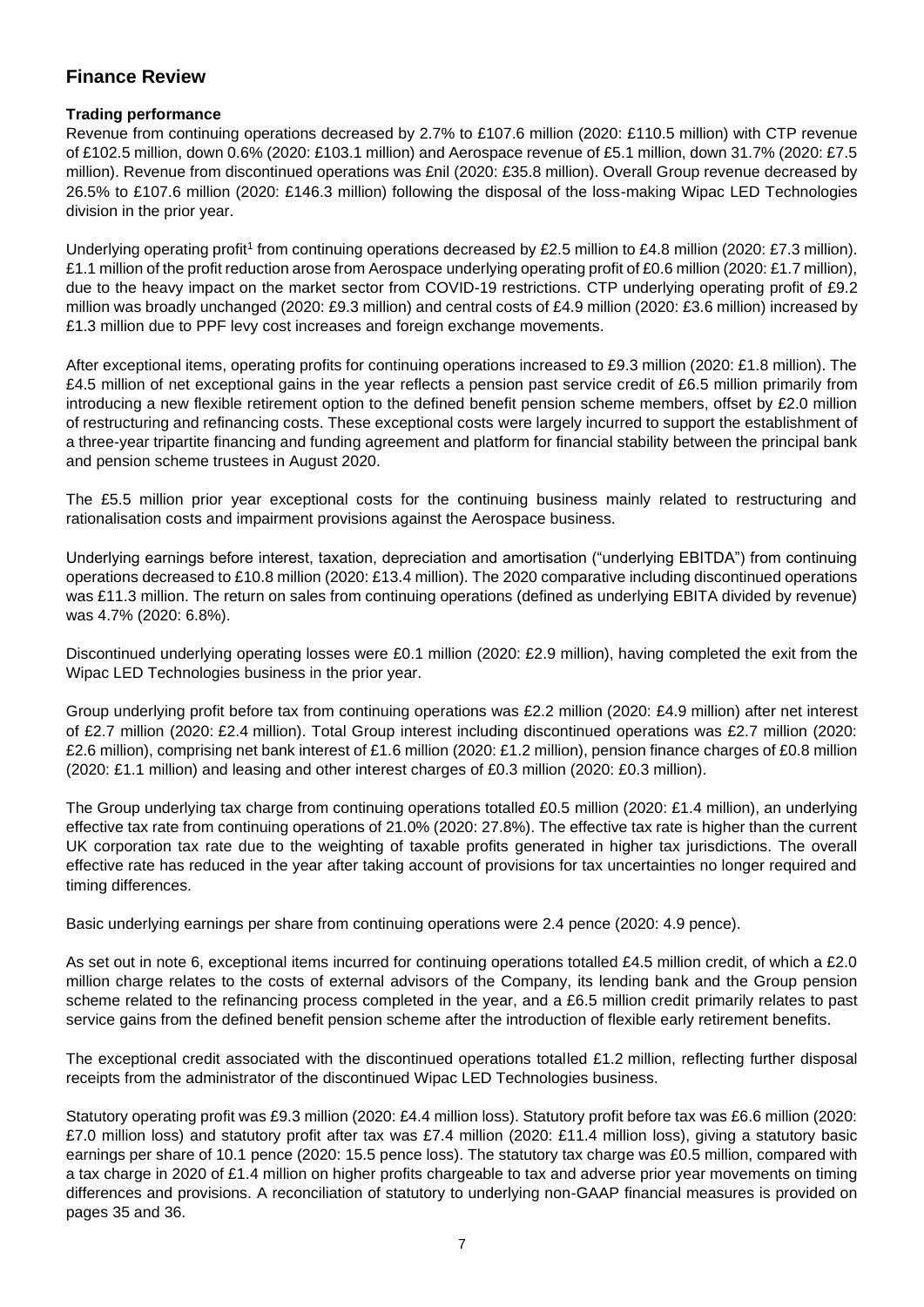<sup>1.</sup> Underlying operating profit is defined as operating profit before all exceptional items.

### **Net debt**

Net debt excluding lease liabilities was £20.5 million (2020: £22.1 million). Net debt including lease liabilities was £27.6 million (2020: £27.4 million).

Net cash from operating activities from continuing operations was £8.4 million (2020: £6.9 million).

In the year, the Group invested £10.5 million in property, plant, equipment and software (2020: £7.3 million) in its continuing operations, mainly in CTP's UK and USA operations. This represented 177% of the Group depreciation and software amortisation charge from continuing operations (2020: 121%).

At 31 March 2021, total UK bank facilities were £35.6 million, of which £3.5 million related to a revolving credit facility and £32.1 million in term loan facilities, of which £3.0 million are scheduled for repayment by September 2022. The three-year bank facility agreement established in August 2020 lasts until July 2023, with a commitment to agree the next refinancing arrangements by 30 June 2022.

The last triennial actuarial valuation of the Group pension scheme was carried out as at 31 March 2018, reporting an actuarial technical provisions deficit of £90.4 million. The next triennial actuarial valuation results as at 31 March 2021 are not expected to be finalised until June 2022, but the actuary's update of the 2018 triennial valuation to 31 March 2021, based on the 2018 actuarial assumptions adjusted for changes in market conditions, reported a deficit of £89.9 million, indicating the scheme to be 65% funded on a continuing basis. By way of comparison, the statutory accounting method of valuing the Group pension scheme deficit under IAS19 resulted also in a small improvement in the net liability of £37.3 million (2020: £37.6 million).

### **Treasury**

The Group faces currency exposure on its overseas subsidiaries and on its foreign currency transactions.

Each business hedges significant transactional exposure using forward foreign exchange contracts for any exposure over £20,000. The Group reports trading results of overseas subsidiaries based on average rates of exchange compared with sterling over the year. This income statement translation exposure is not hedged as this is an accounting rather than cash exposure and as a result the income statement is exposed to movements in the US dollar, euro, Czech Koruna and Indian Rupee. In terms of sensitivity, based on the 2020/21 results, a 10% increase in the value of sterling against these currencies would have decreased reported profit before tax by £0.7 million.

### **Dividend**

Given the financial performance and position of the Group, coupled with restrictions on the payment of dividends contained within the refinancing agreement and the lack of distributable reserves, the Board is not recommending the payment of a dividend for 2020/21 (2020: £nil). The Board intends to recommence dividend payments only when it becomes confident that a sustainable and regular dividend can be re-introduced. Under the terms of the restructuring agreement, the Group is not permitted to make a dividend payment to shareholders up to the period ending in July 2023.

### **Alternative performance measures**

In the analysis of the Group's financial performance, position, operating results and cash flows, alternative performance measures are presented to provide readers with additional information. The principal measures presented are underlying measures of earnings including underlying operating profit, underlying profit before tax, underlying profit after tax, underlying EBITDA and underlying earnings per share.

This results statement includes both statutory and adjusted non-GAAP financial measures, the latter of which the Directors believe better reflect the underlying performance of the business and provides a more meaningful comparison of how the business is managed and measured on a day-to-day basis. The Group's alternative performance measures and KPIs are aligned to the Group's strategy and together are used to measure the performance of the business and form the basis of the performance measures for remuneration. Underlying results exclude certain items because, if included, these items could distort the understanding of the performance for the year and the comparability between the periods. A reconciliation of the Group's non-GAAP financial measures is shown on pages 35 and 36.

We provide comparatives alongside all current year figures. The term "underlying" is not defined under IFRS and may not be comparable with similarly titled measures used by other companies.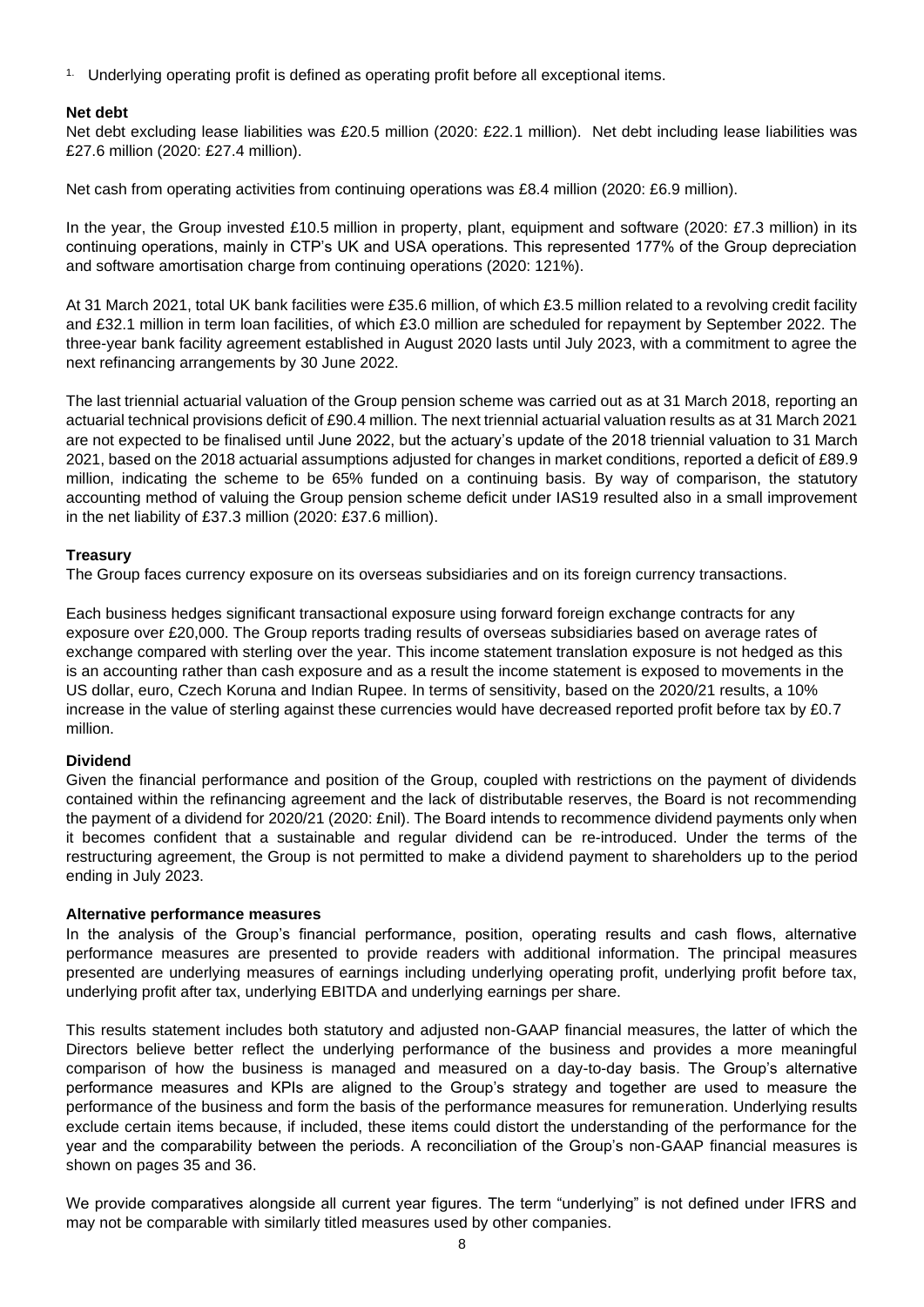All profit and earnings per share figures relate to underlying business performance (as defined above) unless otherwise stated. A reconciliation of underlying measures to statutory measures is provided below:

| £m                                                | Statutory         | Less        | Underlying       |
|---------------------------------------------------|-------------------|-------------|------------------|
| (component numbers include rounding differences)  |                   | exceptional | continuing       |
|                                                   |                   | items       | and Group        |
| CTP operating profit                              | 9.2               | -           | 9.2              |
| Aerospace operating profit                        | 0.6               | ۰           | 0.6              |
| Central costs                                     | (0.4)             | (4.5)       | (4.9)            |
| Group operating profit from continuing operations | 9.4               | (4.5)       | 4.9              |
| Group operating loss from discontinued operations | (0.1)             | 0.1         |                  |
| Group operating profit                            | 9.3               | (4.4)       | 4.9              |
| Net finance expense                               | (2.7)             |             | (2.7)            |
| Group profit before taxation                      | 6.6               | (4.4)       | 2.2              |
| Taxation                                          | (0.5)             |             | (0.5)            |
| Profit on disposal of discontinued operations     | 1.3               | (1.3)       |                  |
| Group profit for the year                         | 7.4               | (5.7)       | 1.7              |
| Basic earnings per share (pence)                  | 10.1 <sub>p</sub> | n/a         | 2.4 <sub>p</sub> |

The exceptional items comprise:

| £m                                          | Continuing<br>operations | Discontinued<br>operations | Group |
|---------------------------------------------|--------------------------|----------------------------|-------|
| Restructuring and rationalisation costs     | (2.0)                    | (0.1)                      | '2.1  |
| Gain in respect of retirement benefits      | 6.5                      | -                          | 6.5   |
| Profit on sale of LED Technologies business |                          | 1.3                        | 1.3   |
| <b>Total exceptional items</b>              | 4.5                      | 1.2                        | 5.7   |

### **Post balance sheet events and going concern**

### *Post balance sheet events*

On 4 May 2021, a further £0.2 million was received by HSBC from the Administrators of Wipac Ltd and has been applied as a repayment against the Group's term loan. At 31 March 2021 no asset has been recognised for this nor for further potential post balance sheet proceeds which would also be used to repay the Group's term loan. Management's best estimate of the contingent asset at 31 March 2021 in respect of these remaining potential proceeds is £0.35 million, the receipt of the £0.2 million does not change this.

At 31 March 2021, the Group has recognised £2.1 million (\$2.9 million) in loans and borrowings in respect to a Paycheck Protection Program loan. The loan was received from Commercial Bank and Trust of Pennsylvania as a promissory note, underwritten by the US Government Small Business Administration ("SBA"). On 5 May 2021, CTP USA received confirmation of forgiveness of the loan by the SBA, resulting in its conversion from a loan to a grant. The full amount will be recognised in the income statement in the year ending 31 March 2022.

### *Going concern*

Cash flow and covenant forecasts have been prepared to cover the twelve-month period from the date of signing these financial statements taking into account the Group's available debt facilities and the terms of the arrangements with the bank and the pension scheme. These demonstrate that the Group has sufficient headroom in terms of liquidity and covenant testing through the forecast period.

Sensitivity testing has been carried out based on a number of reasonably possible scenarios, taking into account the current view of impacts of the continuing COVID-19 pandemic on the Group and possible political uncertainty, including: the impact of change in the US administration, Brexit and other possible overseas trading issues.

Severe downside sensitivities modelled included a range of scenarios modelling the financial effects of loss of business from discrete sites, an overall fall in gross margin of 1% across the Group, a fall in Group sales of 5% matched by a corresponding fall in cost of sales of the same amount, the loss of COVID-related sales from large customers, delays in the timing of commencement of significant new medical projects, reduction in revenue from specific customers, minimum wage increases and exchange risk. These sensitivities attempt to incorporate the risks arising from national and regional impacts of the global pandemic from local lockdowns, impacts on manufacturing and supply chain and other potential increases to direct and indirect costs. The Group has the capacity to take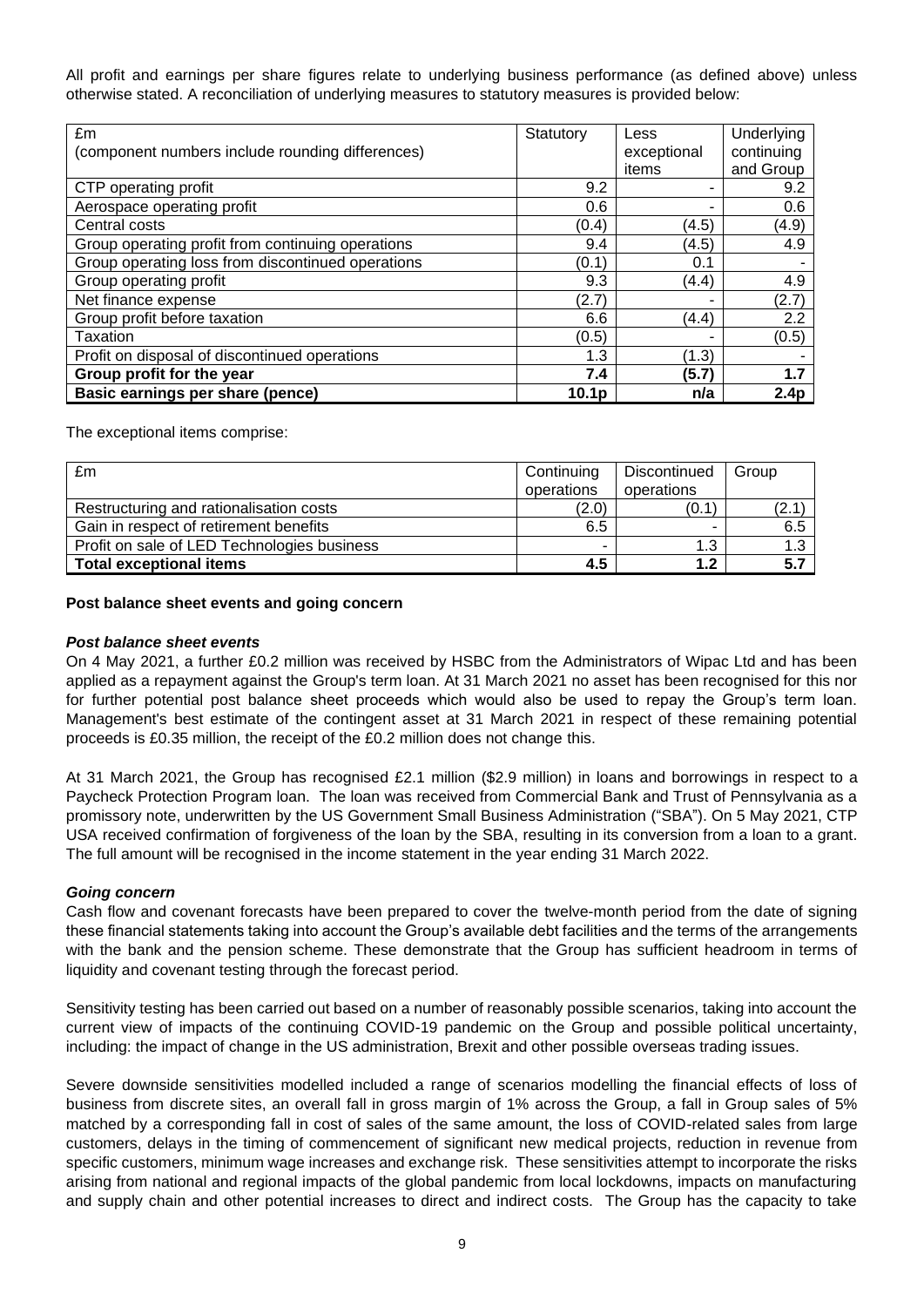mitigating actions to ensure that the Group remains financially viable, including further reducing operating expenditures as necessary.

On the basis of this forecast and sensitivity testing, the Board has determined that it is reasonable to assume that the Group will continue to operate within the facilities available to it and to adhere to the covenant tests to which it is subject throughout the twelve-month period from the date of signing the financial statements and as such it has adopted the going concern assumption in preparing the financial statements.

**Phil White Chief Financial Officer**

**30 June 2021**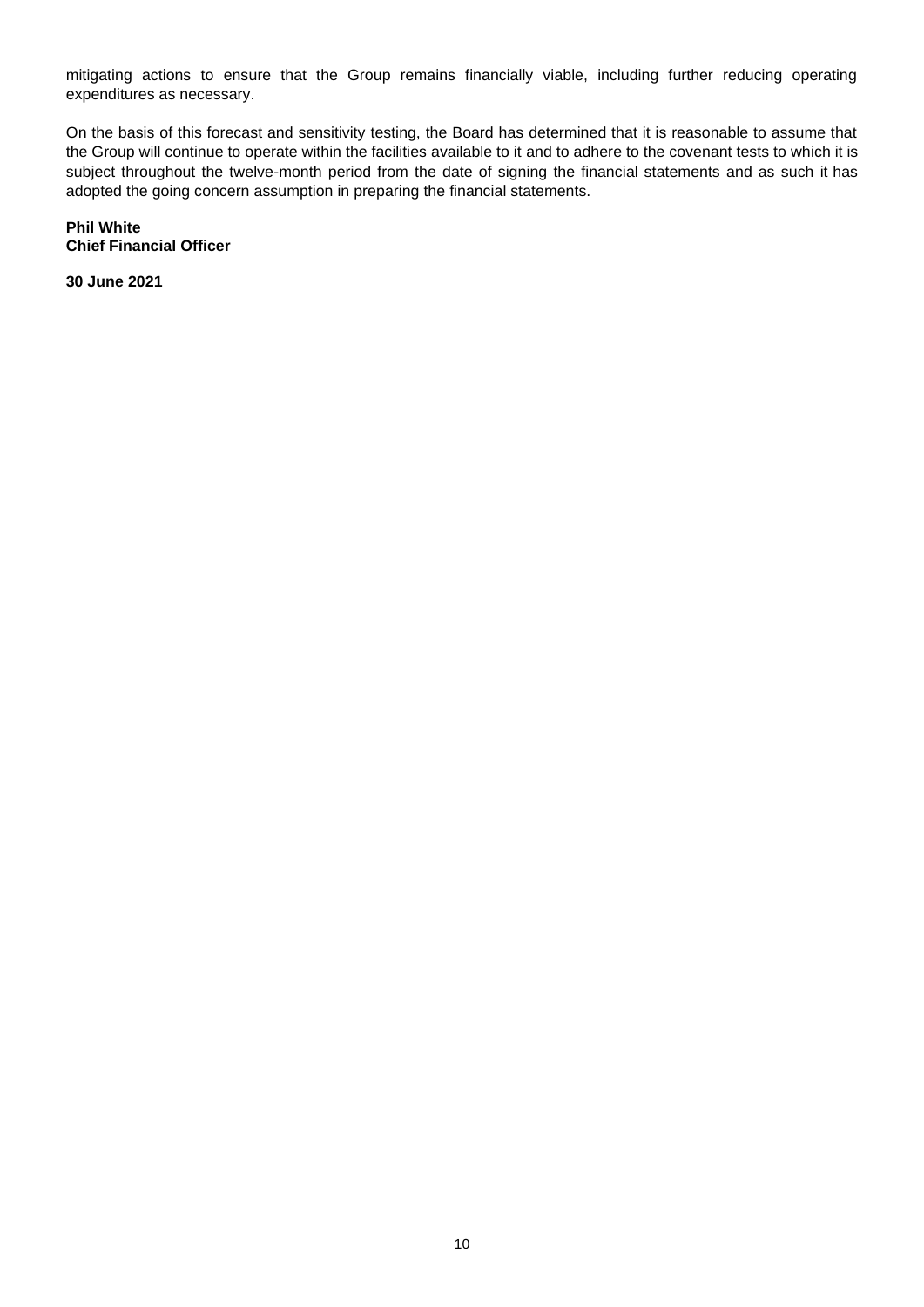# **Consolidated income statement for the year ended 31 March 2021**

|                                                                                                                          | <b>Notes</b> | 2021<br>£000                      | 2020<br>£000                             |
|--------------------------------------------------------------------------------------------------------------------------|--------------|-----------------------------------|------------------------------------------|
| <b>Continuing operations -</b>                                                                                           |              |                                   |                                          |
| <b>Revenue</b>                                                                                                           | 4            | 107,564                           | 110,506                                  |
| Underlying operating profit                                                                                              |              | 4,840                             | 7,313                                    |
| <b>Exceptional items</b>                                                                                                 | 6            | 4,490                             | (5,470)                                  |
| <b>Operating profit</b>                                                                                                  | 4            | 9,330                             | 1,843                                    |
| Finance revenue<br>Finance expense                                                                                       |              | 42<br>(2,701)                     | 97<br>(2, 485)                           |
| Profit / (loss) before tax                                                                                               |              | 6,671                             | (545)                                    |
| Income tax expense                                                                                                       | 8            | (457)                             | (1, 355)                                 |
| Profit / (loss) after tax but before profit / (loss) on<br>discontinued operations                                       |              | 6,214                             | (1,900)                                  |
| <b>Discontinued operations -</b>                                                                                         |              |                                   |                                          |
| Profit / (loss) on discontinued operations, net of tax                                                                   | 5            | 1,198                             | (9,509)                                  |
| Profit / (loss) for the period                                                                                           |              | 7,412                             | (11, 409)                                |
| Attributable to -                                                                                                        |              |                                   |                                          |
| <b>Equity holders of the Company</b><br><b>Non-controlling interests</b>                                                 |              | 7,412                             | (11, 409)                                |
|                                                                                                                          |              | 7,412                             | (11, 409)                                |
| Earnings / (loss) per ordinary share<br>Basic - continuing operations<br>Basic - discontinued operations<br><b>Basic</b> | 9            | 8.5<br>p<br>1.6<br>p<br>10.1<br>p | (2.6)<br>р<br>(13.0)<br>(15.5)<br>р      |
| Diluted - continuing operations<br>Diluted - discontinued operations<br><b>Diluted</b>                                   |              | 8.5<br>p<br>1.6<br>p<br>10.1<br>p | (2.6)<br>р<br>(13.0)<br>р<br>(15.5)<br>p |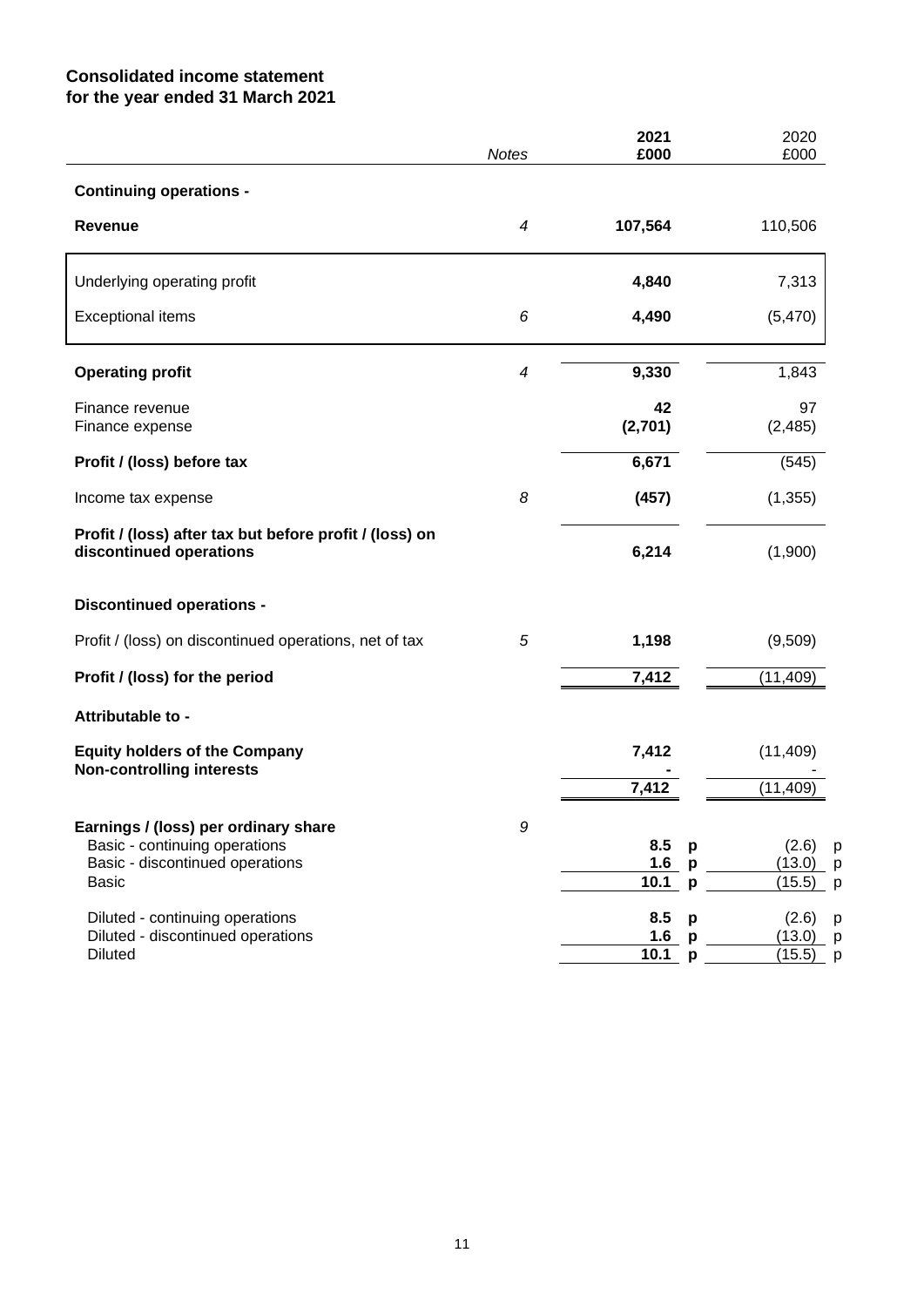# **Consolidated statement of comprehensive income for the year ended 31 March 2021**

|                                                                                  | £000     | £000      |
|----------------------------------------------------------------------------------|----------|-----------|
| Profit / (loss) for the period                                                   | 7,412    | (11, 409) |
| Other comprehensive (expense) / income                                           |          |           |
| Items that will not be reclassified to the income statement                      |          |           |
| Remeasurement (losses) / gains on defined benefit scheme<br>Deferred tax arising | (6, 540) | 7,805     |
| Total items that will not be reclassified to the income<br>statement             | (6, 540) | 7,805     |
| Items that are or may in future be classified to the income<br>statement         |          |           |
| Foreign exchange translation differences                                         | (2,939)  | 716       |
| Net investment hedge                                                             | 1,084    | (549)     |
| Deferred tax arising                                                             | 137      | (124)     |
| Total items that are or may in future be classified to the<br>income statement   | (1,718)  | 43        |
| Other comprehensive (expense) / income, net of tax                               | (8, 258) | 7,848     |
| Total comprehensive expense for the year                                         | (846)    | (3, 561)  |
| Attributable to -                                                                |          |           |
| Equity holders of the Company<br>Non-controlling interests                       | (846)    | (3, 561)  |
| Total comprehensive expense for the period                                       | (846)    | (3, 561)  |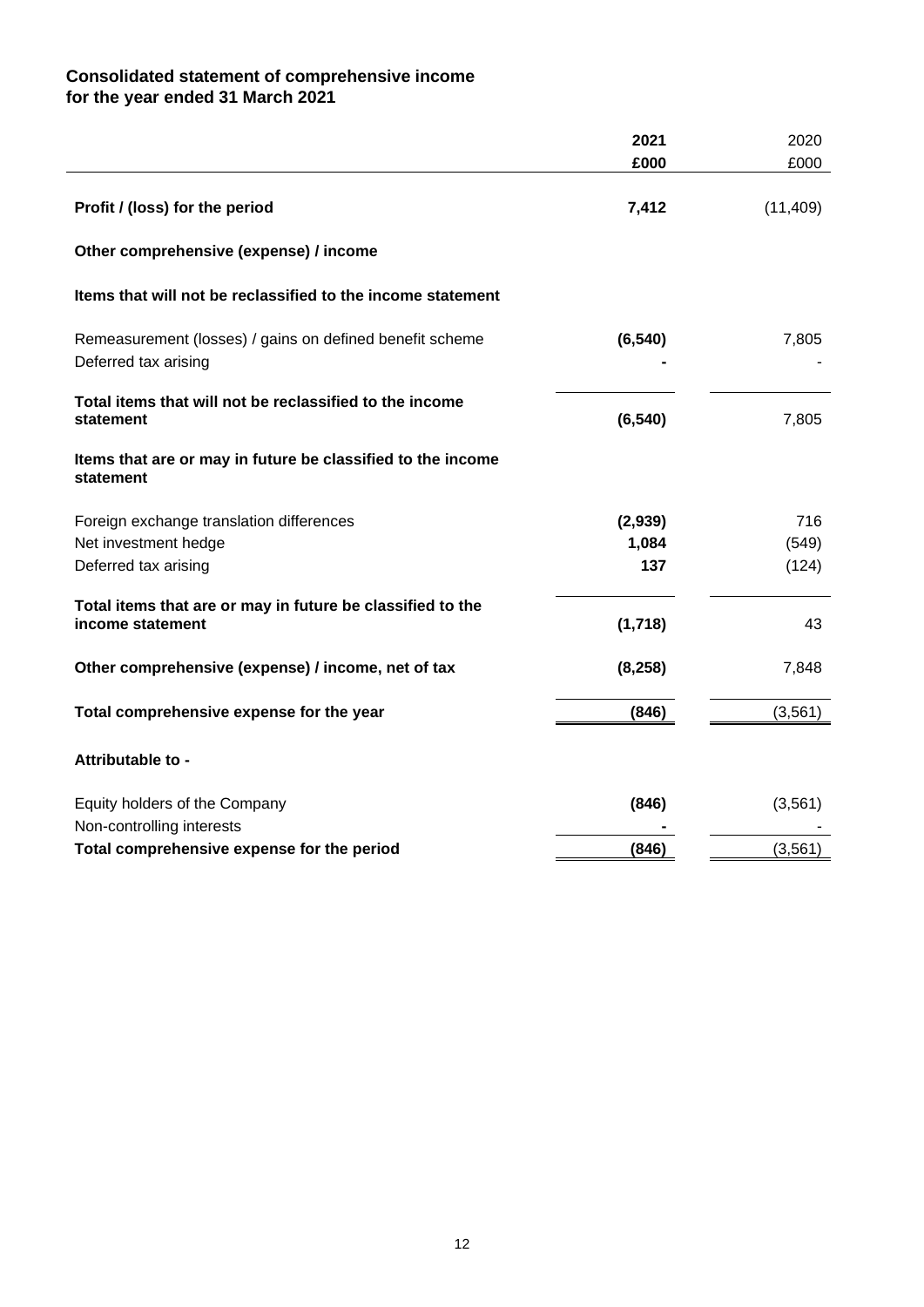## **Consolidated statement of financial position as at 31 March 2021**

|                                                    |              | 2021     | 2020     |
|----------------------------------------------------|--------------|----------|----------|
|                                                    | <b>Notes</b> | £000     | £000     |
| <b>Non-current assets</b>                          |              |          |          |
| Intangible assets                                  |              | 21,848   | 22,880   |
| Property, plant and equipment                      |              | 43,218   | 40,395   |
| Deferred tax assets                                |              | 384      | 407      |
| Trade and other receivables                        |              | 112      | 114      |
| <b>Total non-current assets</b>                    |              | 65,562   | 63,796   |
| <b>Current assets</b>                              |              |          |          |
| Inventories                                        |              | 12,821   | 14,201   |
| Contract assets                                    |              | 2,898    | 1,424    |
| Trade and other receivables                        |              | 19,254   | 19,775   |
| Cash and cash deposits                             |              | 15,485   | 19,309   |
| <b>Total current assets</b>                        |              | 50,458   | 54,709   |
| <b>Total assets</b>                                |              | 116,020  | 118,505  |
| <b>Non-current liabilities</b>                     |              |          |          |
| Loans and borrowings                               | 12           | 37,997   | 3,862    |
| Deferred tax liabilities                           |              | 4,393    | 4,559    |
| <b>Contract liabilities</b>                        |              | 866      |          |
| Retirement benefit obligations                     | 13           | 37,275   | 37,620   |
| <b>Total non-current liabilities</b>               |              | 80,531   | 46,041   |
| <b>Current liabilities</b>                         |              |          |          |
| Loans and borrowings                               | 12           | 5,084    | 42,804   |
| Trade and other payables                           |              | 17,016   | 18,420   |
| <b>Current tax liabilities</b>                     |              | 17       | 879      |
| <b>Contract liabilities</b>                        |              | 5,461    | 1,607    |
| Provisions                                         |              |          | 23       |
| <b>Total current liabilities</b>                   |              | 27,578   | 63,733   |
| <b>Total liabilities</b>                           |              | 108,109  | 109,774  |
| <b>Net assets</b>                                  |              | 7,911    | 8,731    |
| <b>Equity</b>                                      |              |          |          |
| Ordinary share capital issued                      | 14           | 3,671    | 3,671    |
| Share premium                                      |              | 7,359    | 7,359    |
| <b>Translation reserve</b>                         |              | 5,333    | 7,051    |
| Retained earnings                                  |              | (8, 426) | (9, 324) |
| Total equity attributable to equity holders of the |              |          |          |
| Company                                            |              | 7,937    | 8,757    |
| Non-controlling interests                          |              | (26)     | (26)     |
| <b>Total equity</b>                                |              | 7,911    | 8,731    |
|                                                    |              |          |          |

Approved by the Board of Directors and signed on its behalf by

Nick Sanders Phil White

29 June 2021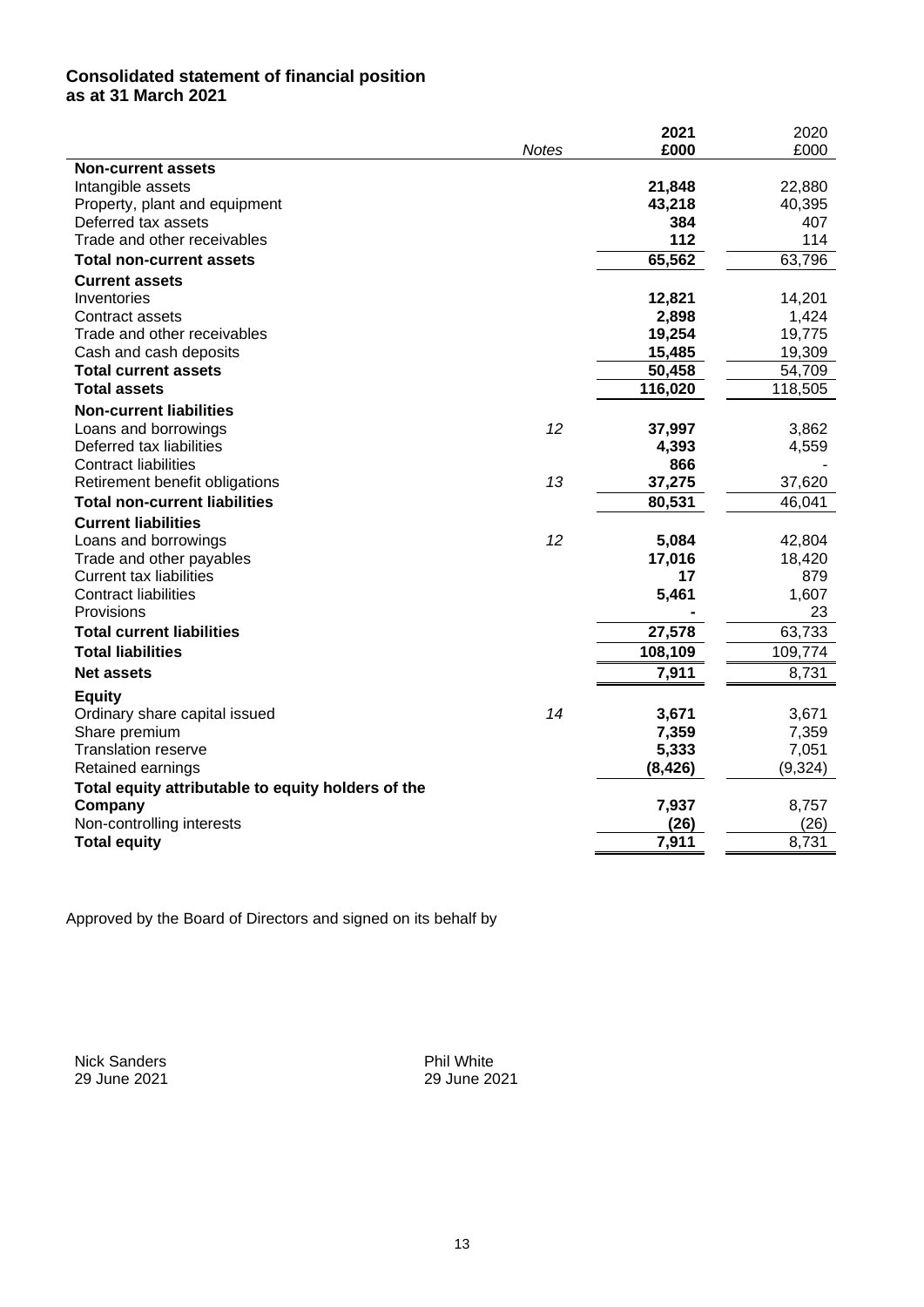## **Consolidated statement of changes in equity for the year ended 31 March 2021**

|                                                      |                                 |                                 |                                       | Attributable to equity holders of the Company |                      |                                          |                                |
|------------------------------------------------------|---------------------------------|---------------------------------|---------------------------------------|-----------------------------------------------|----------------------|------------------------------------------|--------------------------------|
|                                                      | <b>Share</b><br>capital<br>£000 | <b>Share</b><br>premium<br>£000 | <b>Translation</b><br>reserve<br>£000 | <b>Retained</b><br>earnings<br>£000           | <b>Total</b><br>£000 | Non-<br>controlling<br>interests<br>£000 | <b>Total</b><br>equity<br>£000 |
| Balance at 1 April 2019                              | 3,671                           | 7,359                           | 7,008                                 | (5,745)                                       | 12,293               | (26)                                     | 12,267                         |
| Loss for the year                                    |                                 |                                 |                                       | (11, 409)                                     | (11, 409)            |                                          | (11, 409)                      |
| Other comprehensive income / (loss)                  |                                 |                                 |                                       |                                               |                      |                                          |                                |
| Foreign exchange translation differences             |                                 |                                 | 716                                   |                                               | 716                  |                                          | 716                            |
| Net investment hedge                                 |                                 |                                 | (549)                                 |                                               | (549)                |                                          | (549)                          |
| Remeasurement gains on defined benefit scheme        |                                 |                                 |                                       | 7,805                                         | 7,805                |                                          | 7,805                          |
| Taxation on items above                              |                                 |                                 | (124)                                 |                                               | (124)                |                                          | (124)                          |
| Total comprehensive income / (loss) for the period   |                                 |                                 | 43                                    | (3,604)                                       | (3, 561)             |                                          | (3, 561)                       |
| Transactions with owners recorded directly in equity |                                 |                                 |                                       |                                               |                      |                                          |                                |
| Share-based payments                                 |                                 |                                 |                                       | 25                                            | 25                   |                                          | 25                             |
| Taxation on items recorded directly in equity        |                                 |                                 |                                       |                                               |                      |                                          |                                |
| Balance at 31 March 2020                             | 3,671                           | 7,359                           | 7,051                                 | (9, 324)                                      | 8,757                | (26)                                     | 8,731                          |
| <b>Balance at 1 April 2020</b>                       | 3,671                           | 7,359                           | 7,051                                 | (9, 324)                                      | 8,757                | (26)                                     | 8,731                          |
| Profit for the year                                  |                                 |                                 |                                       | 7,412                                         | 7,412                |                                          | 7,412                          |
| Other comprehensive income / (loss)                  |                                 |                                 |                                       |                                               |                      |                                          |                                |
| Foreign exchange translation differences             |                                 |                                 | (2,939)                               |                                               | (2,939)              |                                          | (2,939)                        |
| Net investment hedge                                 |                                 |                                 | 1,084                                 |                                               | 1,084                |                                          | 1,084                          |
| Remeasurement losses on defined benefit scheme       |                                 |                                 |                                       | (6, 540)                                      | (6, 540)             |                                          | (6, 540)                       |
| Taxation on items above                              |                                 |                                 | 137                                   |                                               | 137                  |                                          | 137                            |
| Total comprehensive income / (loss) for the period   |                                 | ٠.                              | (1,718)                               | 872                                           | (846)                |                                          | (846)                          |
| Transactions with owners recorded directly in equity |                                 |                                 |                                       |                                               |                      |                                          |                                |
| Share-based payments                                 |                                 |                                 |                                       | 26                                            | 26                   |                                          | 26                             |
| Taxation on items recorded directly in equity        |                                 |                                 |                                       |                                               |                      |                                          |                                |
| <b>Balance at 31 March 2021</b>                      | 3,671                           | 7,359                           | 5,333                                 | (8, 426)                                      | 7,937                | (26)                                     | 7,911                          |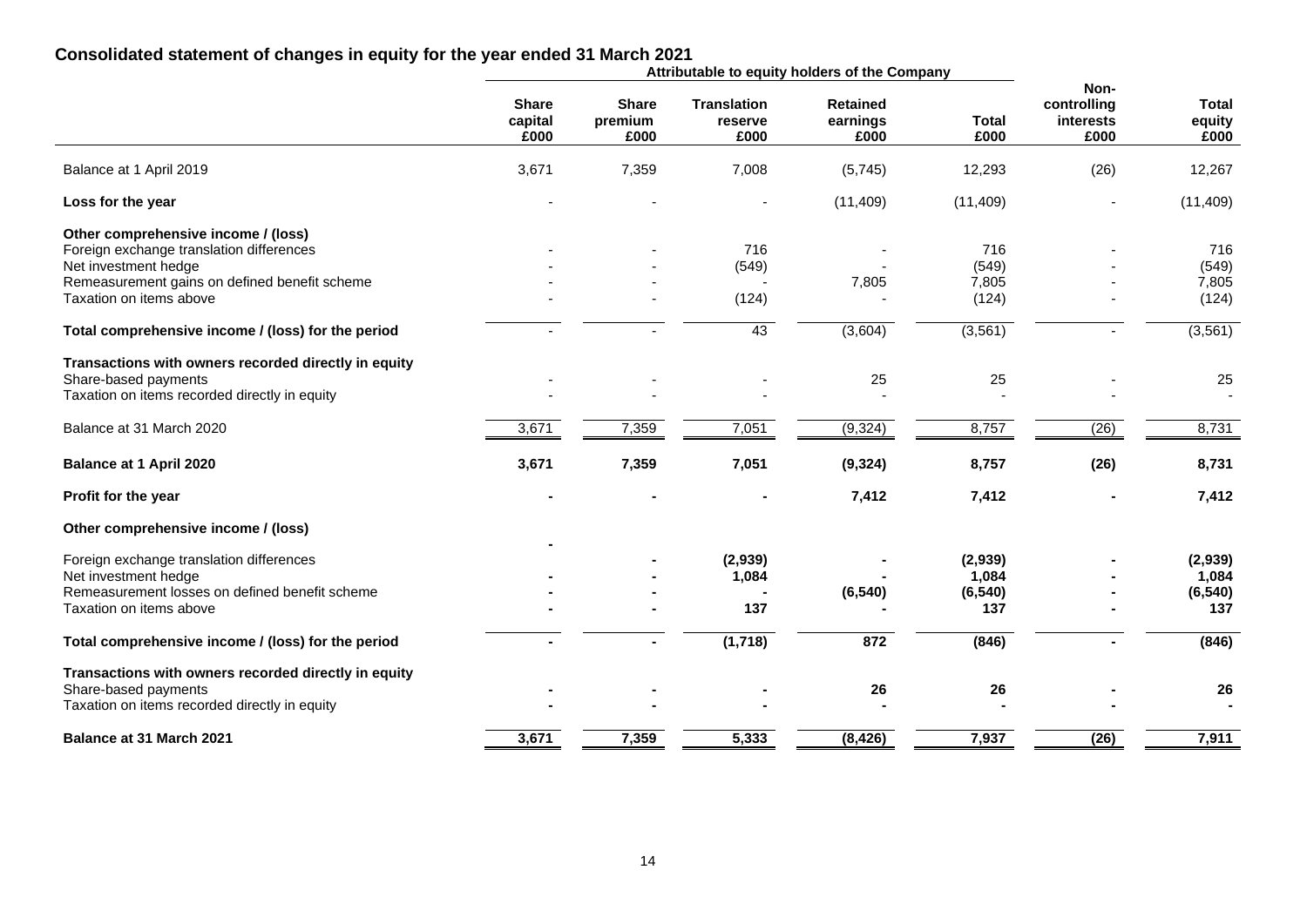# **Consolidated statement of cash flows for the year ended 31 March 2021**

|                                                      |              | 2021     | 2020      |
|------------------------------------------------------|--------------|----------|-----------|
|                                                      | <b>Notes</b> | £000     | £000      |
| <b>Cash generated from operations</b>                | 15           | 11,202   | 21,803    |
| Interest paid                                        |              | (1,782)  | (1,568)   |
| Tax paid                                             |              | (1,023)  | (933)     |
| Net cash from operating activities                   |              | 8,397    | 19,302    |
| Cash flows from investing activities                 |              |          |           |
| Proceeds from sale of business, net of cash disposed |              | 1,250    | 5,456     |
| Proceeds from sale of property, plant and equipment  |              | 21       | 2,500     |
| Interest received                                    |              | 42       | 104       |
| Acquisition of business, net of cash acquired        |              |          | (250)     |
| Purchase of property, plant and equipment            |              | (7, 180) | (8, 512)  |
| Purchase of intangible assets - computer software    |              | (139)    | (19)      |
| Net cash used in investing activities                |              | (6,006)  | (721)     |
| <b>Cash flows from financing activities</b>          |              |          |           |
| Drawings on new facilities                           |              | 38,697   |           |
| Transaction costs associated with the issue of debt  |              | (380)    |           |
| Repayment of borrowings excluding lease liabilities  |              | (31,666) | (9)       |
| Repayment of lease liabilities                       |              | (1,601)  | (3, 122)  |
| Net cash from / (used in) financing activities       |              | 5,050    | (3, 131)  |
| Net increase in cash and cash equivalents            |              | 7,441    | 15,450    |
| Cash and cash equivalents at beginning of period     |              | 8,352    | (7,038)   |
| Effect of exchange rate fluctuations on cash held    |              | (308)    | (60)      |
| Cash and cash equivalents at end of period           |              | 15,485   | 8,352     |
|                                                      |              |          |           |
| Cash and cash equivalents comprise -                 |              |          |           |
| Cash and cash deposits                               |              | 15,485   | 19,309    |
| <b>Bank overdrafts</b>                               |              |          | (10, 957) |
|                                                      |              | 15,485   | 8,352     |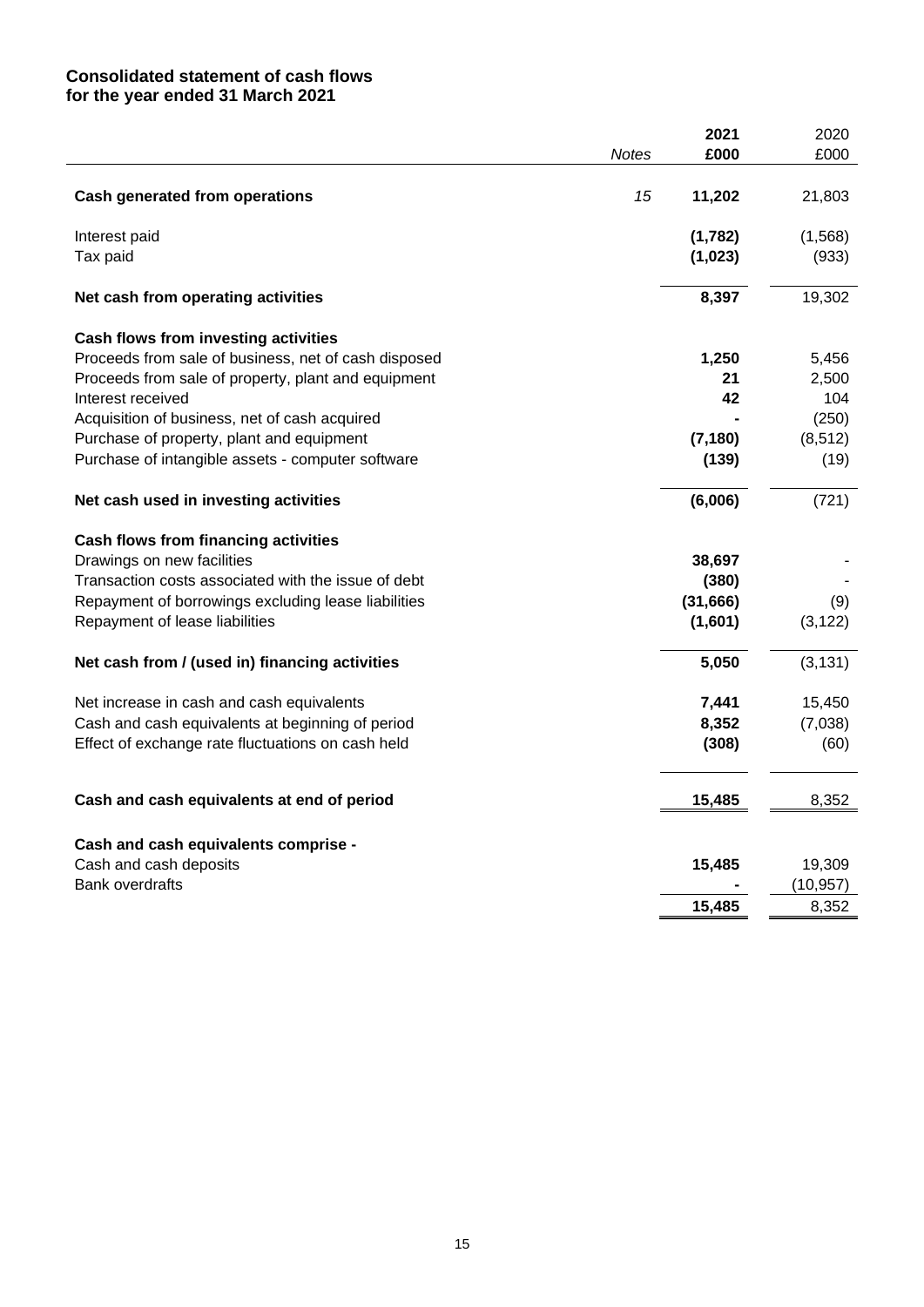# **Notes on the preliminary statement**

### **1 Basis of preparation**

Whilst the financial information included in this preliminary statement has been prepared on the basis of the requirements of IFRSs in issue, as adopted pursuant to Regulation (EC) No 1606/2002 as it applies in the European Union ("Adopted IFRSs") and effective at 31 March 2021, this statement does not itself contain sufficient information to comply with IFRS. The Group expects to publish full consolidated financial statements on 26 July 2021.

The financial information set out above does not constitute the Company's statutory accounts for the years ended 31 March 2021 or 31 March 2020 but is derived from those accounts. Statutory accounts for 2019/20 have been delivered to the registrar of companies, and those for 2020/21 will be delivered in due course. The auditor has reported on those accounts. Their report for 2020/21 was (i) unqualified and (ii) did not contain a statement under section 498(2) or (3) of the Companies Act 2006. The auditor's report for the accounts of 2019/20 was (i) unqualified and (ii) did not contain a statement under section 498(2) or (3) of the Companies Act 2006.

The financial statements are prepared on the going concern basis.

Despite the challenges presented by the COVID-19 pandemic, Group performance has enabled significant capital investment to be made whilst retaining a stable financial position, with net debt excluding lease liabilities as of 31 March 2021 falling to £20.5 million (2020: £22.1 million).

On 14th August 2020 Carclo plc concluded a restructuring with the Company's main creditors being its bank, HSBC, and the pension scheme to secure the continued support of those parties through to July 2023.

The debt facilities made available to the Group comprised a term loan of £34.5 million, of which £3.0 million will be amortised by 30 September 2022, and a £3.5 million revolving credit facility maturing on 31 July 2023. Repayments amounting to £1.6 million have been made in the period to 31 March 2021 (these are not part of the £3 million due to be amortised by 30 September 2022). In accordance with the agreement, as repayments are made, the term loan facility reduces first, meaning that, at 31 March 2021, the term loan facility available is £32.1 million (after exchange variances). £3.5 million remains available on the revolving credit facility.

A schedule of contributions has been agreed with the pension trustees through to July 2023. Beyond 2023 a schedule of contributions for £3.5 million annually is in place until 31 October 2040, but is reviewed and reconsidered between the Employer and the trustees at each triennial actuarial valuation, the next being after the results of the 31 March 2021 triennial valuation are known.

The bank facilities are subject to four covenants to be tested on a quarterly basis:

- 1. Underlying interest cover;
- 2. Net debt to underlying EBITDA;
- 3. Core subsidiary underlying EBITA; and
- 4. Core subsidiary revenue.

Core subsidiaries are defined as Carclo Technical Plastics Ltd; Bruntons Aero Products Ltd; Carclo Technical Plastics (Brno) s.r.o; CTP Carrera Inc and Jacottet Industrie SAS, with CTP Taicang Co. Ltd and Carclo Technical Plastics Pvt Co Ltd being treated as non-core for the purposes of these covenants. Based on our current base case forecasts, these covenant tests are expected to be met for all periods.

In addition, the Pension Scheme has the benefit of a fifth covenant to be tested on 1 May each year up to and including 2023. In the year to 31 March 2021 the test was met by the payment of the agreed schedule of contributions. In subsequent years the test requires any shortfall of pension deficit recovery contributions when measured against PPF priority drift (which is a measure of the increase in the UK Pension Protection Fund's potential exposure to the Group's pension scheme liabilities) to be met by a combination of cash payments to the scheme plus a notional (noncash) proportion of the increase in the underlying value of the CTP and Aero businesses based on an EBITDA multiple for those businesses which is to be determined annually.

The Directors have reviewed cash flow and covenant forecasts to cover the twelve month period from the date of signing these financial statements taking into account the Group's available debt facilities and the terms of the arrangements with the bank and the pension scheme. These demonstrate that the Group has sufficient headroom in terms of liquidity and covenant testing through the forecast period.

The Directors have reviewed sensitivity testing based on a number of reasonably possible scenarios, taking into account the current view of impacts of the continuing COVID-19 pandemic on the Group and possible political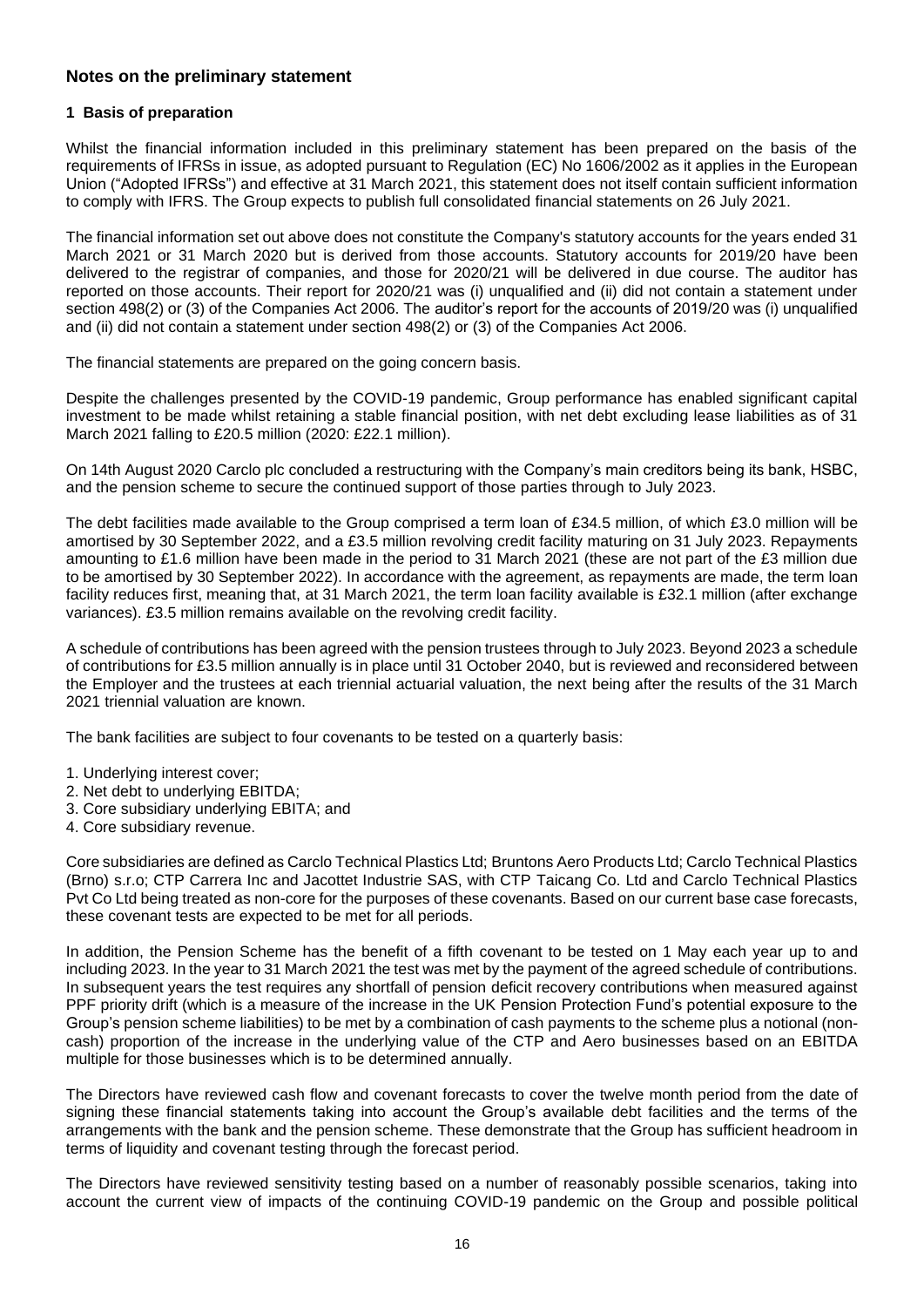uncertainty, including the impact of change in the US administration, Brexit and other possible overseas trading issues.

Severe downside sensitivities modelled included a range of scenarios modelling the financial effects of loss of business from discrete sites, an overall fall in gross margin of 1% across the Group, a fall in Group sales of 5% matched by a corresponding fall in cost of sales of the same amount, the loss of COVID-related sales from large customers, delays in the timing of commencement of significant new medical projects, reduction in revenue from specific customers, minimum wage increases and exchange risk. These sensitivities attempt to incorporate the risks arising from national and regional impacts of the global pandemic from local lockdowns, impacts on manufacturing and supply chain and other potential increases to direct and indirect costs. The Group has the capacity to take mitigating actions to ensure that the Group remains financially viable, including further reducing operating expenditures as necessary.

On the basis of this forecast and sensitivity testing, the Board has determined that it is reasonable to assume that the Group will continue to operate within the facilities available to it and to adhere to the covenant tests to which it is subject throughout the twelve-month period from the date of signing the financial statements and as such it has adopted the going concern assumption in preparing the financial statements.

### **Directors' liability**

Neither the Company nor the Directors accept any liability to any person in relation to this report except to the extent that such liability could arise under English law. Accordingly, any liability to a person who has demonstrated reliance on any untrue or mistaken statement or omission shall be determined in accordance with section 90(A) of the Financial Services and Markets Act 2000.

### **Responsibility statement of the Directors in respect of the annual report**

The Directors at the date of this statement confirm that to the best of their knowledge:

• the financial statements, prepared in accordance with the applicable set of accounting standards, give a true and fair view of the assets, liabilities, financial position and profit or loss of the Company and the undertakings included in the consolidation taken as a whole; and

• the strategic report includes a fair review of the development and performance of the business and the position of the issuer and the undertakings included in the consolidation taken as a whole, together with a description of the principal risks and uncertainties that they face.

### **2. Accounting policies**

The accounting policies set out in the last published financial statements for the year to 31 March 2020 have been applied consistently to all periods presented in this preliminary statement, unless otherwise stated.

Judgements made by the Directors, in the application of these accounting policies that have significant effect on the financial statements and estimates with a significant risk of material adjustment in the next year are discussed in note 3.

Certain new standards, amendments and interpretations to existing standards have been published that are mandatory for the Group's accounting period beginning on or after 1 April 2020. The following new standards and amendments to standards are mandatory and have been adopted for the first time for the financial year beginning 1 April 2020:

*Amendments to References to Conceptual Framework in IFRS Standards (effective date 1 January 2020); Amendments to IFRS 3: Definition of a Business (effective date 1 January 2020); Amendments to IAS 1 and IAS 8: Definition of Material (effective date 1 January 2020); and IFRS 9 Financial Instruments: Recognition and Measurement and IFRS 7 Financial Instruments: Disclosures: Amendments arising from the Interest Rate Benchmark Reform - Phase 1 (effective 1 January 2020).*

These standards have not had a material impact on the Consolidated Financial Statements.

Certain new standards, amendments and interpretations to existing standards have been published that are mandatory for the Group's accounting period beginning on or after 1 April 2021. The Group has elected not to adopt early these standards which are described below.

*IFRS 16 Leases: Amendments in relation to COVID-19 related rent concessions (effective date 1 June 2020);*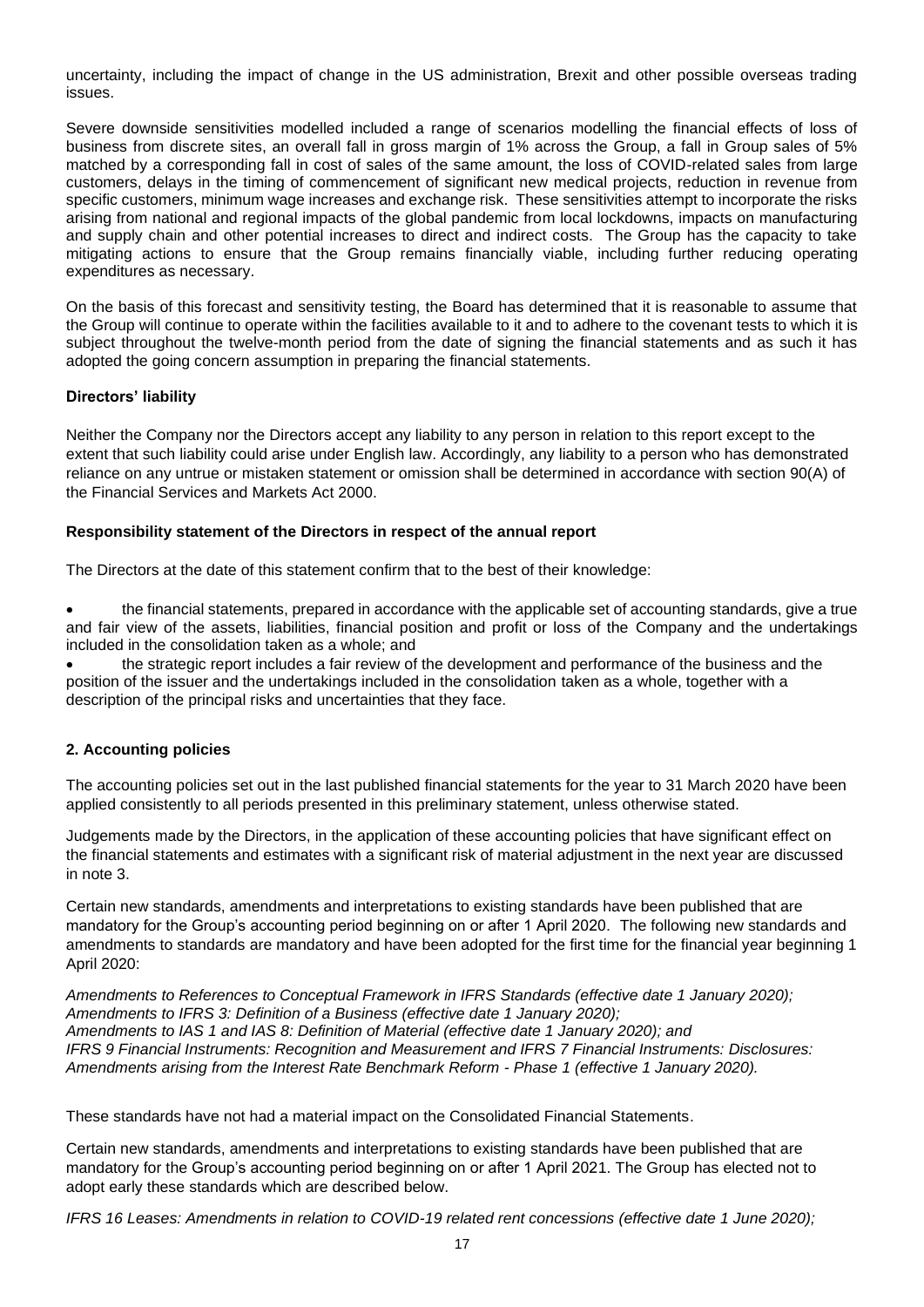*IFRS 4 Insurance Contracts: Amendments in relation to the temporary exemption from applying IFRS 9 (effective date 25 June 2020);*

*IFRS 9 Financial Instruments, IAS 39 Financial Instruments: Recognition and Measurement and IFRS 7 Financial Instruments: Disclosures, IFRS 4 Insurance Contracts and IFRS 16 Leases: Amendments arising from the Interest Rate Benchmark Reform - Phase 2 (effective date 1 January 2021);*

*IAS 16 Property, Plant and Equipment: Amendments in relation to proceeds before intended use (effective date 1 January 2022);*

*IAS 37 Provisions, Contingent Liabilities and Contingent Assets: Amendments in relation to the cost of fulfilling a contract when assessing onerous contracts (effective date 1 January 2022);*

*IFRS 3 Business Combinations: Amendments to update references to the Conceptual Framework (effective date 1 January 2022);*

*Annual Improvements to IFRSs (2018-2020 cycle) (effective date 1 January 2022);*

*IAS 1 Presentation of Financial Statements: Amendments in relation to the classification of liabilities as current or non-current (effective date 1 January 2023);*

*IAS 1 Presentation of Financial Statements and IFRS Practice Statement 2 Making Material Judgements:* 

*Amendments in relation to the disclosure of accounting policies (effective date 1 January 2023);*

*IAS 8 Accounting Policies, Changes in Accounting Estimates and Errors: Amendments in relation to the definition of accounting estimates (effective date 1 January 2023);*

*IFRS 17 Insurance Contracts (effective date 1 January 2023); and*

*Amendments to IFRS 17 Insurance Contracts (effective date 1 January 2023).*

The above are not expected to have a material impact on the financial statements.

There are no other IFRS or IFRIC interpretations that are not yet effective that would be expected to have a material impact on the Group.

### **3 Accounting estimates and judgements**

The preparation of the financial statements in conformity with IFRS requires management to make judgements, estimates and assumptions that affect the application of policies and reported amounts of assets and liabilities, income and expenses.

The estimates and assumptions are based on historical experience and various other factors that are believed to be reasonable under the circumstances. These estimates and assumptions form the basis for making judgements about the carrying values of assets and liabilities that are not readily apparent from other sources. Actual results may differ from these estimates.

The estimates and underlying assumptions are reviewed on an ongoing basis. Revisions to accounting estimates are recognised in the period in which the estimate is revised if the revision affects only that period, or in the period of revision and future periods if the revision affects both current and future periods.

The following are the critical judgements and key sources of estimation uncertainty that the Directors have made in the process of applying the Group's accounting policies and that have the most significant effect on the amounts recognised in the financial statements. Management has discussed these with the Audit Committee. These should be read in conjunction with the significant accounting policies provided in the Annual Report and Accounts.

### **Going concern**

Note 1 contains information about the preparation of these financial statements on a going concern basis.

### Key judgements –

Management has exercised judgement over the likelihood of the Group being able to continue to operate within its available facilities and in accordance with its covenants for the twelve months from the date of signing these financial statements. This determines whether the Group should operate the going concern basis of preparation for these financial statements.

### **Impairment of assets**

Note 11 contains information about management's estimates of the recoverable amount of cash generating units and their risk factors.

### Key judgements –

Management has exercised judgement over the underlying assumptions within the valuation models. These are key factors in their assessment of whether there is any impairment in related goodwill or other assets. Management has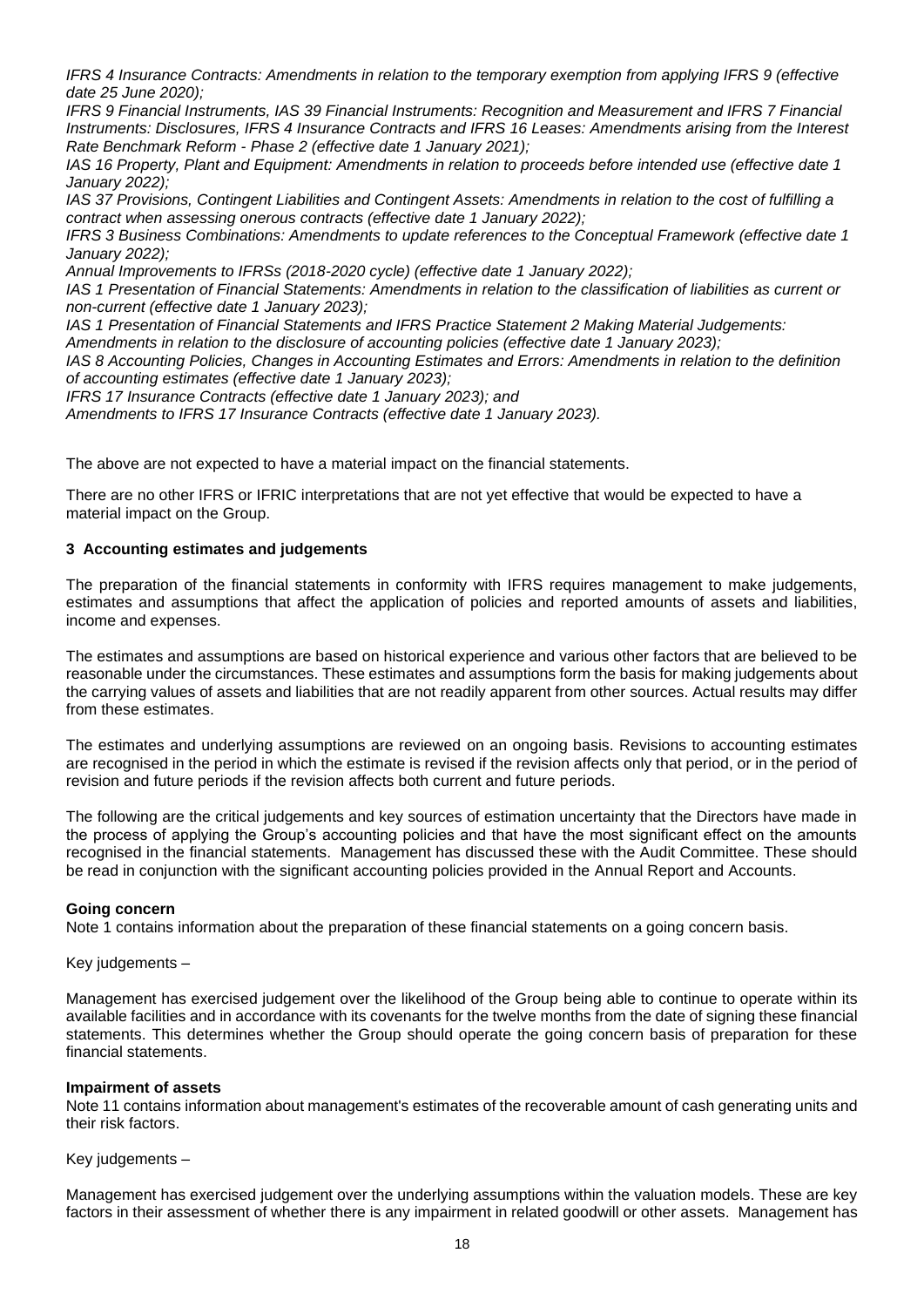also exercised judgement to determine the Group's cash-generating units to which goodwill is allocated and against which impairment testing is performed.

Key sources of estimation uncertainty –

The Group tests whether goodwill has suffered any impairment and considers whether there is any indication of impairment on an annual basis. Goodwill at 31 March 2021 amounts to £21.1 million (2020: £22.0 million), as set out in more detail in note 11.

The recoverable amounts may be based on either value in use calculations or fair value less costs of disposal calculations. The former requires the estimation of future cash flows and the choice of a discount rate in order to calculate the present value of the future cash flows. The latter method requires the estimation of fair value.

Details of the sensitivity of assumptions is included in note 11.

### **Pension assumptions**

Note 13 contains information about management's estimate of the net liability for defined benefit obligations and their risk factors. The pension liability at 31 March 2021 amounts to £37.3 million (2020: £37.6 million).

Key sources of estimation uncertainty –

The value of the defined benefit pension plan obligation is determined by long-term actuarial assumptions. These assumptions include discount rates, inflation rates and mortality rates. Differences arising from actual experience or future changes in assumptions will be reflected in the Group's consolidated statement of comprehensive income. The Group exercises judgement in determining the assumptions to be adopted after discussion with a qualified actuary. Details of the key actuarial assumptions used and of the sensitivity of these assumptions are included within Note 13.

A Bridging Pension Option ("BPO") was introduced in the year to 31 March 2021 with a rule change and member announcement creating a legal and constructive obligation and thus constituting a plan amendment. Having taken actuarial advice, management has exercised judgement that 40% of members will take the BPO. This estimate impacts on the past service credit recognised as an exceptional item in the income statement.

### **Lease break options**

The Annual Report and Accounts contain information about lease break options.

Key judgement –

Management has applied judgement when determining the expected certainty that a break option within a lease will be exercised.

#### **Revenue recognition**

As revenue from tooling contracts is recognised over time, the amount of revenue recognised in a reporting period depends on the extent to which the performance obligations have been satisfied.

### Key judgements –

The revenue recognised on certain contracts in the continuing Technical Plastics segment required management to use judgement to apportion contract revenue to the tooling performance obligations. The revenue recognised on premium automotive lighting tooling contracts in the prior year discontinued operations required management to use judgement to apportion contract revenue to milestones and in certain cases to estimate when milestones had been achieved.

In the current year, management of the Technical Plastics segment has had to apply judgement in determining, to which contract a significant modification relates and therefore against which performance objectives the increase in revenue should be allocated. Management determined that it relates to the tooling contract and as such the additional revenue has been recognised in part this year, with the expectation that the balance will be recognised in the year to 31 March 2022.

### Key sources of estimation uncertainty –

Revenue recognised on certain contracts in the continuing Technical Plastics segment required management to estimate the remaining costs to complete the tooling performance obligation in order to determine the percentage of completion and revenue to recognise in respect of those performance obligations.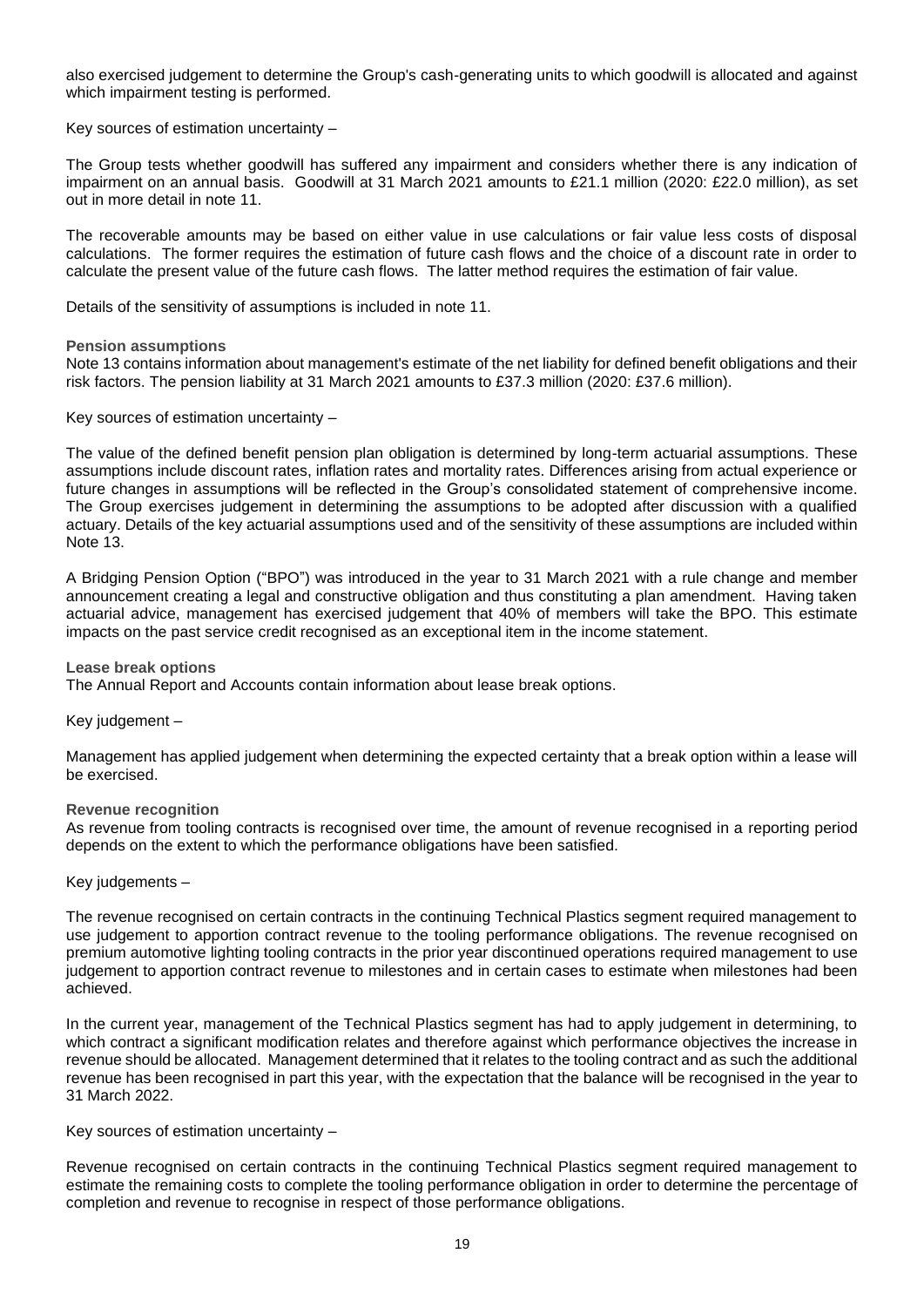In the current year, management of the Technical Plastics division have been required to estimate the likelihood of a variable consideration component in respect to a large tooling contract becoming payable. Management determined that it was not highly probable that a proportion of the revenue will not reverse and therefore at 31 March 2021, none of the £0.7 million has been recognised in revenue. If all the required milestones are met, then this revenue will be recognised in the year ended 31 March 2022.

### **Recognition of deferred tax assets**

Information about the deferred tax assets recognised in the consolidated statement of financial position is included in the Annual Report and Accounts.

Key judgement –

Management has exercised judgement over the level of future taxable profits in the UK against which to relieve the Group's deferred tax assets. On the basis of this judgement no UK deferred tax assets have been recognised at the period end.

## **Classification of exceptional items**

Note 6 contains information about items classified as exceptional.

Key judgements –

Management has exercised judgement over whether items are exceptional as set out in the Group's accounting policies within the Annual Report and Accounts.

### **Government grants**

As set out in note 7, £2.1 million (\$2.9 million) of government COVID-19 support loans have been classified within interest bearing loans and borrowings.

Key judgements –

Management has made a judgement that there was insufficient certainty as to whether conditions attached to £2.1 million of government loans in support of COVID-19 interruption had been met at 31 March 2021 and therefore the proceeds have been presented as loans and borrowings in the consolidated statement of financial position and no associated government grant income has been recognised during the period. Subsequent to the balance sheet date, the Group received confirmation of loan forgiveness and conversion of the funding from loan to grant was judged to have occurred at that point, after the balance sheet date. See note 16 for more information.

### **4 Segment reporting**

During the period the Group was organised into two, separately managed, business segments - Technical Plastics and Aerospace. These are the segments for which summarised management information is presented to the Group's chief operating decision maker (comprising the Main Board and Group Executive Committee).

The Technical Plastics segment supplies fine tolerance, injection moulded plastic components, which are used in medical, diagnostics, optical and electronic products. This business operates internationally in a fast growing and dynamic market underpinned by rapid technological development. This segment includes the Optics business formerly included within the LED Technologies segment.

The Aerospace segment supplies systems to the manufacturing and aerospace industries.

The Central segment relates to central costs, non-trading companies and eliminations of intra-group revenue.

The LED Technologies segment presented as a discontinued operation was a leader in the development of highpower LED lighting for the premium automotive industry and was disposed of in the year to 31 March 2020.

Transfer pricing between business segments is set on an arm's length basis. Segmental revenues and results include transfers between business segments. Those transfers are eliminated on consolidation.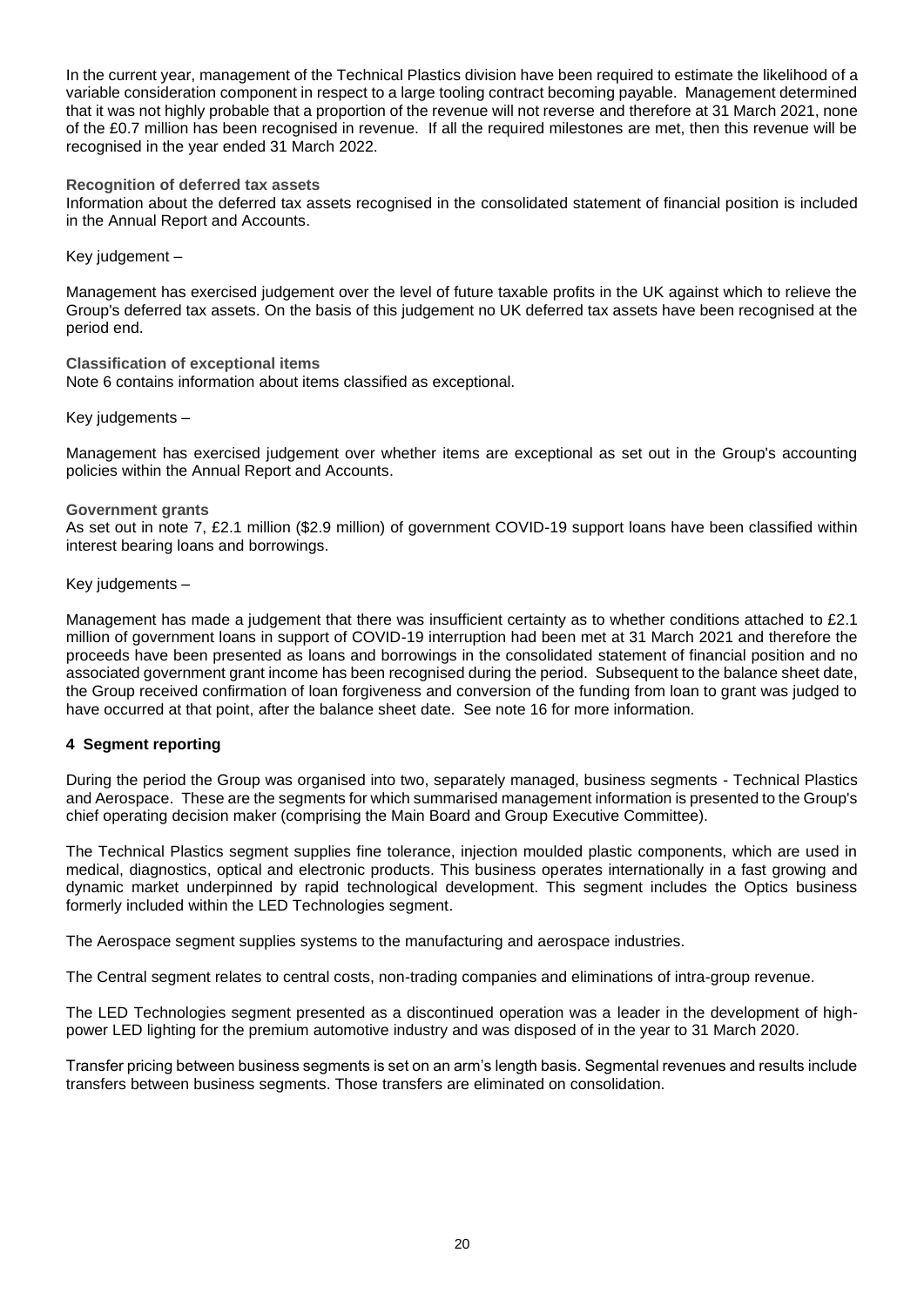### **Analysis by business segment**

The segment results for the year ended 31 March 2021 were as follows –

|                                                          | <b>Technical</b> |              |                | <b>Total</b>  | <b>LED</b>          |               |
|----------------------------------------------------------|------------------|--------------|----------------|---------------|---------------------|---------------|
|                                                          | <b>Plastics</b>  | Aerospace    | <b>Central</b> | (continuing   | <b>Technologies</b> |               |
|                                                          | (continuing)     | (continuing) | (continuing)   | operations)   | (discontinued)      | Group total   |
|                                                          | £000             | £000         | £000           | £000          | £000                | £000          |
| <b>Consolidated income statement</b>                     |                  |              |                |               |                     |               |
| Total revenue                                            | 102,473          | 5,091        |                | 107,564       |                     | 107,564       |
| Less inter-segment revenue                               |                  |              |                |               |                     |               |
| External revenue                                         | 102,473          | 5,091        |                | 107,564       |                     | 107,564       |
| Expenses                                                 | (93, 256)        | (4, 541)     | (4, 927)       | (102, 724)    |                     | (102, 724)    |
| Underlying operating profit / (loss)                     | 9,217            | 550          | (4, 927)       | 4,840         |                     | 4,840         |
| <b>Exceptional operating items</b>                       |                  |              | 4,490          | 4,490         | (52)                | 4,438         |
| Operating profit / (loss)                                | 9,217            | 550          | (437)          | 9,330         | (52)                | 9,278         |
| Net finance expense                                      |                  |              |                | (2,659)       |                     | (2,659)       |
| Income tax expense                                       |                  |              |                | (457)         |                     | (457)         |
| Profit from operating activities after tax               |                  |              |                | 6,214         | (52)                | 6,162         |
| Profit on disposal of discontinued operations, net of    |                  |              |                |               |                     |               |
| $tax - see note 5$                                       |                  |              |                |               | 1,250               | 1,250         |
| Profit for the period                                    |                  |              |                | 6,214         | 1,198               | 7,412         |
| <b>Consolidated statement of financial position</b>      |                  |              |                |               |                     |               |
| Segment assets                                           | 109.217          | 6,073        | 730            | 116,020       |                     | 116,020       |
| Segment liabilities                                      | (33, 951)        | (832)        | (73, 326)      | (108, 109)    |                     | (108, 109)    |
| <b>Net assets</b>                                        | 75,266           | 5,241        | (72, 596)      | 7,911         |                     | 7,911         |
|                                                          |                  |              |                |               |                     |               |
| Other segmental information                              |                  |              |                |               |                     |               |
| Capital expenditure on property, plant and equipment     | 10,128           | 208          | 38<br>136      | 10,374<br>139 |                     | 10,374<br>139 |
| Capital expenditure on computer software<br>Depreciation | 5,492            | 250          | 32             | 5,774         |                     | 5,774         |
| Impairment of property, plant and equipment              |                  | (13)         |                | (13)          |                     | (13)          |
| Amortisation of computer software                        | 57               |              | 96             | 153           |                     | 153           |
| Amortisation of other intangibles                        | 53               |              |                | 53            |                     | 53            |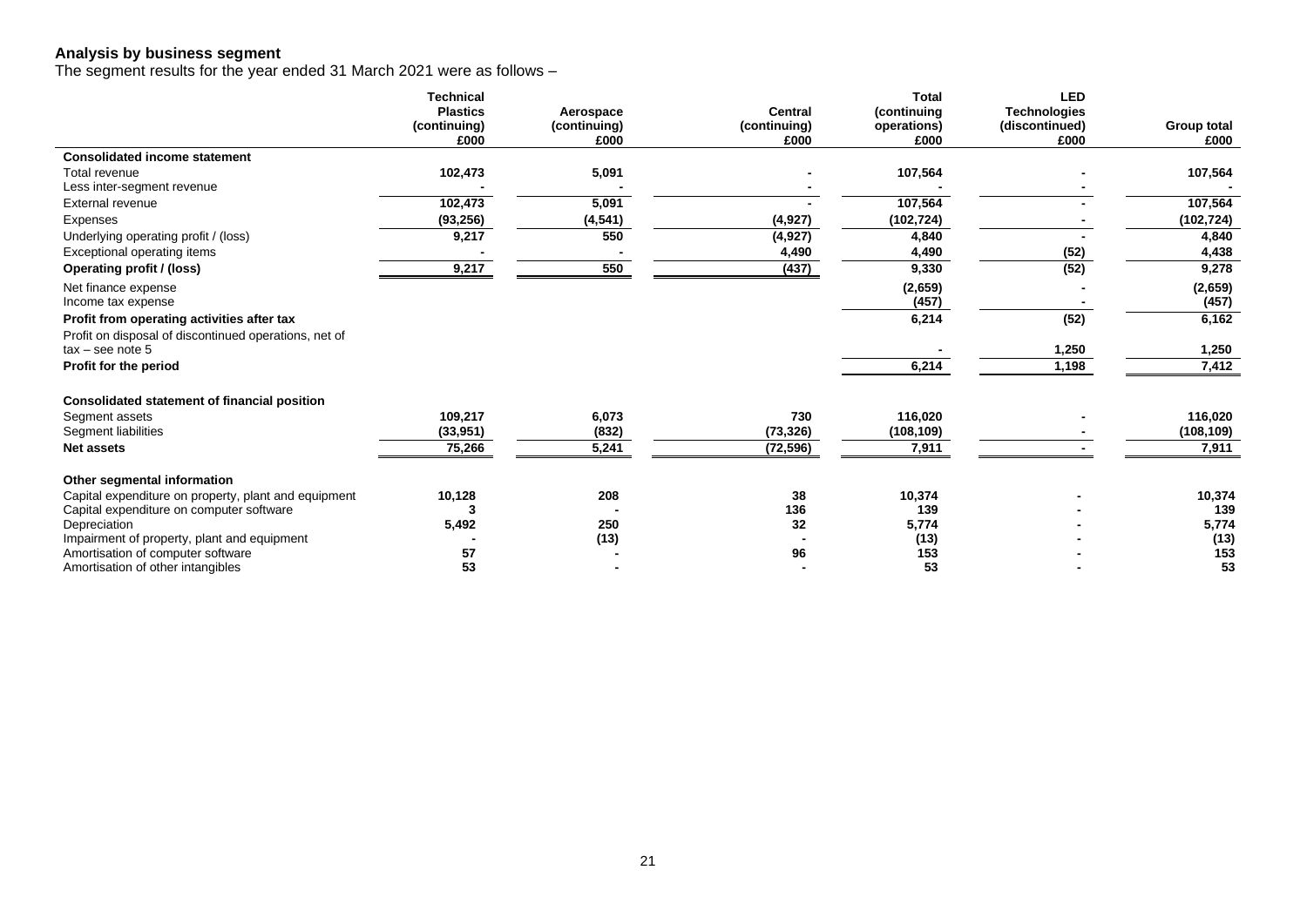The segment results for the year ended 31 March 2020 were as follows –

|                                                                                                  | Technical<br><b>Plastics</b><br>(continuing)<br>£000 | Aerospace<br>(continuing)<br>£000 | Central<br>(continuing)<br>£000 | Total<br>(continuing<br>operations)<br>£000 | <b>LED Technologies</b><br>(discontinued)<br>£000 | Group total<br>£000   |
|--------------------------------------------------------------------------------------------------|------------------------------------------------------|-----------------------------------|---------------------------------|---------------------------------------------|---------------------------------------------------|-----------------------|
| <b>Consolidated income statement</b>                                                             |                                                      |                                   |                                 |                                             |                                                   |                       |
| Total revenue<br>Less inter-segment revenue                                                      | 105,169<br>(2, 116)                                  | 7,453                             | (2, 116)<br>2,116               | 110,506                                     | 35,782                                            | 146,288               |
| Total external revenue                                                                           | 103,053                                              | 7,453                             |                                 | 110,506                                     | 35,782                                            | 146,288               |
| Expenses                                                                                         | (93, 800)                                            | (5,800)                           | (3, 593)                        | (103, 193)                                  | (38, 730)                                         | (141, 923)            |
| Underlying operating profit / (loss)                                                             | 9,253                                                | 1,653                             | (3, 593)                        | 7,313                                       | (2,948)                                           | 4,365                 |
| <b>Exceptional items</b>                                                                         | (10)                                                 | (1,440)                           | (4,020)                         | (5,470)                                     | (3,309)                                           | (8,779)               |
| Operating profit / (loss)                                                                        | 9,243                                                | 213                               | (7,613)                         | 1,843                                       | (6, 257)                                          | (4, 414)              |
| Net finance expense<br>Income tax expense                                                        |                                                      |                                   |                                 | (2,388)<br>(1, 355)                         | (197)<br>(94)                                     | (2, 585)<br>(1, 449)  |
| Loss from operating activities after tax                                                         |                                                      |                                   |                                 | (1,900)                                     | (6, 548)                                          | (8, 448)              |
| Loss on disposal of discontinued operations, net<br>of tax                                       |                                                      |                                   |                                 |                                             | (2,962)                                           | (2,962)               |
| Loss for the period                                                                              |                                                      |                                   |                                 | (1,900)                                     | (9,510)                                           | (11, 410)             |
| <b>Consolidated statement of financial position</b>                                              |                                                      |                                   |                                 |                                             |                                                   |                       |
| Segment assets<br>Segment liabilities                                                            | 101,005<br>(27, 207)                                 | 6,287<br>(1, 321)                 | 11,213<br>(81, 246)             | 118,505<br>(109, 774)                       |                                                   | 118,505<br>(109, 774) |
| Net assets                                                                                       | 73,798                                               | 4,966                             | (70, 033)                       | 8,731                                       |                                                   | 8,731                 |
| Other segmental information                                                                      |                                                      |                                   |                                 |                                             |                                                   |                       |
| Capital expenditure on property, plant and equipment<br>Capital expenditure on computer software | 7,066<br>19                                          | 166                               | 66                              | 7,298<br>19                                 | 4,791                                             | 12,089<br>19          |
| Depreciation                                                                                     | 5,675                                                | 270                               | 6                               | 5,951                                       | 814                                               | 6,765                 |
| Impairment of property, plant and equipment                                                      |                                                      |                                   |                                 |                                             | 1,501                                             | 1,501                 |
| Amortisation of computer software                                                                | 19                                                   |                                   | 95                              | 114                                         |                                                   | 114                   |
| Amortisation of other intangibles                                                                | 58                                                   |                                   |                                 | 58                                          |                                                   | 58                    |
| Impairment of goodwill                                                                           |                                                      | 1,405                             |                                 | 1,405                                       |                                                   | 1,405                 |

The Group's Aylesbury-based Optics business ("Optics") operated historically and until 20 December 2019 within the Wipac Limited legal entity, but with its business closely related to the Group's Technical Plastics segment. Immediately following Administrators being appointed to Wipac Limited (see note 5) the Group acquired the business and assets, other than trade debtors, related to Optics. Therefore, the Optics business is shown as part of continuing operations within Technical Plastics segment.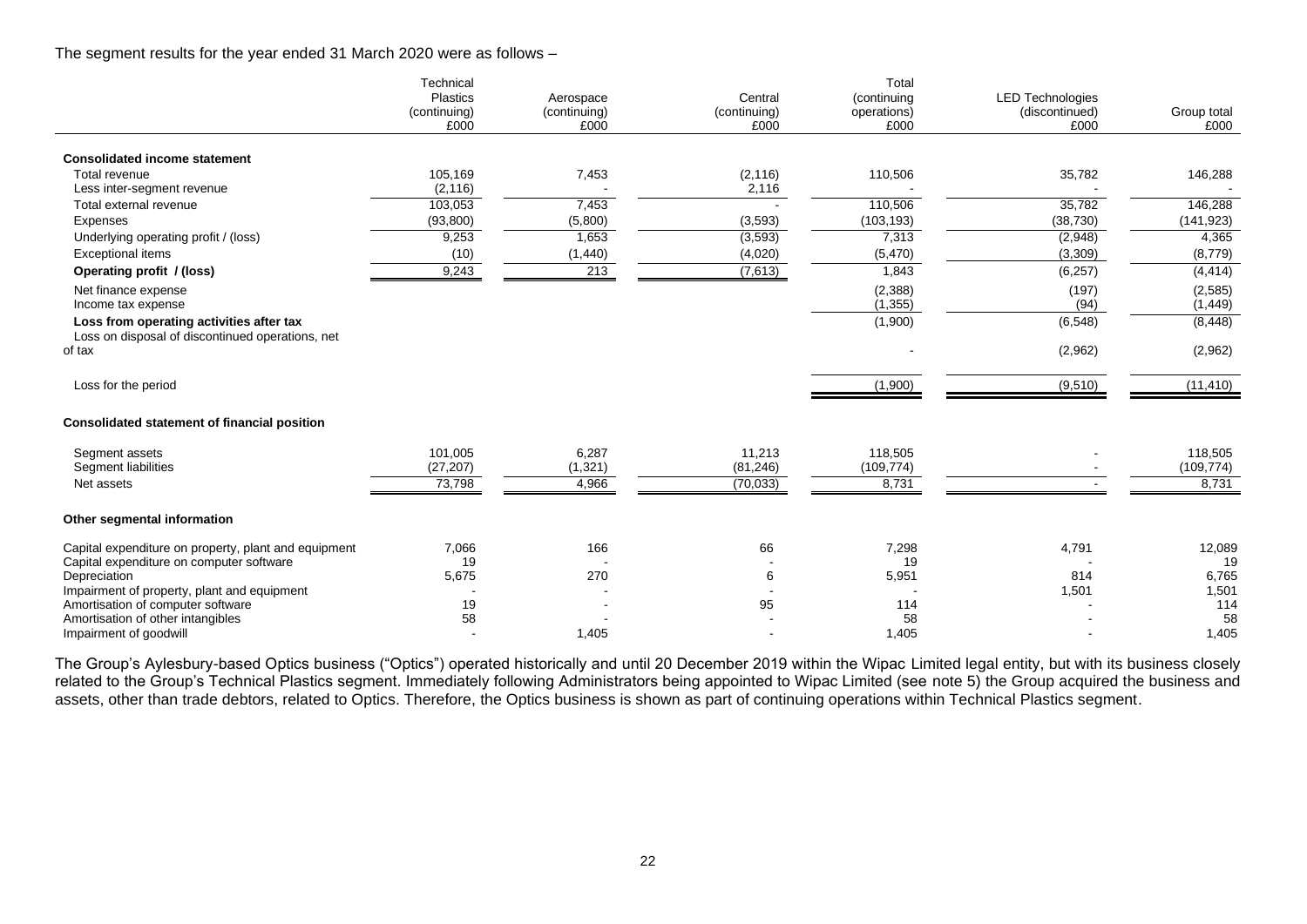### **Analysis by geographical segment**

The business operates in three main geographical regions - the United Kingdom, North America and in lower-cost regions including the Czech Republic, China and India, and the geographical analysis was as follows:

|                | <b>External revenue</b> |         | Net segment assets |           | <b>Expenditure on tangible</b><br>fixed assets and<br>computer software |        |
|----------------|-------------------------|---------|--------------------|-----------|-------------------------------------------------------------------------|--------|
|                | 2021                    | 2020    | 2021               | 2020      | 2021                                                                    | 2020   |
|                | £000                    | £000    | £000               | £000      | £000                                                                    | £000   |
| United Kingdom | 12,413                  | 39,555  | (41, 577)          | (42, 180) | 6,006                                                                   | 10,353 |
| North America  | 50,814                  | 47,736  | 25,173             | 26,143    | 3,720                                                                   | 1,214  |
| Rest of world  | 44,337                  | 58,997  | 24,315             | 24,768    | 787                                                                     | 541    |
|                | 107,564                 | 146,288 | 7,911              | 8,731     | 10,513                                                                  | 12,108 |

The analysis of segment revenue represents revenue from external customers based upon the location of the customer.

The analysis of segment assets and capital expenditure is based upon the location of the assets.

The material components of the Central segment assets and liabilities are retirement benefit obligation net liabilities of £37.275 million (2020 - net liabilities of £37.620 million), and net borrowings of £34.017 million (2020 - £31.458 million).

One Technical Plastics customer accounted for 24.5% (2020 – 23.7%) and another for 10.4% (2020 – 7.3%) of Group revenues from continuing operations and similar proportions of trade receivables. No other customer accounted for more than 10.0% of revenues from continuing operations in the year.

Deferred tax assets by geographical location are as follows, United Kingdom £nil (2020 - £nil), North America £0.277 million (2020 - £0.268 million), rest of world £0.107 million (2020 - £0.139 million).

Total non-current assets by geographical location are as follows, United Kingdom £23.096 million (2020 - £20.485 million), North America £23.935 million (2020 - £23.831 million), Rest of world £18.147 million (2020 - £18.959 million).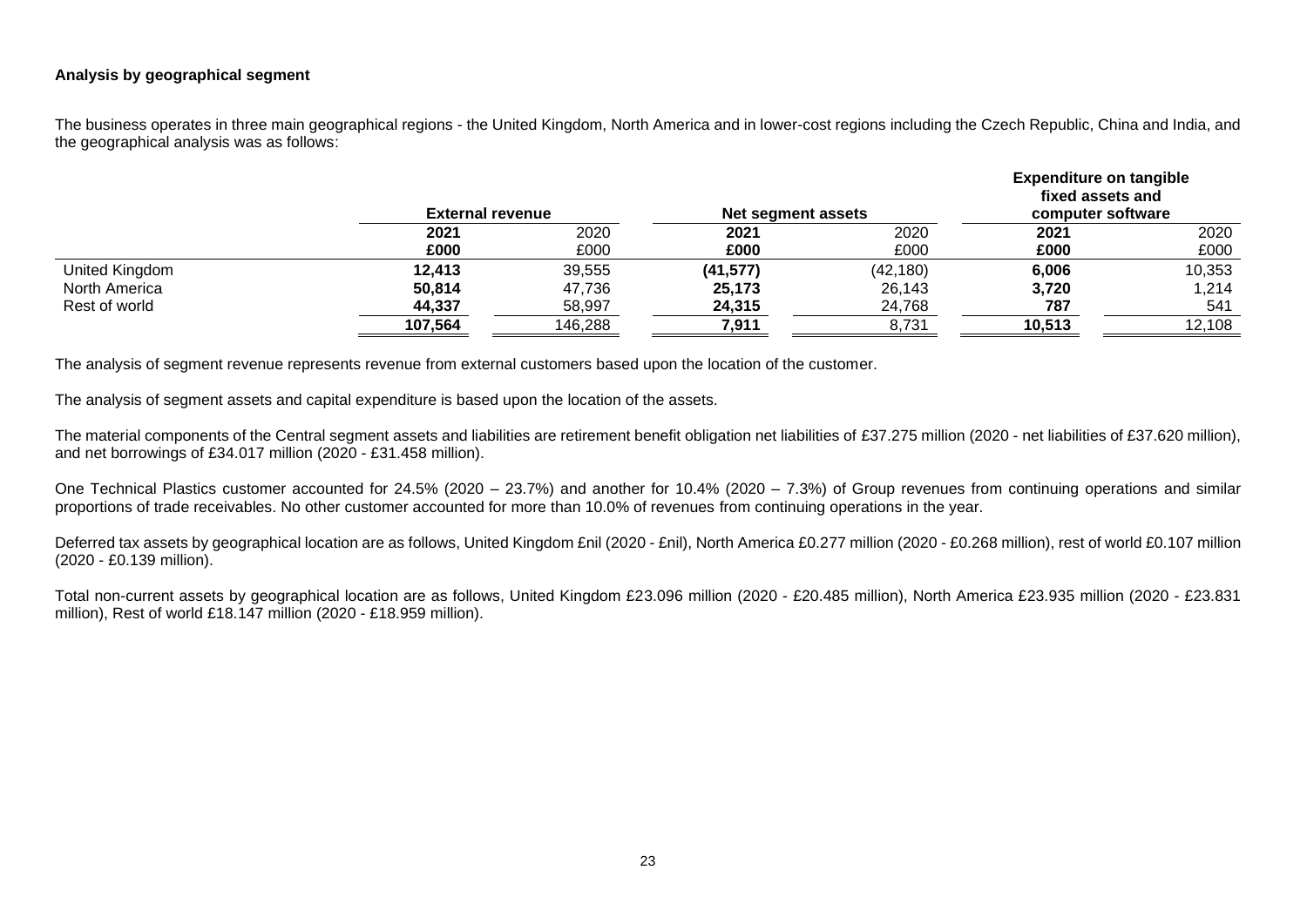### **5 Discontinued operation**

The LED Technologies segment, comprised entirely of the two Wipac businesses which operated out of the UK and the Czech Republic, is presented as discontinued in the comparative period. Whilst there were no new discontinued operations in the year ended 31 March 2021, on 18 November 2020 and on 5 February 2021, proceeds of £0.5 million and £0.75 million respectively from the Administrators of Wipac Ltd were received by the Group's lending bank and used to reduce the balance on the Group's debt facility. No asset was recognised in the results for the year to 31 March 2020 for potential post balance sheet proceeds and such, £1.25 million has been recognised as exceptional profit on disposal of discontinued operations in the current year net of £0.1 million of associated costs.

### **6 Exceptional items**

|                                                                     | 2021    | 2020      |
|---------------------------------------------------------------------|---------|-----------|
|                                                                     | £000    | £000      |
| <b>Continuing operations</b>                                        |         |           |
| Rationalisation costs                                               | (1,968) | (4,065)   |
| Credit in respect of retirement benefits - see note 13              | 6,458   |           |
| Impairment of Aerospace – see note 11                               |         | (1,405)   |
|                                                                     | 4,490   | (5, 470)  |
| <b>Discontinued operations</b>                                      |         |           |
| <b>Rationalisation costs</b>                                        | (52)    | (1,808)   |
| Impairment of LED Technologies - see note 11                        |         | (1,501)   |
| Profit / (loss) on disposal of discontinued operations - see note 5 | 1,250   | (2,962)   |
|                                                                     | 1,198   | (6,271)   |
|                                                                     | 5,688   | (11, 741) |

Rationalisation costs from continuing operations during the period relate to the restructuring and refinancing of the Group. These include £1.3 million in respect to legal and professional costs (2020 - £3.0 million), £0.1 million for consultants' fees (2020 - £0.3 million), £0.5 million exceptional pension scheme administration costs (2020 - £0.4 million) and £nil in respect of bank fees (2020 - £0.3 million).

The gain in respect to retirement benefits is a past service credit for the impact of introducing a Bridging Pension Option, partly off-set by a past service cost relating to GMP equalisation. See note 13 for more information.

The profit on disposal of discontinued operations of £1.3 million is proceeds received in the current year from the administrators of Wipac Limited. The LED Technologies segment which was classified as discontinued in the prior year was made up of the two Wipac businesses.

Rationalisation costs on discontinued operations during the prior period related to the restructuring of the Wipac businesses; £0.8 million of this is in respect of the cost of exiting medium volume automotive lighting contracts, £1.0 million is in respect of legal and professional fees.

### **7 Government support for COVID-19**

During the period the Group has utilised governmental support in its operating locations to mitigate the impact of COVID-19. Support has been in the form of grants, loans and deferral of tax payments.

|                                                                     | 2021<br>£000 | 2020<br>£000 |
|---------------------------------------------------------------------|--------------|--------------|
| The governmental support utilised during the period was -           |              |              |
| Grants - used to off-set labour and variable costs, included within |              |              |
| operating expenses                                                  | 747          |              |
| Loans - presented in loans and borrowings                           | 2,104        |              |
| Payment deferrals - presented in trade and other payables           | 68           |              |

In April 2020, the Group received a loan under the Paycheck Protection Program, underwritten by the US Government in support of COVID-19 for \$2.9 million, presented as loans above at 31 March 2021. Subsequent to the balance sheet date, notice of loan forgiveness has been received, resulting in conversion of the proceeds from a loan to a grant. At 31 March 2021 there was insufficient certainty as to whether the conditions attached to the loan conversion had been met and as such the proceeds have been presented within loans and borrowings and no associated government grant income has been recognised in the results for the year ended 31 March 2021.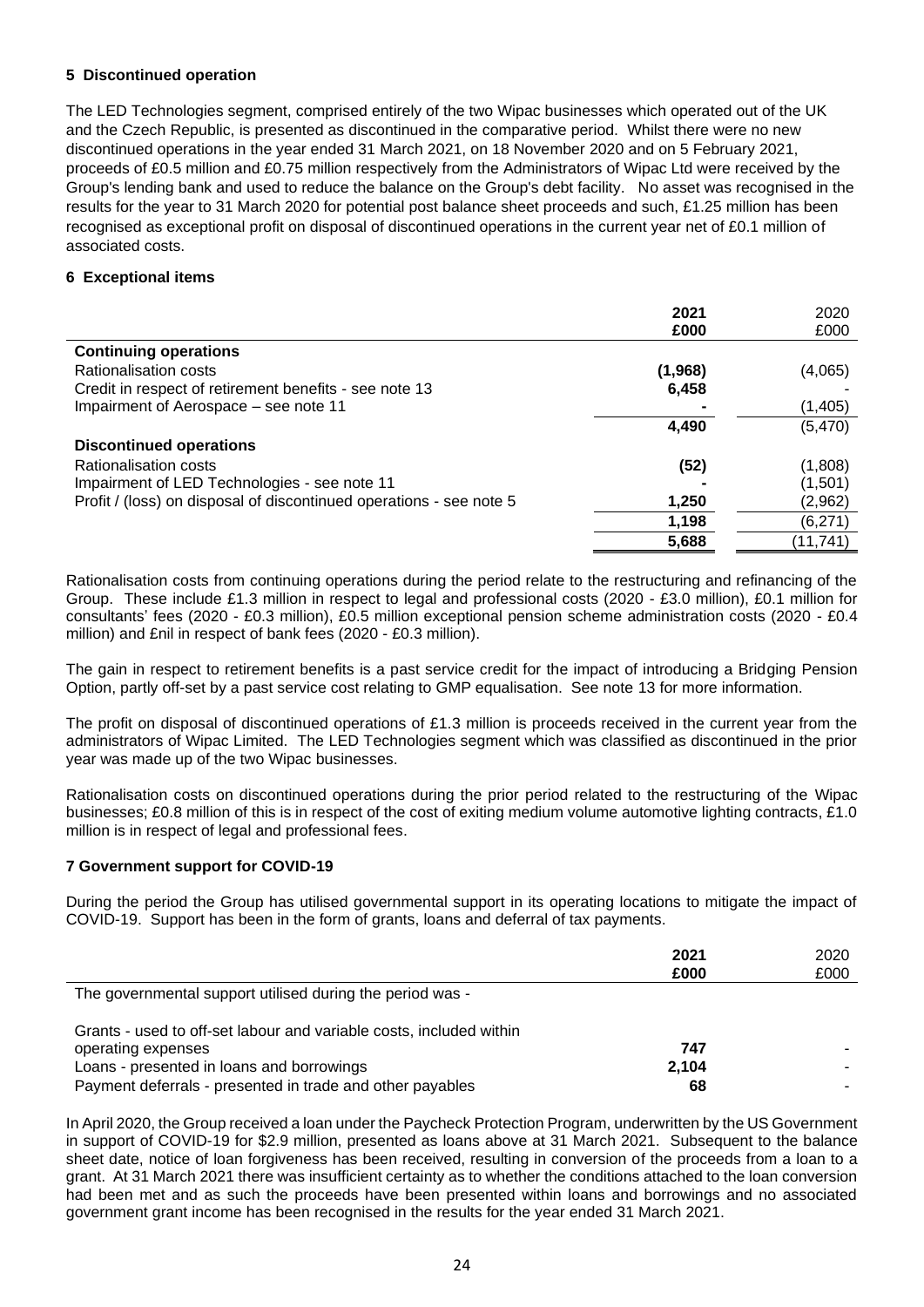|                                                                                                                            | 2021<br>£000  | 2020<br>£000 |
|----------------------------------------------------------------------------------------------------------------------------|---------------|--------------|
| The expense recognised in the consolidated income statement comprises-                                                     |               |              |
| United Kingdom corporation tax<br>Corporation tax on losses for the current year<br>Adjustments for prior years            | 308           | 265          |
| Overseas taxation<br>Current tax<br>Adjustments for prior years                                                            | (564)<br>(37) | (1,350)      |
| Total current tax net expense                                                                                              | (293)         | (1,085)      |
| Deferred tax expense<br>Origination and reversal of temporary differences -<br>Deferred tax<br>Adjustments for prior years | (80)<br>(84)  | (364)        |
| Total deferred tax charge                                                                                                  | (164)         | (364)        |
| Total income tax expense recognised in the consolidated income<br>statement                                                | (457)         | (1,449)      |

Reconciliation of tax expense for the year -

The tax assessed for the year is lower (2020 - lower) than the standard rate of corporation tax in the UK. The differences are explained as follows –

|                                                 |       | 2021  |          | 2020   |
|-------------------------------------------------|-------|-------|----------|--------|
|                                                 | £000  | %     | £000     | %      |
| Profit / (loss) before tax                      | 7,869 |       | (9,960)  |        |
| Income tax using standard rate of UK            |       |       |          |        |
| corporation tax of 19% (2020 - 19%)             | 1,495 | 19.0  | (1,893)  | 19.0   |
| Other items not deductible for tax purposes     | 99    | 1.3   | 2,768    | (27.8) |
| R&D tax relief                                  | (26)  | (0.3) |          |        |
| Losses attributable to Wipac                    |       |       | 3,311    | (33.2) |
| Income not taxable                              | (456) | (5.8) | (1,774)  | 17.8   |
| Adjustments in respect of overseas tax rates    | 62    | 0.8   | 286      | (2.9)  |
| Release of tax provisions                       | (308) | (3.9) |          |        |
| Other temporary differences                     | (650) | (8.3) | (1, 184) | 11.9   |
| Adjustment to current tax in respect of prior   |       |       |          |        |
| periods (UK and overseas)                       | 37    | 0.5   | (265)    | 2.7    |
| Adjustments to deferred tax in respect of prior |       |       |          |        |
| periods (UK and overseas)                       | 84    | 1.1   |          |        |
| Foreign taxes expensed in the UK                | 120   | 1.5   | 200      | (2.0)  |
|                                                 |       |       |          |        |
| Total income tax expense                        | 457   | 5.8   | 1,449    | (14.5) |

A net tax credit of £nil (2020 charge: £0.013 million) has been classified as exceptional items, in relation to non-UK rationalisation and restructuring costs.

A net tax charge of £nil (2020 charge: £0.094 million) has been recognised on discontinued operations.

Tax on items charged outside of the consolidated income statement –

|                                                                     | 2021<br>£000 | 2020<br>£000 |
|---------------------------------------------------------------------|--------------|--------------|
| Recognised in other comprehensive income -                          |              |              |
| Foreign exchange movements                                          | (137)        | 124          |
| Total income tax (credited) / charged to other comprehensive income | (137)        | 124          |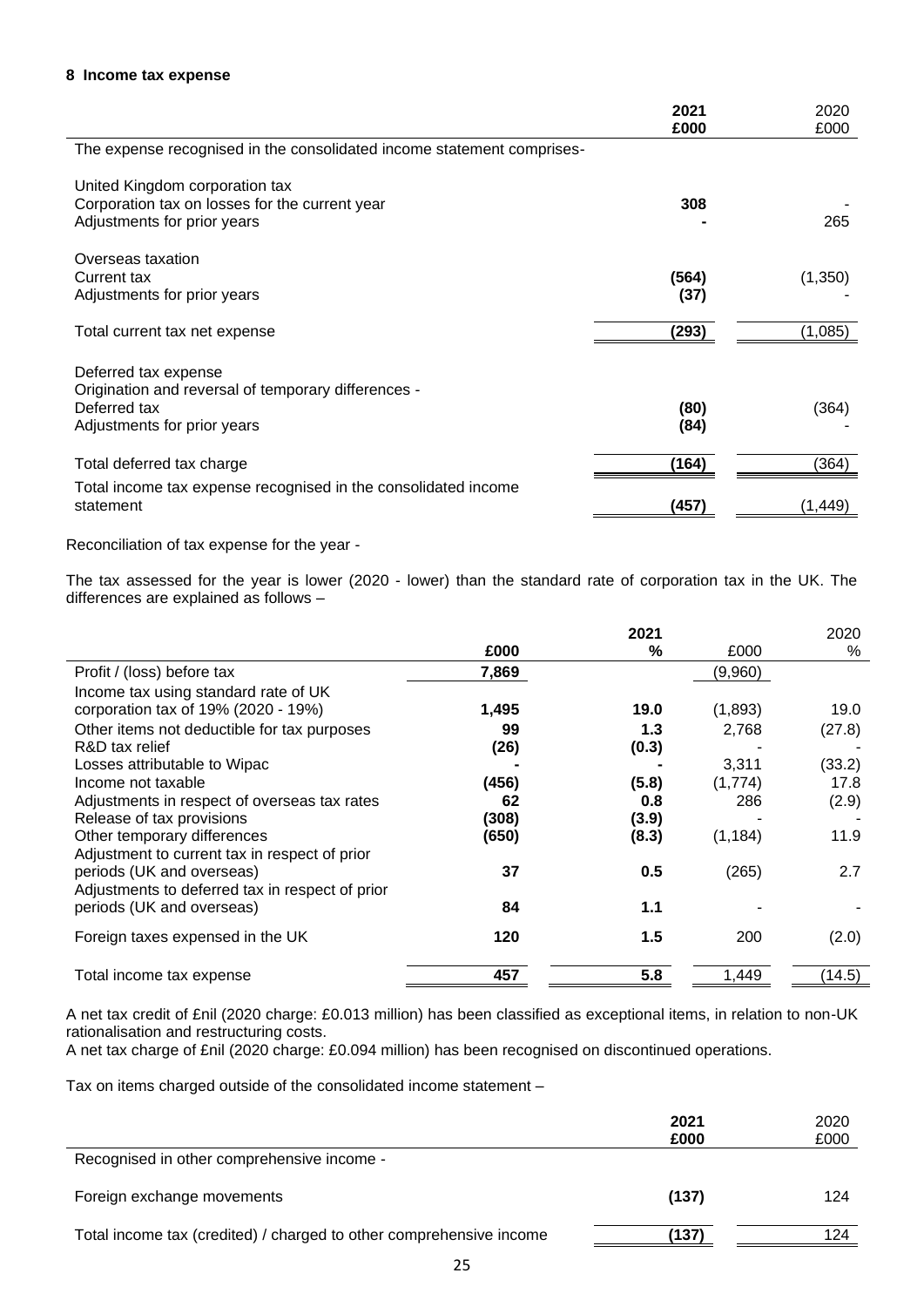### **9 Earnings per share**

The calculation of basic earnings per share is based on the profit / (loss) attributable to equity holders of the parent Company divided by the weighted average number of ordinary shares outstanding during the year.

The calculation of diluted earnings per share is based on the profit / (loss) attributable to equity holders of the parent Company divided by the weighted average number of ordinary shares outstanding during the year (adjusted for dilutive options).

The following details the result and average number of shares used in calculating the basic and diluted earnings per share -

|                                                                                 | 2021          | 2020       |
|---------------------------------------------------------------------------------|---------------|------------|
|                                                                                 | £000          | £000       |
| Profit / (loss) after tax but before profit / (loss) on discontinued operations | 6,214         | (1,900)    |
| Loss attributable to non-controlling interests                                  |               |            |
| Profit / (loss) attributable to ordinary shareholders from continuing           |               |            |
| operations                                                                      | 6,214         | (1,900)    |
| Profit / (loss) on discontinued operations, net of tax                          | 1,198         | (9,509)    |
| Profit / (loss) after tax, attributable to equity holders of the parent         | 7,412         | (11,409)   |
|                                                                                 |               |            |
|                                                                                 | 2021          | 2020       |
|                                                                                 | <b>Shares</b> | Shares     |
| Weighted average number of ordinary shares in the year                          | 73,419,193    | 73,419,193 |
| Effect of share options in issue                                                | 15,974        |            |
| Weighted average number of ordinary shares (diluted) in the year                | 73,435,167    | 73,419,193 |

In addition to the above, the Company also calculates an earnings per share based on underlying profit as the Board believes this provides a more useful comparison of business trends and performance. Underlying profit is defined as profit before impairments, rationalisation costs, one-off retirement benefit effects, exceptional bad debts, business closure costs, litigation costs, other one-off costs and the impact of property and business disposals, net of attributable taxes.

The following table reconcilesthe Group's profit / (loss) to underlying profit used in the numerator in calculating underlying earnings per share:

|                                                                                                                      | 2021<br>£000 | 2020<br>£000 |
|----------------------------------------------------------------------------------------------------------------------|--------------|--------------|
| Profit/(loss) after tax, attributable to equity holders of the parent                                                | 7,412        | (11, 409)    |
| Continuing operations:                                                                                               |              |              |
| Exceptional - rationalisation and restructuring costs, net of tax                                                    | 1,968        | 4,052        |
| Exceptional - gain in respect of retirement benefits, net of tax<br>Exceptional - impairment of Aerospace net of tax | (6, 458)     | 1,405        |
| Discontinued operations:                                                                                             |              |              |
| Exceptional - rationalisation and restructuring costs, net of tax                                                    | 52           | 1,807        |
| Exceptional - impairment of LED Technologies, net of tax                                                             |              | 1,501        |
| (Gain) / loss on disposal of discontinued operations, net of tax                                                     | (1,250)      | 2,962        |
| Underlying profit attributable to equity holders of the parent                                                       | 1,724        | 318          |
| Underlying operating profit - continuing operations                                                                  | 4,840        | 7,313        |
| Finance revenue - continuing operations                                                                              | 42           | 97           |
| Finance expense - continuing operations                                                                              | (2,701)      | (2,485)      |
| Income tax expense - continuing operations                                                                           | (457)        | (1,355)      |
| Underlying profit attributable to equity holders of the parent - continuing                                          |              |              |
| operations                                                                                                           | 1,724        | 3,570        |

The following table summarises the earnings per share figures based on the above data -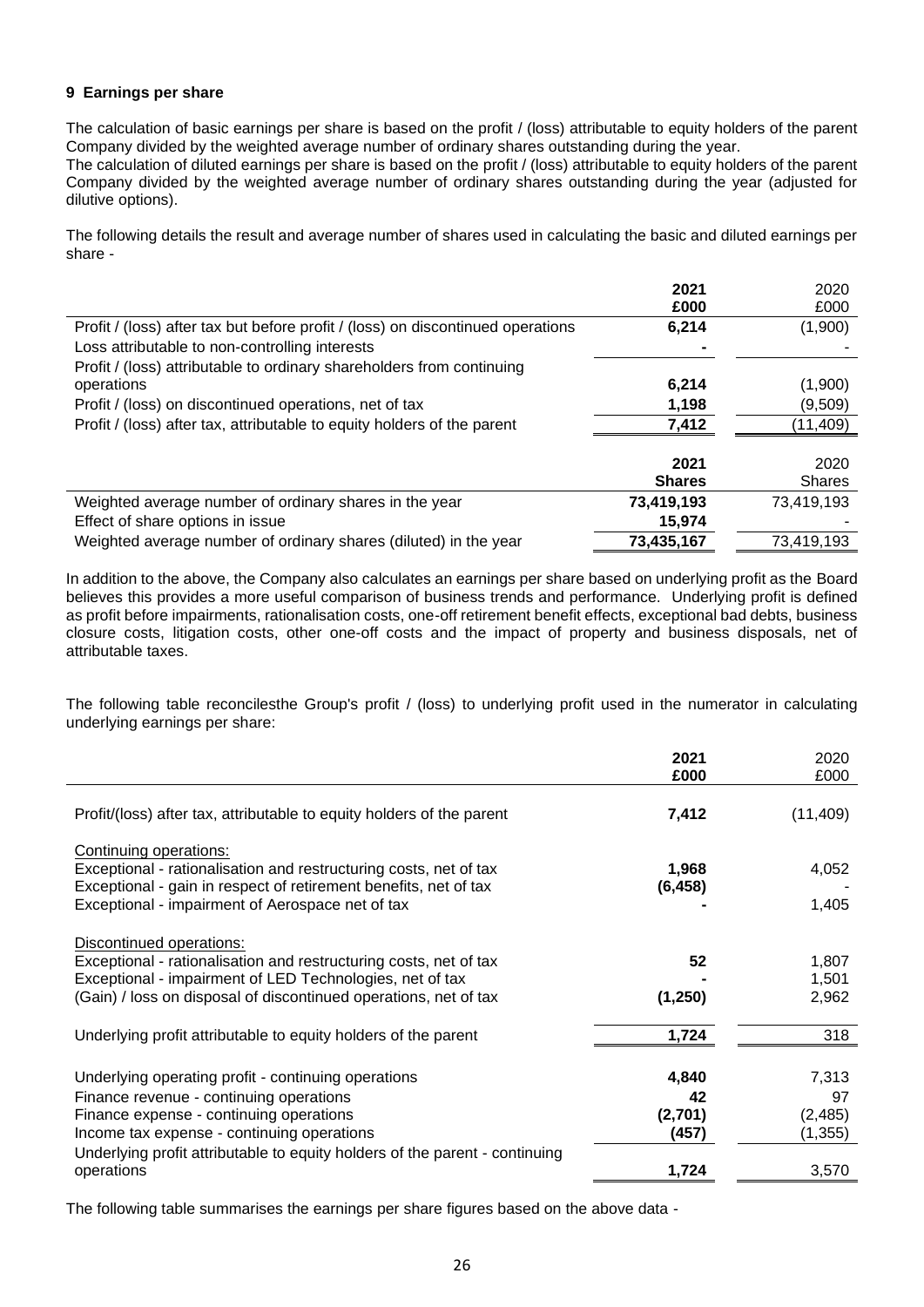|                                                                 | 2021         | 2020   |
|-----------------------------------------------------------------|--------------|--------|
|                                                                 | <b>Pence</b> | Pence  |
| Basic earnings / (loss) per share - continuing operations       | 8.5          | (2.6)  |
| Basic earnings / (loss) per share - discontinued operations     | 1.6          | (13.0) |
| Basic earnings / (loss) per share                               | 10.1         | (15.5) |
| Diluted earnings / (loss) per share - continuing operations     | 8.5          | (2.6)  |
| Diluted earnings / (loss) per share - discontinued operations   | 1.6          | (13.0) |
| Diluted earnings / (loss) per share                             | 10.1         | (15.5) |
| Underlying earnings per share - basic - continuing operations   | 2.4          | 4.9    |
| Underlying loss per share - basic - discontinued operations     |              | (4.5)  |
| Underlying earnings per share - basic                           | 2.4          | 0.4    |
| Underlying earnings per share - diluted - continuing operations | 2.4          | 4.9    |
| Underlying loss per share - diluted - discontinued operations   |              | (4.5)  |
| Underlying earnings per share - diluted                         | 2.4          | 0.4    |

## **10 Dividends paid and proposed**

The directors are not proposing a final dividend for the year ended 31 March 2021 (2020: £nil). Under the terms of the restructuring agreement, the Group is not permitted to make a dividend payment to shareholders up to the period ending in July 2023.

### **11 Impairment of assets**

### **Impairment tests for cash generating units containing goodwill**

Goodwill acquired in a business combination is allocated at acquisition to the cash generating units ("CGUs") that are expected to benefit from that business combination. The carrying amount of goodwill is allocated to the Group's principal CGUs, being the operating segments described in the operating segment descriptions in note 4.

The goodwill relating to the Aerospace cash generating unit was fully impaired in the year ended 31 March 2020, with an impairment charge of £1.405 million recognised. As such, the carrying value of goodwill at 31 March 2021 and 31 March 2020 is allocated wholly to the Technical Plastics cash generating unit as follows:.

| 2021   | 2020   |
|--------|--------|
| £000   | £000   |
| 21,065 | 21,962 |
| 21,065 | 21,962 |
|        |        |

At 31 March 2021, the impairment review of the Technical Plastics cash generating unit was based on a calculation of value in use. This is a change from the prior year end when fair value less costs of disposal "FVLCD" was used. In the year to 31 March 2020, FVLCD had already been calculated and considered by management as part of the restructuring analysis underpinning the financing agreements and therefore it made sense to use this method to calculate the recoverable amount. The same exercise has not been undertaken this year, however, for completeness, management have used the multiples calculated by the third-party advisor in the prior year and applied them to the current year EBITDA forecasts in order to estimate FVLCD. The result produces the same answer, that there is no impairment of goodwill.

The value in use calculations use cash flow projections based upon financial budgets approved by management covering a three-year period. Cash flows beyond the three-year period are extrapolated using estimated growth rates of between 1.5% and 4.6% depending upon the market served.

The cash flows were discounted at pre-tax rates in the range 4.89% - 8.37%. These rates are calculated and reviewed annually. Changes in income and expenditure are based on expectations of future changes in the market. Sensitivity testing of the recoverable amount to reasonably possible changes in key assumptions has been performed, including changes in the discount rate and changes in forecast cash flows.

Subsequent to the balance sheet date the CGU has been trading ahead of its plan; however, with all other assumptions being unchanged, a 7.75% increase in the discount rate increasing the range to 12.64% - 16.12%, or a 47% decrease in underlying EBIT would reduce the headroom on the Technical Plastics CGU to £nil. Should the discount rate increase further than this or the profitability decrease further, then an impairment of the goodwill would be likely.

Sensitivity testing of the recoverable amount at prior year (FVLCD), demonstrated that a reduction in the earnings multiple of 1.5% applied to historical earnings would reduce the headroom to £nil.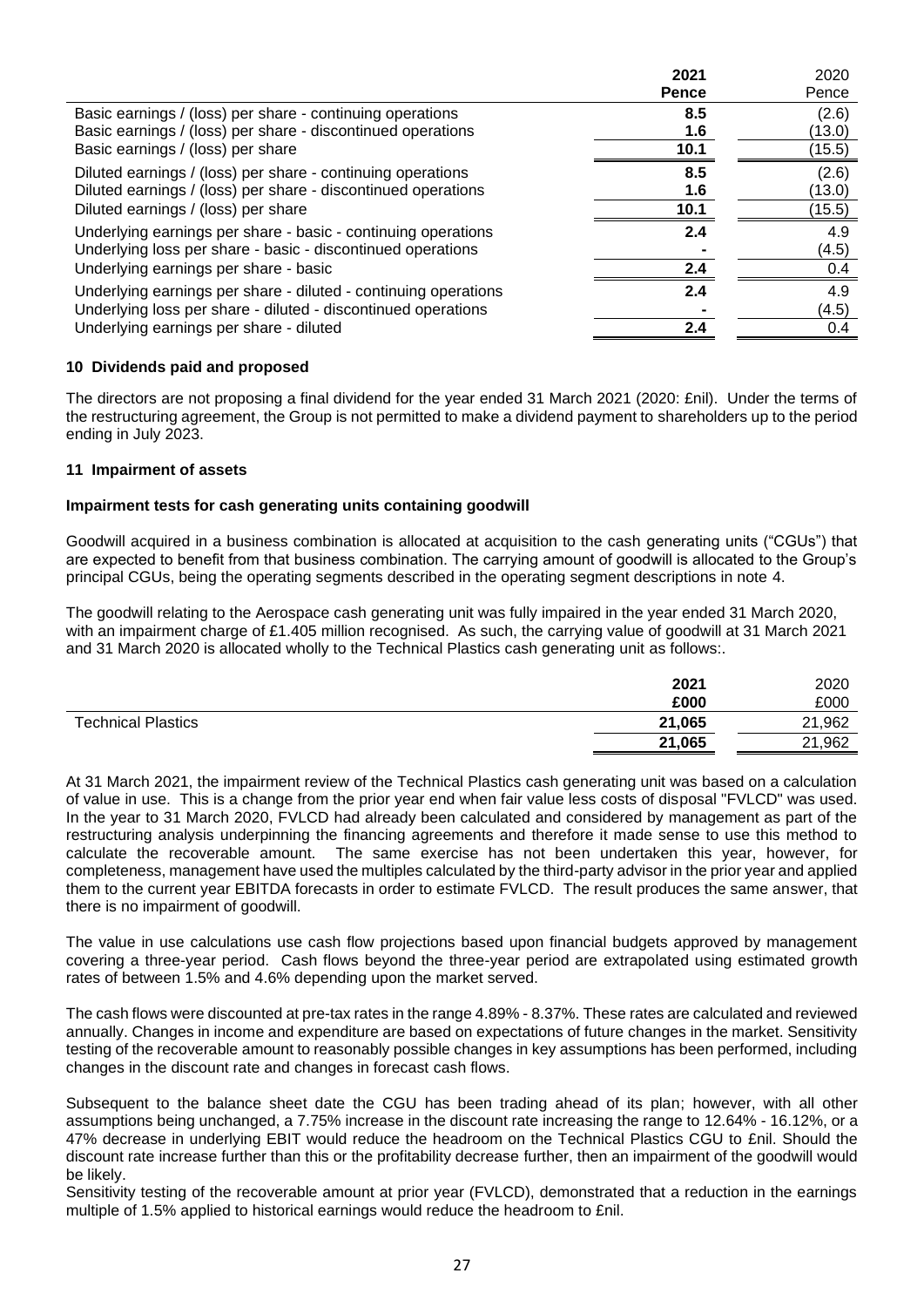### **Impairment tests for cash generating units where there is an indication of impairment**

The impact of the global pandemic on the Aerospace segment as a result of the downturn in air travel has been particularly hard, and the adverse effect on the division's customer base is deemed by management to be an indication of impairment. At 31 March 2021, management have calculated the value in use to support the recoverable amount of the Aerospace cash generating unit's net assets. The goodwill allocated to this segment was impaired in the prior year and as a result any impairment would be allocated primarily to the segment's fixed assets.

The value in use calculation uses cash flow projections based upon financial budgets approved by management covering a three-year period. At 31 March 2021, management believe that the recoverable amount of the Aerospace CGU supports the carrying value of the net assets and therefore there is no impairment. Management have applied judgement in these calculations, that air travel volumes return in the medium term, and that the business's profitability improves, as this is the basis upon which the budget has been prepared.

Subsequent to the balance sheet date, the CGU has been trading ahead of its plan; however with all other assumptions being unchanged, a 12.5% increase in the discount rate or a 47% decrease in underlying EBIT would reduce the headroom on the Aerospace CGU to £nil. Should the discount rate increase further than this or the profitability decrease further, then an impairment of the fixed assets would be likely.

In respect to the prior year, an impairment review at 30 September 2019 identified an impairment of £1.501 million, which was recognised on plant and equipment in respect of the LED Technologies operating segment. This was presented within exceptional items on discontinued operations. The LED Technologies segment was disposed of during the year ended 31 March 2020.

### **12 Loans and borrowings**

Reconciliation of movements of liabilities to cash flows arising from financing activities:

|                                             | <b>Bank</b><br>overdrafts | Term<br>loan | Government<br>COVID-19 | Revolving<br>credit      | Lease<br>liabilities | Other<br>loans           | Total<br>£000 |
|---------------------------------------------|---------------------------|--------------|------------------------|--------------------------|----------------------|--------------------------|---------------|
|                                             | for<br>used               | £000         | support loan           | facility                 | £000                 | £000                     |               |
|                                             | cash                      |              | £000                   | £000                     |                      |                          |               |
|                                             | management                |              |                        |                          |                      |                          |               |
|                                             | purposes                  |              |                        |                          |                      |                          |               |
|                                             | £000                      |              |                        |                          |                      |                          |               |
| Balance at 31 March 2019                    | 17,368                    |              |                        | 29,893                   | 7,193                | 26                       | 54,480        |
| <b>Changes from financing</b><br>cash flows |                           |              |                        |                          |                      |                          |               |
| Repayment of other loan<br>facilities       |                           |              |                        |                          |                      | (9)                      | (9)           |
| Repayment of finance<br>leases              | Ė,                        | ۰            | Ė                      | Ė                        | (3, 122)             |                          | (3, 122)      |
|                                             |                           |              |                        |                          | (3, 122)             | (9)                      | (3, 131)      |
| <b>Effect of changes in</b>                 | $\overline{54}$           |              |                        | 549                      |                      |                          | 603           |
| foreign exchange rates                      |                           |              |                        |                          |                      |                          |               |
| <b>Liability-related other</b>              |                           |              |                        |                          |                      |                          |               |
| changes                                     |                           |              |                        |                          |                      |                          |               |
| Changes in bank overdraft                   | (7,746)                   |              | $\blacksquare$         | $\blacksquare$           |                      | $\blacksquare$           | (7, 746)      |
| Disposal of business (see<br>note 5)        | (183)                     |              |                        | $\overline{\phantom{a}}$ | (1,481)              | $\overline{\phantom{a}}$ | (1,664)       |
| New lease liabilities                       |                           |              |                        |                          | 2,660                | $\blacksquare$           | 2,660         |
| Interest expense                            | 1,568                     |              |                        |                          |                      |                          | 1,568         |
| Interest receivable                         | (104)                     |              |                        |                          |                      | $\blacksquare$           | (104)         |
|                                             | (6, 465)                  |              |                        |                          | 1,179                | ۰                        | (5, 286)      |
| Equity-related other<br>changes             |                           |              |                        |                          |                      |                          |               |
| Balance at 31 March 2020                    | 10,957                    |              | $\blacksquare$         | 30,442                   | 5,250                | 17                       | 46,666        |
| <b>Changes from financing</b><br>cash flows |                           |              |                        |                          |                      |                          |               |
| Drawings on new facilities                  |                           | 34,354       | 2,243                  | 2,000                    | $\blacksquare$       | 100                      | 38,697        |
| <b>Transaction costs</b>                    |                           | (380)        |                        |                          |                      |                          | (380)         |
| associated with the issue                   |                           |              |                        |                          |                      |                          |               |
| of debt                                     |                           |              |                        |                          |                      |                          |               |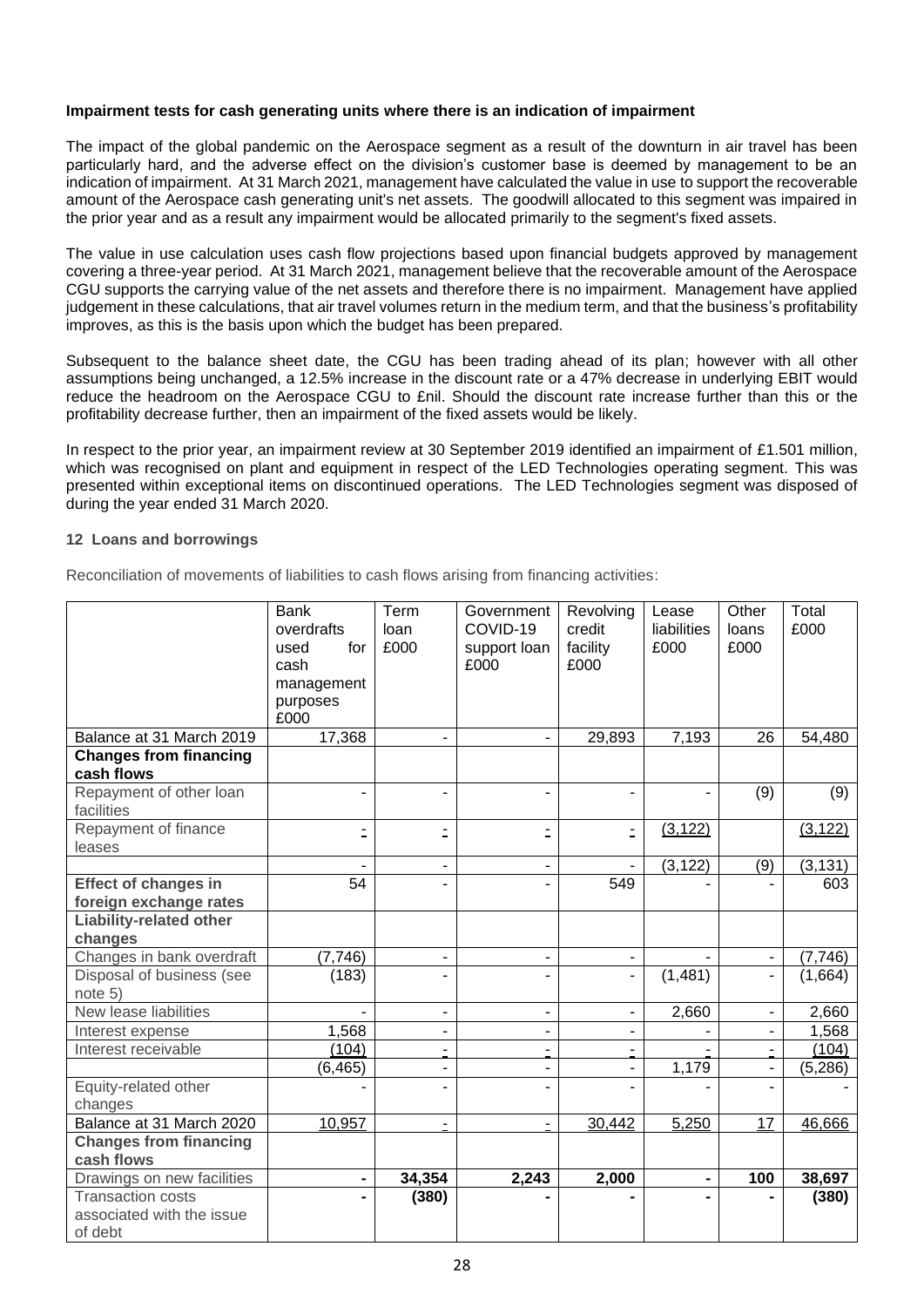| Repayment of borrowings          |           | (1, 589)       |                | (30, 071)      | (1,601) | (6)            | (33, 267) |
|----------------------------------|-----------|----------------|----------------|----------------|---------|----------------|-----------|
|                                  |           | 32,385         | 2,243          | (28,071)       | (1,601) | 94             | 5,050     |
| <b>Effect of changes in</b>      |           | (657)          | (139)          | (371)          | (215)   | (1)            | (1, 383)  |
| foreign exchange rates           |           |                |                |                |         |                |           |
| <b>Liability-related other</b>   |           |                |                |                |         |                |           |
| changes                          |           |                |                |                |         |                |           |
| Changes in bank overdraft        | 2,184     |                |                |                | -       | $\blacksquare$ | 2,184     |
| Drawings on new facilities       |           | $\blacksquare$ | $\blacksquare$ | $\blacksquare$ | 3,769   | $\blacksquare$ | 3,769     |
| <b>Termination of facilities</b> | (13, 193) |                |                |                | (148)   | $\blacksquare$ | (13, 341) |
| Interest expense                 | 61        | 84             |                |                |         |                | 145       |
| Interest receivable              | (9)       |                |                |                |         |                | (9)       |
|                                  | (10, 957) | 84             | $\blacksquare$ | $\blacksquare$ | 3,621   | $\blacksquare$ | (7, 252)  |
| Equity-related other             |           |                |                |                |         |                |           |
| changes                          |           |                |                |                |         |                |           |
| <b>Balance at 31 March</b>       |           | 31,812         | 2,104          | 2,000          | 7,055   | 110            | 43,081    |
| 2021                             |           |                |                |                |         |                |           |

### **13 Retirement benefit obligations**

The Group operates a defined benefit UK pension scheme which provides pensions based on service and final pay. Outside of the UK, retirement benefits are determined according to local practice and funded accordingly.

In the UK, Carclo plc sponsors the Carclo Group Pension Scheme (the "Scheme"), with a funded defined benefit pension scheme which provides defined benefits for some of its members. This is a legally separate, trusteeadministered fund holding the Scheme's assets to meet long-term pension liabilities for some 2,735 current and past employees as at 31 March 2021.

The trustees of the Scheme are required to act in the best interest of the Scheme's beneficiaries. The appointment of the trustees is determined by the Scheme's trust documentation. It is policy that one-third of all trustees should be nominated by the members. The trustees currently comprise two Company-nominated trustees (of which one is an independent professional trustee, and one is the independent professional Chairperson) as well as two membernominated trustees. The trustees are also responsible for the investment of the Scheme's assets.

The Scheme provides pensions and lump sums to members on retirement and to their dependants on death. During the year to 31 March 2021, the Scheme introduced the Bridging Pension Option ("BPO"), see below for further details. The level of retirement benefit is principally based on final pensionable salary prior to leaving active service and is linked to changes in inflation up to retirement. The defined benefit section is closed to new entrants who now have the option of entering into the defined contribution section of the Scheme and the Group has elected to cease future accrual for existing members of the defined benefit section such that members who have not yet retired are entitled to a deferred pension.

The Company currently pays contributions to the Scheme as determined by regular actuarial valuations. The trustees are required to use prudent assumptions to value the defined benefit liabilities and costs of the Scheme whereas the accounting assumptions must be best estimates.

The Scheme is subject to the funding legislation, which came into force on 30 December 2005, outlined in the Pensions Act 2004. This, together with documents issued by the Pensions Regulator, and Guidance Notes adopted by the Financial Reporting Council, set out the framework for funding defined benefit occupational pension plans in the UK.

A full actuarial valuation was carried out as at 31 March 2018 in accordance with the scheme funding requirements of the Pensions Act 2004. The funding of the Scheme is agreed between the Group and the trustees in line with those requirements. These in particular require the surplus or deficit to be calculated using prudent, as opposed to best estimate actuarial assumptions. This 31 March 2018 actuarial valuation showed a deficit of £90.4 million. Under the recovery plan agreed with the trustees following the 2018 valuation, the Group agreed that it would aim to eliminate the deficit over a period of 19 years 9 months from 1 February 2021, which is by 31 October 2040, by the payment of the following annual contributions combined with the assumed asset returns in excess of gilt yields: £2.8 million in the year to 31 March 2021, £3.9 million during the year to 31 March 2022 and £3.8 million in the year ending March 2023; these contributions include an allowance of £0.6 million p.a. in respect of the expenses of running the Scheme and the Pension Protection Fund ("PPF") levy. Beyond 2023 a schedule of contributions for £3.5 million annually is in place until 31 October 2040, but is reviewed and reconsidered between the employer and the trustees at each triennial actuarial valuation; the next review being no later than by 30 June 2022 after the results of the 31 March 2021 triennial valuation are known.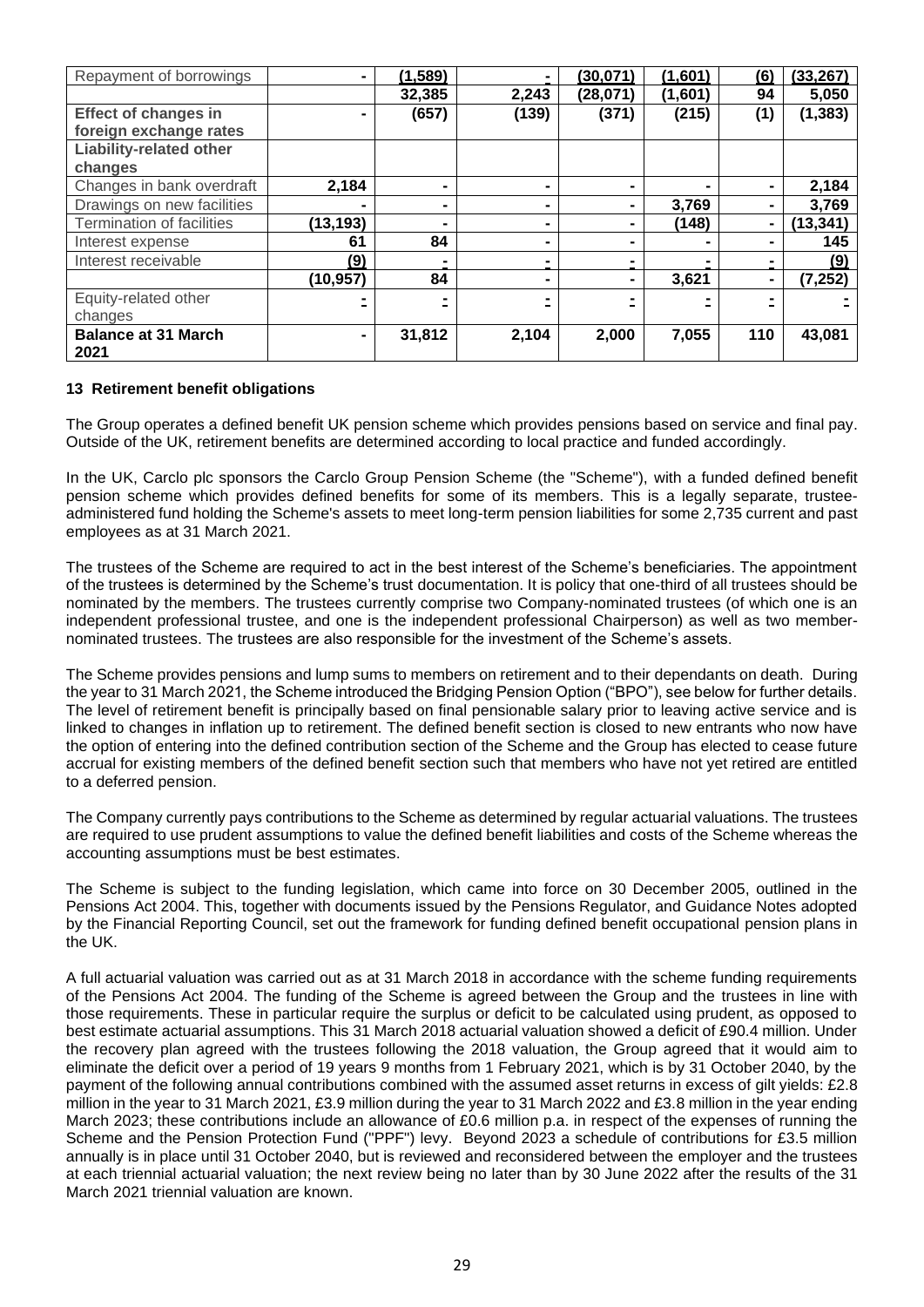On 14 August 2020 additional security was granted by certain Group companies to the Scheme trustees such that at 31 March 2021 the gross value of the assets secured, which includes applicable intra-group balances, goodwill and investments in subsidiaries at net book value in the relevant component companies' accounts, but which eliminate in the Group upon consolidation, amounted to £251.2 million (2020: £2.8 million).

Excluding the assets which eliminate in the Group upon consolidation the value of the security was £37.9 million (2020: £2.8 million).

For the purposes of IAS19, the results of the actuarial valuation as at 31 March 2018, which was carried out by a qualified independent actuary, have been updated on an approximate basis to 31 March 2021. There have been no changes in the valuation methodology adopted for this period's disclosures compared to the previous period's disclosures.

The Scheme exposes the Group to actuarial risks and the key risks are set out in the table below. In each instance these risks would detrimentally impact the Group's statement of financial position and may give rise to increased interest costs in the Group income statement. The trustees could require higher cash contributions or additional security from the Group.

The trustees manage governance and operational risks through a number of internal controls policies, including a risk register and integrated risk management.

| <b>Risk</b>        | <b>Description</b>                                                                                                                                                                                              | <b>Mitigation</b>                                                                                                                                                                                                                                                                                                                                                                                                                                                                                                                                                                                         |
|--------------------|-----------------------------------------------------------------------------------------------------------------------------------------------------------------------------------------------------------------|-----------------------------------------------------------------------------------------------------------------------------------------------------------------------------------------------------------------------------------------------------------------------------------------------------------------------------------------------------------------------------------------------------------------------------------------------------------------------------------------------------------------------------------------------------------------------------------------------------------|
| Investment risk    | Weaker than expected<br>investment returns result in a<br>worsening in the Scheme's<br>funding position.                                                                                                        | The trustees continually monitor investment risk<br>and performance and have established an<br>investment sub-committee which includes a Group<br>representative, meets regularly and is advised by<br>professional investment advisors. A number of the<br>investment managers operate tactical investment<br>management of the plan assets.<br>The Scheme currently invests approximately 54%<br>of its asset value in a portfolio of diversified growth<br>funds, 42% in liability-driven investments and 4% in<br>cash and liquidity funds.                                                           |
| Interest rate risk | A decrease in corporate bond<br>yields increases the present<br>value of the IAS 19 defined<br>benefit obligations.<br>A decrease in gilt yields results<br>in a worsening in the<br>Scheme's funding position. | The trustees' investment strategy includes investing<br>in liability-driven investments and bonds whose<br>values increase with decreases in interest rates.<br>Approximately 96% of the Scheme's funded<br>liabilities are currently hedged against interest rates<br>using liability-driven investments.<br>Note that the Scheme hedges interest rate risk on a<br>statutory and long-term funding basis (gilts)<br>whereas AA corporate bonds are implicit in the IAS<br>19 discount rate and so there is some mismatching<br>risk to the Group should yields on gilts and<br>corporate bonds diverge. |
| Inflation risk     | An increase in inflation results<br>in higher benefit increases for<br>members which in turn<br>increases the Scheme's<br>liabilities.                                                                          | The trustees' investment strategy includes investing<br>in liability-driven investments which will move with<br>inflation expectations with approximately 83% of the<br>Scheme's inflation linked liabilities being hedged on<br>a funded basis. The growth assets held are<br>expected to provide protection over inflation in the<br>long term.                                                                                                                                                                                                                                                         |
| Mortality risk     | An increase in life expectancy<br>leads to benefits being payable<br>for a longer period which<br>results in an increase in the<br>Scheme's liabilities.                                                        | The trustees' actuary provides regular updates on<br>mortality, based on scheme experience, and the<br>assumption continues to be reviewed.                                                                                                                                                                                                                                                                                                                                                                                                                                                               |

The amounts recognised in the statement of financial position in respect of the defined benefit scheme were as follows -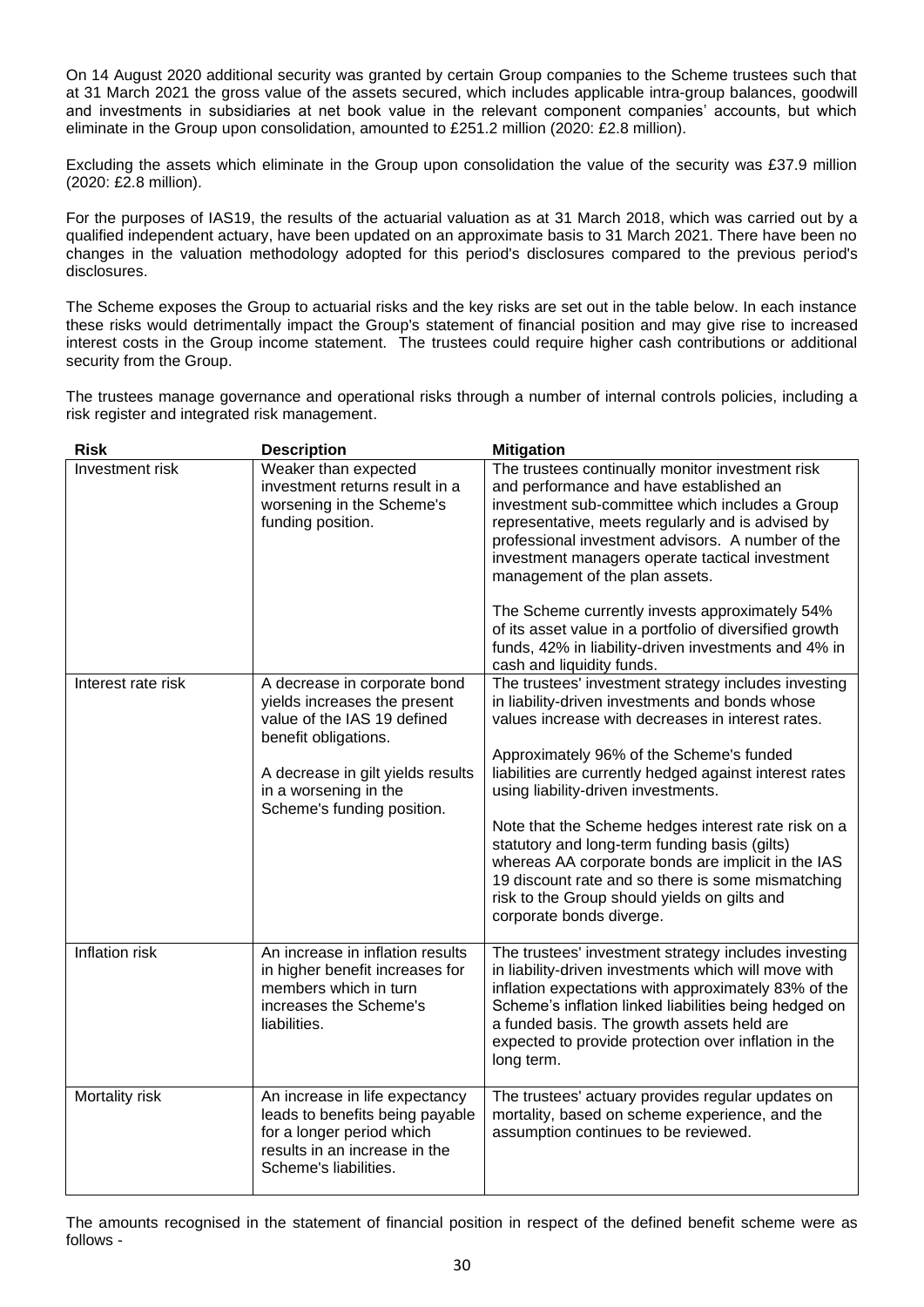|                                                      | 2021      | 2020       |
|------------------------------------------------------|-----------|------------|
|                                                      | £000      | £000       |
| Present value of funded obligations                  | (204.654) | (210, 386) |
| Fair value of scheme assets                          | 167.379   | 172.766    |
| Recognised liability for defined benefit obligations | (37, 275) | (37.620)   |

The present value of Scheme liabilities is measured by discounting the best estimate of future cash flows to be paid out of the Scheme using the projected unit credit method. The value calculated in this way is reflected in the net liability in the statement of financial position as shown above.

The projected unit credit method is an accrued benefits valuation method in which allowance is made for projected earnings increases. The accumulated benefit obligation is an alternative actuarial measure of the Scheme's liabilities whose calculation differs from that under the projected unit credit method in that it includes no assumption for future earnings increases. In this case, as the Scheme is closed to future accrual, the accumulated benefit obligation is equal to the valuation using the projected unit credit method.

All actuarial remeasurement gains and losses will be recognised in the year in which they occur in other comprehensive income.

The cumulative remeasurement net loss reported in the statement of comprehensive income since 1 April 2004 is £49.336 million.

IFRIC 14 has no effect on the figures disclosed because the Company has an unconditional right to a refund under the resulting trust principle.

Movements in the net liability for defined benefit obligations recognised in the consolidated statement of financial position -

|                                                                        | 2021     | 2020      |
|------------------------------------------------------------------------|----------|-----------|
|                                                                        | £000     | £000      |
| Net liability for defined benefit obligations at the start of the year | (37,620) | (49, 121) |
| Contributions paid                                                     | 2,834    | 5,051     |
| Net credit / (expense) recognised in the consolidated income statement |          |           |
| (see below)                                                            | 4.052    | (1, 122)  |
| Remeasurement (losses) / gains recognised in other comprehensive       |          |           |
| income                                                                 | (6, 541) | 7.572     |
| Net liability for defined benefit obligations at the end of the year   | (37,275) | (37, 620) |
|                                                                        |          |           |

Movements in the present value of defined benefit obligations -

|                                                                     | 2021     | 2020      |
|---------------------------------------------------------------------|----------|-----------|
|                                                                     | £000     | £000      |
| Defined benefit obligation at the start of the year                 | 210,386  | 215,391   |
| Interest expense                                                    | 4,730    | 5,036     |
| Actuarial gains due to scheme experience                            |          | (393)     |
| Actuarial (gains)/ losses due to changes in demographic assumptions | (6, 727) | 1.528     |
| Actuarial losses due to changes in financial assumptions            | 12,280   | 237       |
| Benefits paid                                                       | (9, 557) | (11, 413) |
| Past service credit (see note 6)                                    | (6, 458) |           |
| Defined benefit obligation at the end of the year                   | 204,654  | 210,386   |

With the exception of that described below there have been no plan amendments, curtailments or settlements during the period.

The Scheme introduced a Bridging Pension Option ("BPO") at retirement during the year. A change to the Scheme rules was needed in order to provide this option and an announcement was made to members shortly before 31 March 2021.

The Company and trustees agreed to set the BPO exchange terms such that 20% of the value is retained within the Scheme. Based upon the assumption that 40% of members will opt for BPO in excess of the standard pension commencement lump sum available from the Scheme, this resulted in a reduction in the current value of the accrued liabilities and as a result a past service credit has been recognised in the income statement of £6.689 million in the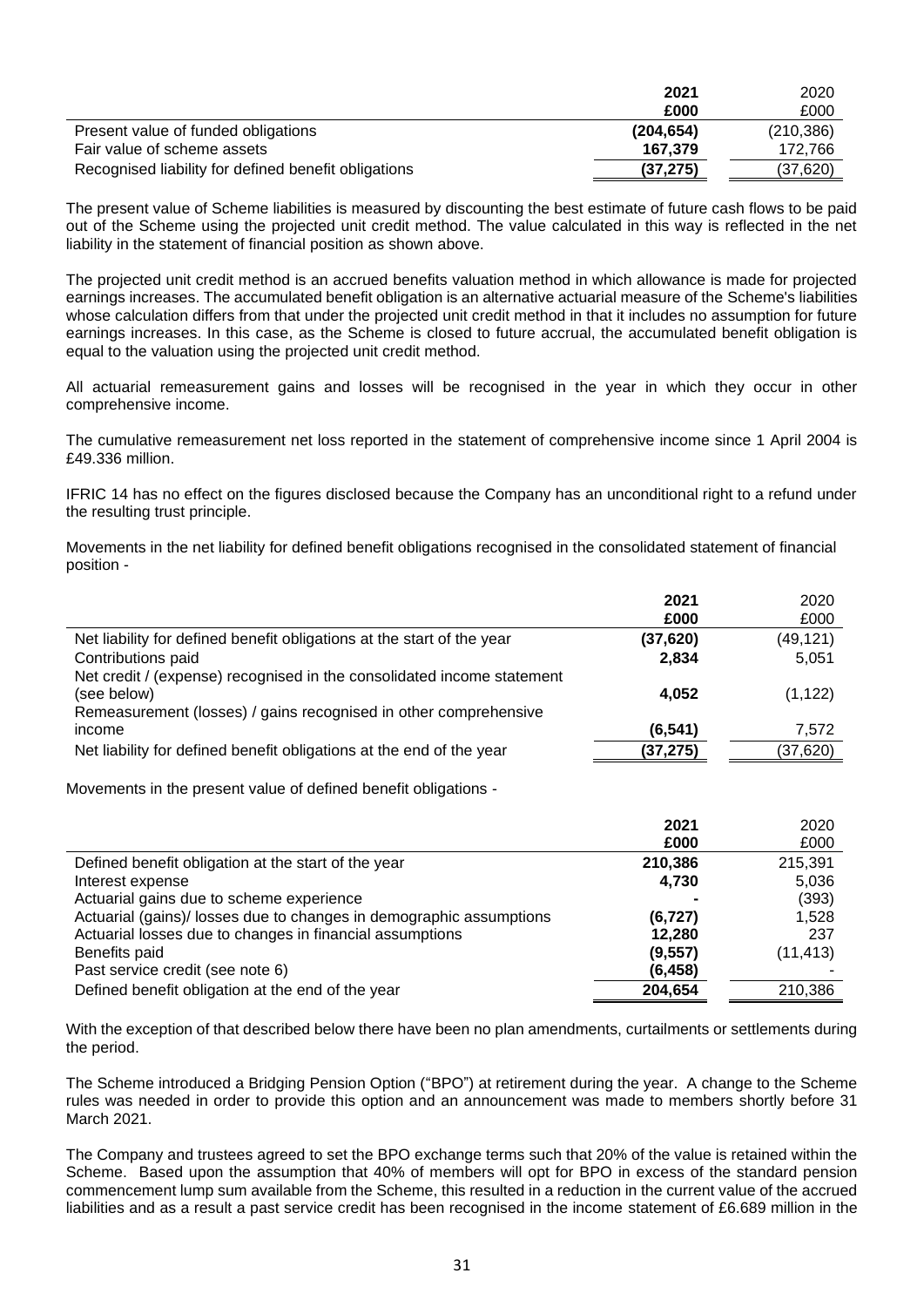current year and presented within exceptional items.

The English High Court ruling in Lloyds Banking Group Pension Trustees Limited v Lloyds Bank plc and others was published on 26 October 2018 and held that UK pension schemes with Guaranteed Minimum Pensions ("GMPs") accrued from 17 May 1990 must equalise for the different effects of these GMPs between men and women. The case also gave some guidance on related matters, including the methods for equalisation.

The trustees of the plan will need to obtain legal advice covering the impact of the ruling on the plan, before deciding with the employer on the method to adopt. The legal advice will need to consider (amongst other things) the appropriate GMP equalisation solution, whether there should be a time limit on the obligation to make back-payments to members (the "look-back" period) and the treatment of former members (members who have died without a spouse and members who have transferred out for example).

The trustees commissioned scheme-specific calculations to determine the likely impact of the ruling on the Scheme. An allowance for the impact of GMP equalisation was included within the 31 March 2019 accounting figures increasing liabilities by 1.68%, a resulting past service cost of £3.559 million was recognised in the income statement at that time. There has been no change to the allowance made for the purposes of the 2021 and 2020 accounting disclosures.

On 20 November 2020, the High Court issued a supplementary ruling in the Lloyds bank GMP equalisation case with respect to members that have transferred out of their scheme prior to the ruling. The results mean that Trustees are obliged to make top-up payments that reflect equalisation benefits and to make top-up payments where this was not the case in the past. Also, a defined benefit scheme that received a transfer is concurrently obliged to provide equalised benefits in respect to the transfer payments and, finally, there were no exclusions on the grounds of discharge forms, CETV legislation, forfeiture provisions or the Limitation Act 1980.

The impact of this ruling is estimated to cost £0.231 million (approximately 0.1% of liabilities). This additional service cost has been recognised through the income statement as a past service cost in the year ending 31 March 2021 and has been presented within exceptional items.

The Scheme's liabilities are split between active, deferred and pensioner members at 31 March as follows -

|            | 2021<br>%      | 2020<br>% |
|------------|----------------|-----------|
| Active     | $\blacksquare$ |           |
| Deferred   | 35             | 43        |
| Pensioners | 65             | -57       |
|            | 100            | 100       |
|            |                |           |

Movements in the fair value of Scheme assets –

|                                                            | 2021<br>£000 | 2020<br>£000 |
|------------------------------------------------------------|--------------|--------------|
| Fair value of Scheme assets at the start of the year       | 172,766      | 166,270      |
| Interest income                                            | 3,888        | 3.914        |
| (Loss) / return on Scheme assets excluding interest income | (988)        | 8,944        |
| Contributions by employer                                  | 2,834        | 5,051        |
| Benefits paid                                              | (9, 557)     | (11, 413)    |
| Expenses paid                                              | (1, 564)     |              |
| Fair value of Scheme assets at the end of the year         | 167,379      | 172,766      |
|                                                            |              |              |
| Actual return on Scheme assets                             | 2.900        | 12.858       |

The fair value of Scheme asset investments was as follows -

|                                             | 2021    | 2020    |
|---------------------------------------------|---------|---------|
|                                             | £000    | £000    |
| Diversified growth funds                    | 90.177  | 115.046 |
| Bonds and liability-driven investment funds | 71.044  | 56,725  |
| Cash and liquidity funds                    | 6.158   | 995     |
| Total assets                                | 167.379 | 172,766 |

None of the fair values of the assets shown above include any of the Group's own financial instruments or any property occupied, or other assets used by the Group.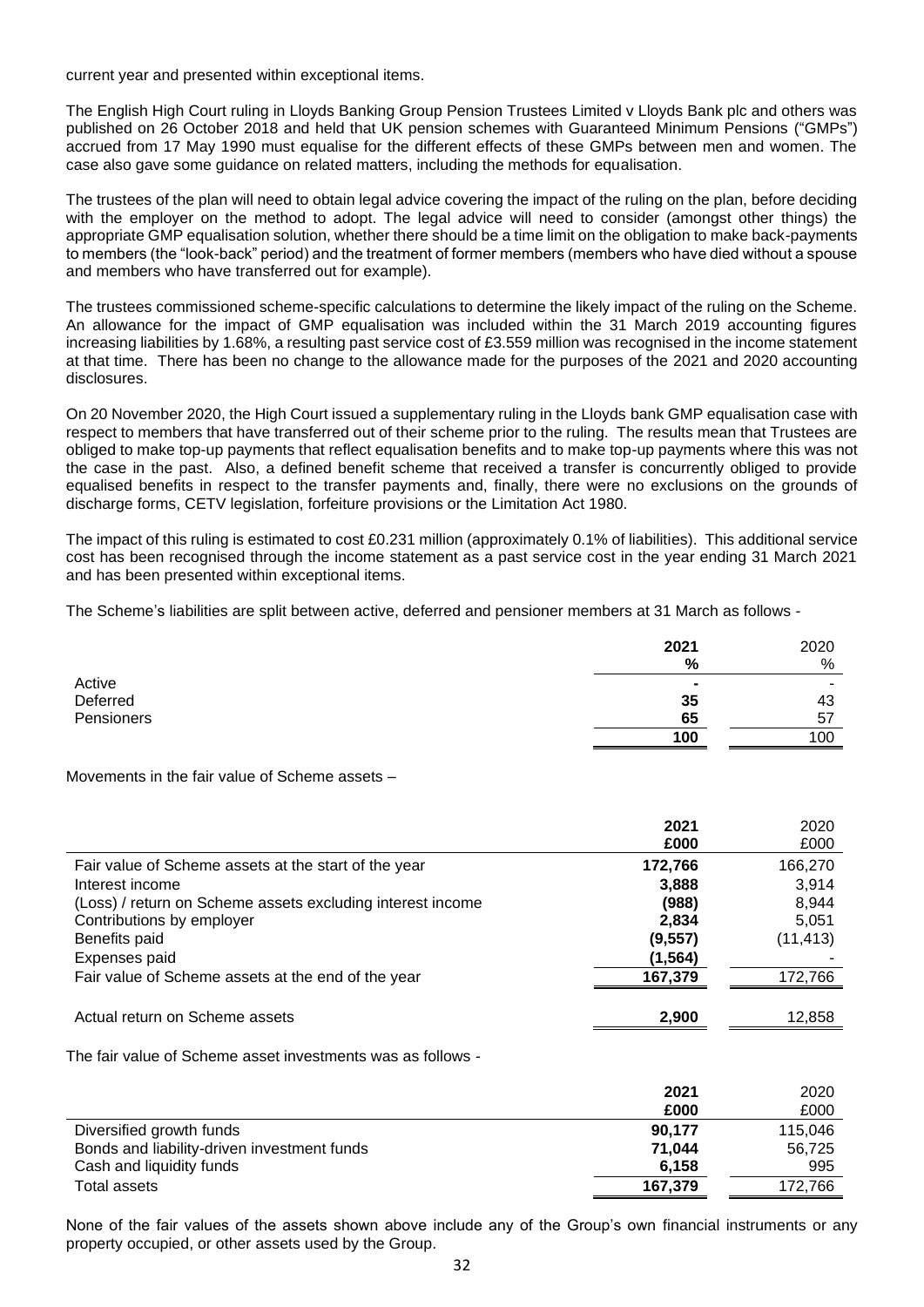All of the Scheme assets have a quoted market price in an active market with the exception of the trustees' bank account balance.

Diversified growth funds are pooled funds invested across a diversified range of assets with the aim of giving longterm investment growth with lower short-term volatility than equities.

It is the policy of the trustees and the Group to review the investment strategy at the time of each funding valuation. The trustees' investment objectives and the processes undertaken to measure and manage the risks inherent in the Scheme are set out in the Statement of Investment Principles.

A proportion of the Scheme's assets is invested in the BMO LDI Nominal Dynamic LDI Fund and in the BMO LDI Real Dynamic LDI Fund which provides a degree of asset liability matching.

The net (gain) / expense recognised in the consolidated income statement was as follows –

|                                                   | 2021<br>£000 | 2020<br>£000 |
|---------------------------------------------------|--------------|--------------|
| Past service credit                               | (6, 458)     |              |
| Net interest on the net defined benefit liability | 842          | 1.122        |
| Scheme administration expenses                    | 1.564        | ۰            |
|                                                   | (4,052)      | 1.122        |

In the comparative period scheme administration expenses were presented as a deduction from contributions paid by employer.

The net (gain) / expense is recognised in the following line items in the consolidated income statement -

|                                                                     | 2021<br>£000 | 2020<br>£000 |
|---------------------------------------------------------------------|--------------|--------------|
| Charged to operating profit                                         | 1.117        |              |
| Credited to exceptional items                                       | (6,011)      |              |
| Other finance revenue and expense - net interest on the net defined |              |              |
| benefit liability                                                   | 842          | 1.122        |
|                                                                     | (4,052)      | 1.122        |

The principal actuarial assumptions at the balance sheet date (expressed as weighted averages) were -

|                                                                          | 2021     | 2020  |
|--------------------------------------------------------------------------|----------|-------|
| Discount rate at 31 March                                                | 2.00%    | 2.30% |
| Future salary increases                                                  | N/A      | N/A   |
| Inflation (RPI) (non-pensioner)                                          | 3.25%    | 2.80% |
| Inflation (CPI) (non-pensioner)                                          | 2.75%    | 2.30% |
| Allowance for revaluation of deferred pensions of RPI or 5% p.a. if less | 3.25%    | 2.80% |
| Allowance for revaluation of deferred pensions of CPI or 5% p.a. if less | 2.75%    | 2.30% |
| Allowance for pension in payment increases of RPI or 5% p.a. if less     | 3.15%    | 2.70% |
| Allowance for pension in payment increases of CPI or 3% p.a. if less     | $2.30\%$ | 2.30% |
| Allowance for pension in payment increases of RPI or 5% p.a. if less,    |          |       |
| minimum 3% p.a.                                                          | 3.65%    | 3.00% |
| Allowance for pension in payment increases of RPI or 5% p.a. if less,    |          |       |
| minimum 4% p.a.                                                          | 4.20%    | 4.00% |

The mortality assumptions adopted at 31 March 2021 are 143% and 153% respectively of the standard tables S3PMA / S3PFA (2020:137% S3PMA/S3PFA\_M), year of birth, no age rating for males and females, projected using CMI\_2020 converging to 1.00% p.a (2020: 1.00%) with a smoothing parameter 7.0 (2020: 7.5).

It is recognised that the Core CMI\_2020 model is likely to represent an overly cautious view of experience in the near term. As a result, management have applied judgement and the CMI\_2020 model has been adopted with a 2020 weighting parameter of 10% to represent possible future trend as a best estimate. These assumptions imply the following life expectancies: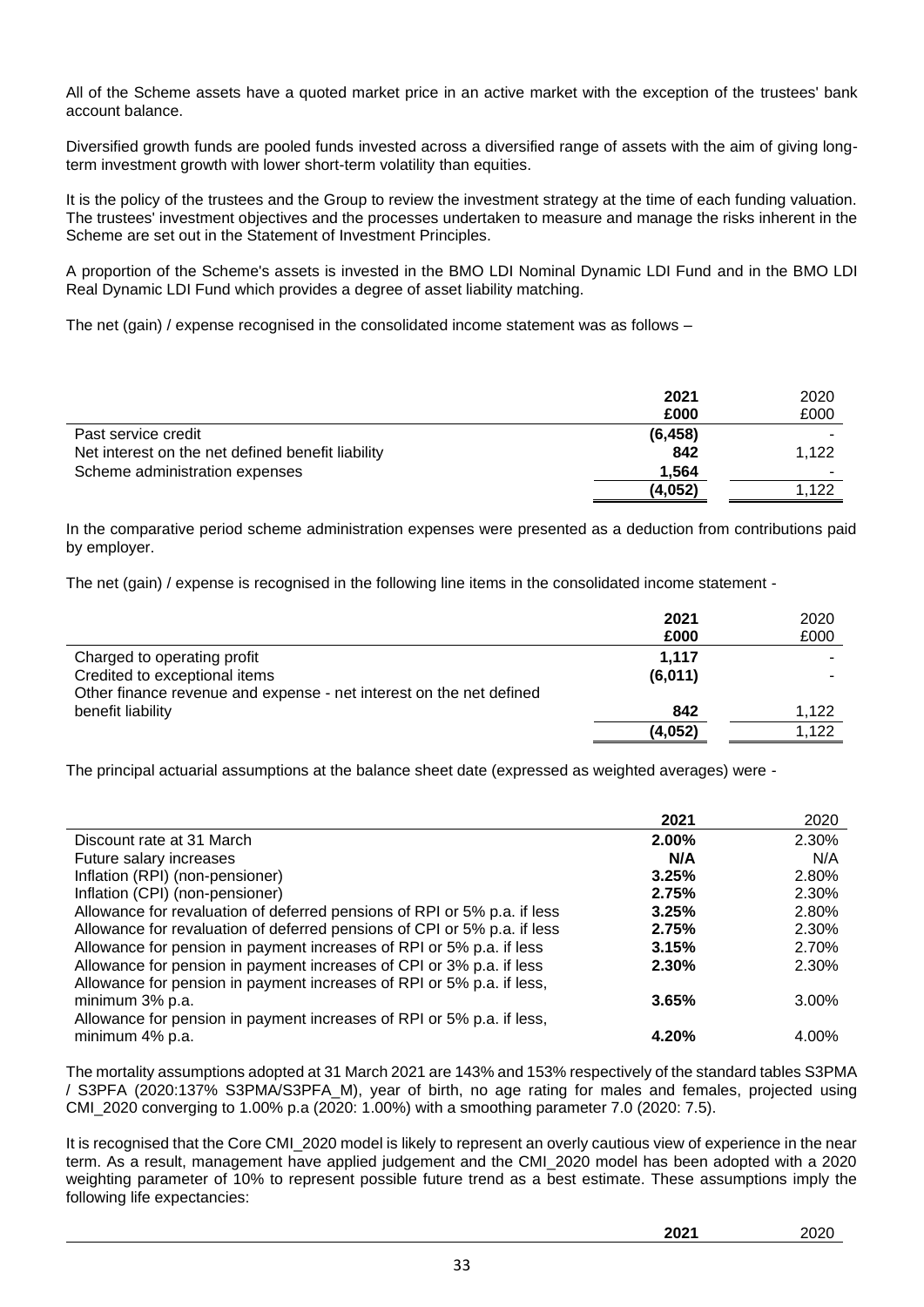| Life expectancy for a male (current pensioner) aged 65   | 19.0 vears | 19.6 years |
|----------------------------------------------------------|------------|------------|
| Life expectancy for a female (current pensioner) aged 65 | 21.0 years | 21.3 vears |
| Life expectancy at 65 for a male aged 45                 | 19.9 vears | 20.6 vears |
| Life expectancy at 65 for a female aged 45               | 22.2 years | 22.6 vears |

It is assumed that 75% of the post A-Day maximum for active and deferred members will be commuted for cash (2020 - 75%).

Bridging Pension Option ("BPO") take-up is assumed to be 40% (2020: n/a).

The pension scheme liabilities are derived using actuarial assumptions for inflation, future salary increases, discount rates, mortality rates and commutation. Due to the relative size of the Scheme's liabilities, small changes to these assumptions can give rise to a significant impact on the pension scheme deficit reported in the Group statement of financial position.

The sensitivity to the principal actuarial assumptions of the present value of the defined benefit obligation is shown in the following table –

|                             | 2021<br>% | 2021<br>£000 | 2020<br>%  | 2020<br>£000 |
|-----------------------------|-----------|--------------|------------|--------------|
| Discount rate <sup>1</sup>  |           |              |            |              |
| Increase of 0.25% per annum | (3.43%)   | (7,014)      |            |              |
| Decrease of 0.25% per annum | 3.61%     | 7.396        | 3.60%      | 7,754        |
| Decrease of 1.0% per annum  | 15.71%    | 32,147       | 15.7%      | 33,031       |
| Inflation <sup>2</sup>      |           |              |            |              |
| Increase of 0.25% per annum | 1.14%     | 2,334        | 2.00%      | 4,208        |
| Increase of 1.0% per annum  | 4.89%     | 10,004       | 7.60%      | 15,989       |
| Decrease of 0.1% per annum  | (0.45%)   | (923)        | $(0.80\%)$ | (1,683)      |
| Life expectancy             |           |              |            |              |
| Increase of 1 year          | 5.06%     | 10,355       | 3.80%      | 7,995        |

1 At 31 March 2021, the assumed discount rate is 2.00% (2020: 2.30%). An increase in the discount rate was not calculated in the comparative period.

2 At 31 March 2021, the assumed rate of RPI inflation is 3.25% and CPI inflation 2.75% (2020: RPI 2.80% and CPI 2.30%).

The sensitivities shown above are approximate. Each sensitivity considers one change in isolation. The inflation sensitivity includes the impact of changes to the assumptions for revaluation and pension increases.

The weighted average duration of the defined benefit obligation at 31 March 2021 is 15 years (2020: 14 years).

The life expectancy assumption at 31 March 2021 is based upon increasing the age rating assumption by one year. In the prior year the life expectancy assumption was applied by allowing for an increase/decrease in life expectation from age 60 of one year, based upon the approximate weighted average age of the scheme.

Other than those specifically mentioned above, there were no changes in the methods and assumptions used in preparing the sensitivity analysis from the prior year.

The history of the Scheme's deficits and experience gains and losses is shown in the following table -

|                                                                      | 2021<br>£000 | 2020<br>£000 |
|----------------------------------------------------------------------|--------------|--------------|
|                                                                      |              |              |
| Present value of funded obligation                                   | (204, 654)   | (210, 386)   |
| Fair value of scheme asset investments                               | 167,379      | 172,766      |
| Recognised liability for defined benefit obligations                 | (37, 275)    | (37, 620)    |
| Actual return on scheme assets                                       | 2.900        | 12,858       |
| Actuarial gains due to scheme experience                             |              | 393          |
| Actuarial gains / (losses) due to changes in demographic assumptions | 6.727        | (1,528)      |
| Actuarial losses due to changes in financial assumptions             | (12, 280)    | (237)        |

# **14 Ordinary share capital**

Ordinary shares of 5 pence each -

|                                        | <b>Number</b> |       |
|----------------------------------------|---------------|-------|
|                                        | of shares     | £000  |
| Issued and fully paid at 31 March 2020 | 73.419.193    | 3,671 |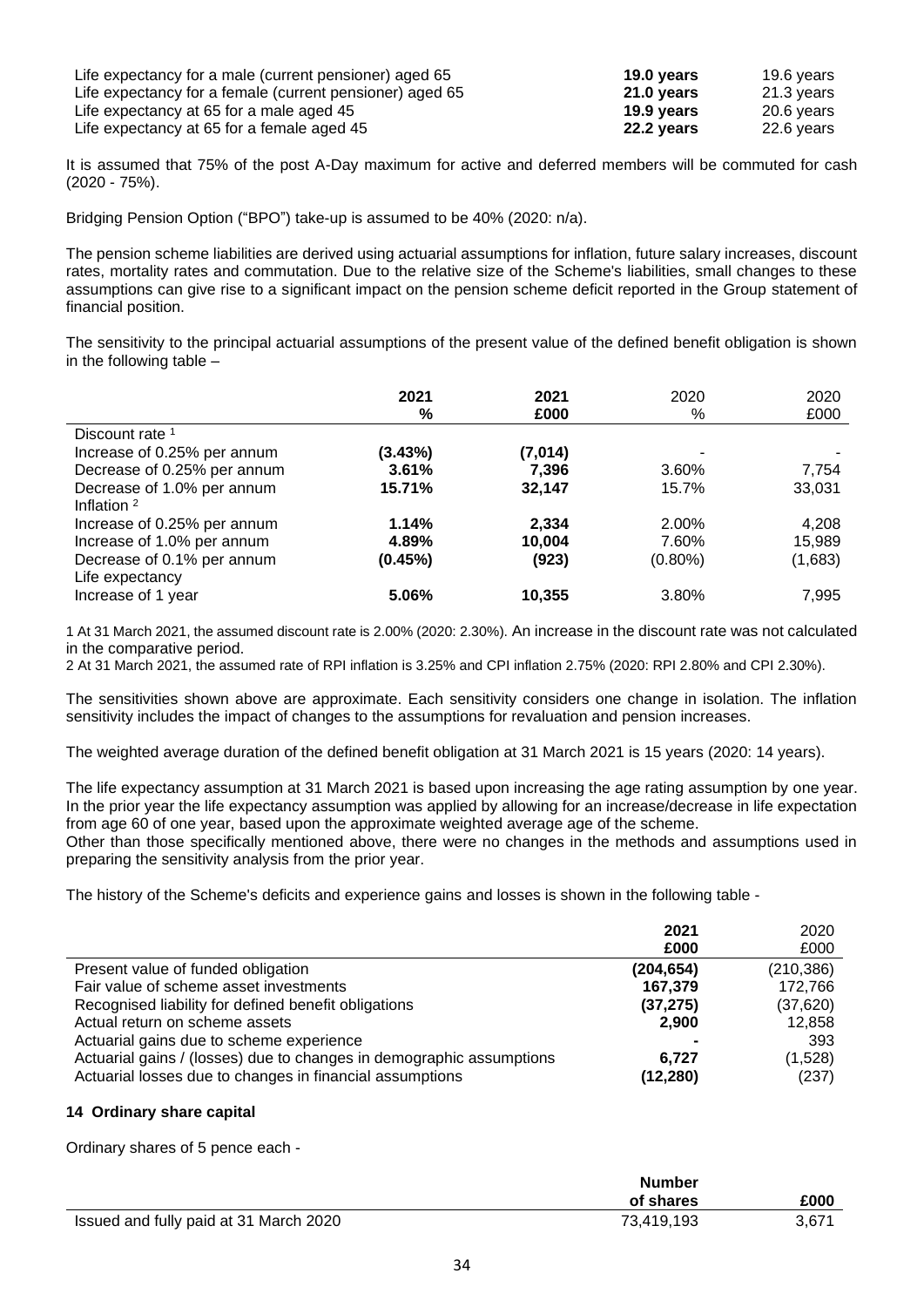### **Issued and fully paid at 31 March 2021 19 12 13:419,193 13,671**

There are 15,974 vested shares outstanding in respect of a buyout award granted to a former director of the Company which will become issuable at the end of a holding period on 18 July 2021.

There are 133,000 potential share options outstanding under the performance share plan at 31 March 2021.

### **15 Cash generated from operations**

|                                                                            | 2021<br>£000 | 2020<br>£000 |
|----------------------------------------------------------------------------|--------------|--------------|
| Profit / (loss) for the year                                               | 7,412        | (11, 409)    |
| <b>Adjustments for -</b>                                                   |              |              |
| Pension scheme contributions net of admin costs settled by the Company     | (2, 179)     | (1, 551)     |
| Pension scheme admin costs settled by the Scheme                           | 910          |              |
| Depreciation charge                                                        | 5,774        | 6,765        |
| Amortisation of intangible assets                                          | 206          | 172          |
| Exceptional impairment of tangible assets, arising on rationalisation of   |              |              |
| business                                                                   |              | 1,501        |
| Exceptional impairment of intangible assets, arising on rationalisation of |              |              |
| business                                                                   |              | 1,405        |
| Exceptional gain in respect of retirement benefits                         | (6, 458)     |              |
| (Profit) / loss on business disposal                                       | (1,250)      | 2,962        |
| Loss / (profit) on disposal of other plant and equipment                   | 10           | (307)        |
| Loss on disposal of intangible non-current assets                          | 5            |              |
| Cash flow relating to provision for site closure costs                     | (23)         | (310)        |
| Share based payment charge                                                 |              | 76           |
| Financial income                                                           | (42)         | (104)        |
| Financial expense                                                          | 2,701        | 2,690        |
| Taxation                                                                   | 457          | 1,449        |
| Operating cash flow before changes in working capital                      | 7,524        | 3,339        |
| <b>Changes in working capital</b>                                          |              |              |
| Decrease / (increase) in inventories                                       | 768          | (653)        |
| (Increase) / decrease in contract assets                                   | (1, 492)     | 16,942       |
| (ncrease) / decrease in trade and other receivables                        | (308)        | 2,531        |
| Increase / (decrease) in trade and other payables                          | 864          | (367)        |
| Increase in contract liabilities                                           | 3,846        | 11           |
| <b>Cash generated from operations</b>                                      | 11,202       | 21,803       |

### **16 Post balance sheet events**

On 4 May 2021, a further £0.2 million was received by HSBC from the Administrators of Wipac Ltd and has been applied as a repayment against the Group's term loan. At 31 March 2021 no asset has been recognised for this nor for further potential post balance sheet proceeds which would also be used to repay the Group's term loan. Management's best estimate of the contingent asset at 31 March 2021 in respect of these remaining potential proceeds is £0.35 million; the receipt of the £0.2 million does not change this.

At 31 March 2021, the Group has recognised £2.1 million (\$2.9 million) in loans and borrowings in respect to a Paycheck Protection Program loan, see note 7. The loan was received from Commercial Bank and Trust of Pennsylvania as a promissory note, underwritten by the US Government's Small Business Administration ("SBA"). On 5 May 2021, CTP USA received confirmation of forgiveness of the loan by the SBA resulting in its conversion from a loan to a grant. The full amount will be recognised in the income statement in the year ending 31 March 2022.

## **Information for shareholders**

### **Reconciliation of non-GAAP financial measures**

|                                                                  |              | 2021     | 2020      |
|------------------------------------------------------------------|--------------|----------|-----------|
|                                                                  | <b>Notes</b> | £000     | £000      |
| Profit / (loss) for the period                                   |              | 7.412    | (11, 409) |
| Add back: (profit) / loss on discontinued operations, net of tax | 4            | (1, 198) | 9.509     |
| Statutory profit / (loss) after tax from continuing operations   |              | 6.214    | (1,900)   |
| Add back: Income tax expense from continuing operations          | 4            | 457      | 1,355     |
| Profit / (loss) before tax from continuing operations            |              | 6,671    | (545)     |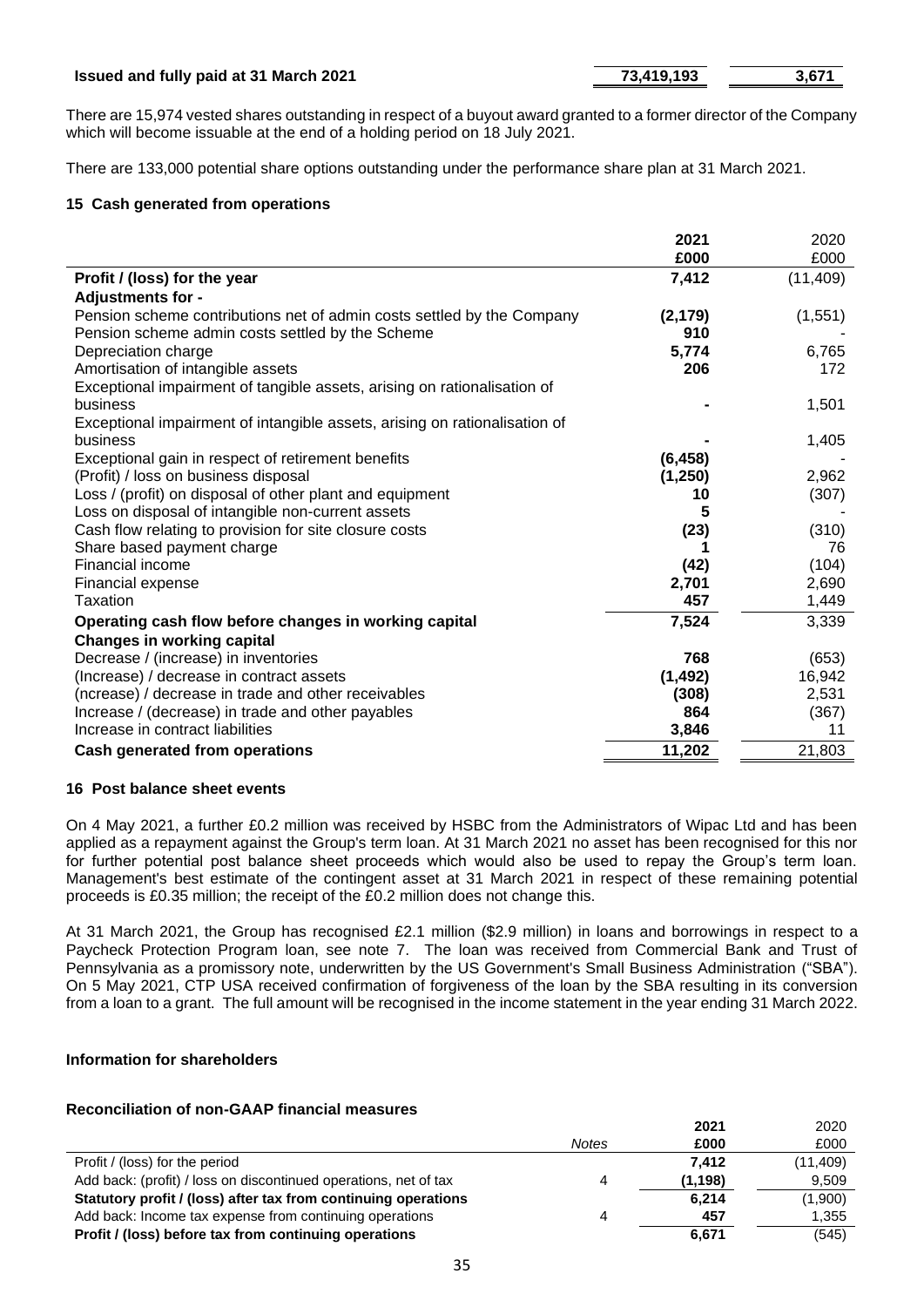| Add back: Net financing charge from continuing operations                            |   | 2,659     | 2,388     |
|--------------------------------------------------------------------------------------|---|-----------|-----------|
| Operating profit from continuing operations                                          |   | 9,330     | 1,843     |
| Add back: Exceptional items from continuing operations                               | 6 | (4, 490)  | 5,470     |
| Underlying operating profit from continuing operations                               |   | 4,840     | 7,313     |
| Add back: Amortisation of intangible assets from continuing operations               |   | 206       | 172       |
| Underlying earnings before interest, tax and amortisation (EBITA)                    |   |           |           |
| from continuing operations                                                           |   | 5,046     | 7,485     |
| Add back: Depreciation of property, plant and equipment from continuing              |   |           |           |
| operations                                                                           |   | 5,774     | 5,951     |
| Underlying earnings before interest, tax, depreciation and                           |   |           |           |
| amortisation (EBITDA) from continuing operations                                     |   | 10,820    | 13,436    |
| Profit / (loss) before tax from continuing operations                                |   | 6,671     | (545)     |
| Add back: Exceptional items from continuing operations                               | 6 | (4, 490)  | 5,470     |
| Underlying profit before tax from continuing operations                              |   | 2,181     | 4,925     |
|                                                                                      |   |           |           |
| Income tax expense from continuing operations                                        | 4 | 457       | 1,355     |
| Add back: Exceptional tax expense from continuing operations                         | 8 |           | 13        |
| Group underlying tax expense from continuing operations                              |   | 457       | 1,368     |
| Group statutory effective tax rate from continuing operations                        |   | 6.9%      | (248.6%)  |
| Group underlying effective tax rate from continuing operations                       |   | 21.0%     | 27.8%     |
| Cash at bank and in hand                                                             |   | 20,122    | 19,309    |
| Loans and borrowings - current                                                       |   | (9, 721)  | (42, 804) |
| Loans and borrowings - non-current                                                   |   | (37, 997) | (3,862)   |
| Net debt                                                                             |   | (27, 596) | (27, 357) |
| Add back: lease liabilities                                                          |   | 7,055     | 5,250     |
| Net debt excluding lease liabilities                                                 |   | (20, 541) | (22, 107) |
| Information on consolidated statement of cash flows                                  |   |           |           |
|                                                                                      |   |           |           |
| Net cash from operating activities                                                   |   | 8,397     | 19,302    |
| Less: net cash used in / (from) operating activities from discontinued<br>operations | 5 | 52        | (12, 353) |
|                                                                                      |   |           |           |
| Net cash from operating activities from continuing operations                        |   | 8,449     | 6,949     |
| Net cash used in investing activities                                                |   | (6,006)   | (721)     |
| Less: net cash from investing activities from discontinued operations                | 5 | (1,250)   | (2,700)   |
|                                                                                      |   |           |           |
| Net cash used in investing activities from continuing operations                     |   | (7, 256)  | (3, 421)  |
| Net cash from / (used in) financing activities                                       |   | 5,050     | (3, 131)  |
| Less: net cash used in financing activities from discontinued operations             |   |           | 1,721     |
| Net cash from financing activities from / (used in) continuing                       |   |           |           |
| operations                                                                           |   | 5,050     | (1, 410)  |

# **Glossary**

| COMPOUND ANNUAL GROWTH RATE<br>("CAGR") | The geometric progression ratio that provides a<br>constant rate of return over a time period                                                                                             |
|-----------------------------------------|-------------------------------------------------------------------------------------------------------------------------------------------------------------------------------------------|
| <b>CONSTANT CURRENCY</b>                | Retranslated at the prior year's average exchange<br>rate. Included to explain the effect of changing<br>exchange rates during volatile times to assist the<br>reader's understanding     |
| <b>GROUP CAPITAL EXPENDITURE</b>        | Fixed asset additions                                                                                                                                                                     |
| <b>NET BANK INTEREST</b>                | Interest receivable on cash at bank less interest<br>payable on bank loans and overdrafts. Reported in<br>this manner due to the global nature of the Group and<br>its banking agreements |
| <b>NET DEBT</b>                         | Cash and cash deposits less loans and borrowings.<br>Used to report the overall financial debt of the Group<br>in a manner that is easy to understand                                     |